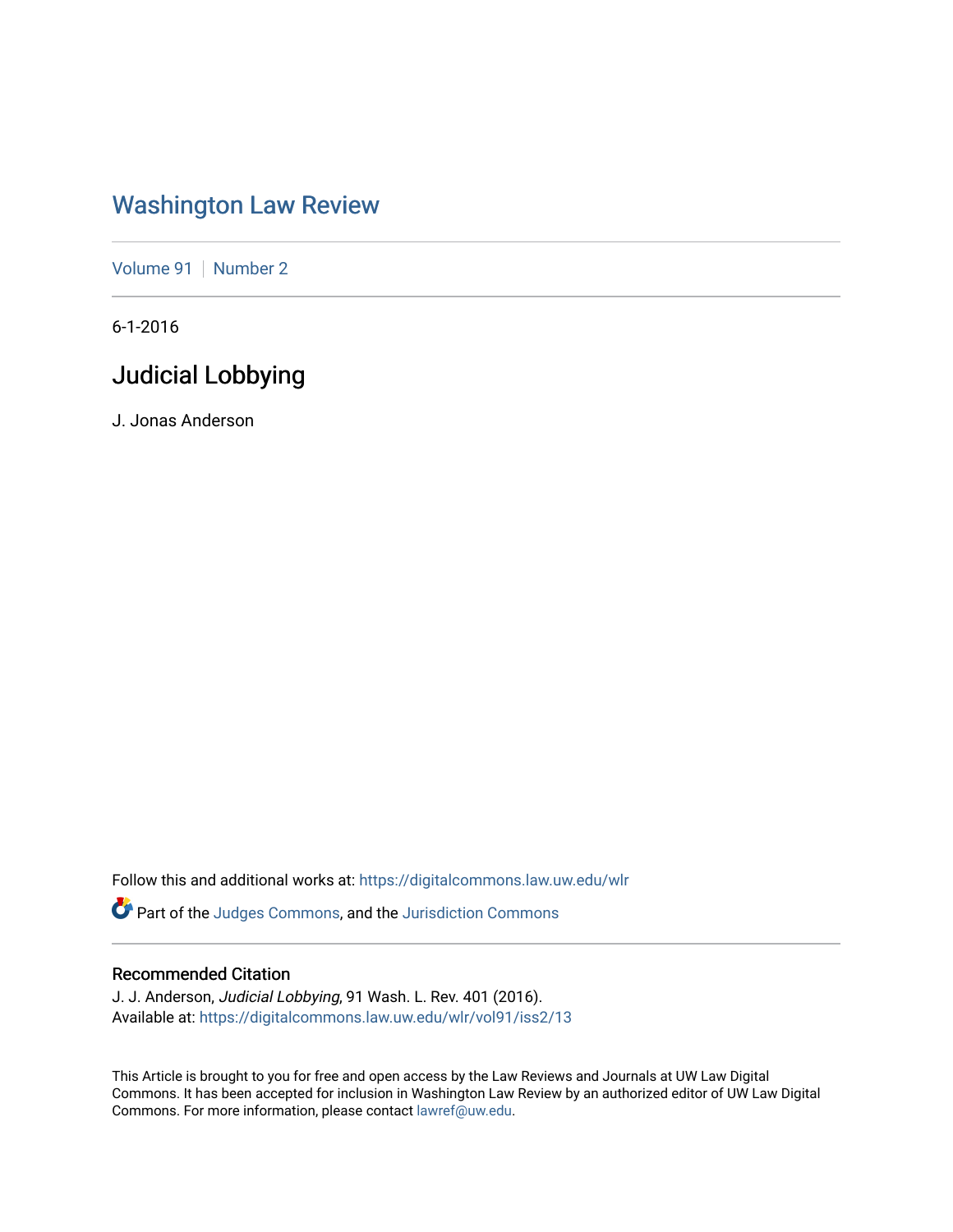# **JUDICIAL LOBBYING**

#### J. Jonas Anderson<sup>\*</sup>

l

*Abstract:* Judges who lobby Congress for legal reform tread into an ethical gray area: lobbying is legally permissible, but generally frowned upon. Currently, there are no legal or ethical constraints on judges speaking publicly regarding proposed legislative changes, only an ill-defined norm against the practice. Scholars have largely dismissed judicial lobbying efforts as the result of haphazard, one-off events, driven by the unique interests, expertise, or ideology of the individual judge involved. According to scholars, there is nothing that should be done—not to mention little that *could* be done—to restrict judges from lobbying.

Judicial lobbying occurs, in large part, when Congress proposes jurisdictional changes: judges lobby when the scope of their review may change. Yet, jurisdictional issues raise concerns about the judiciary's biases when it comes to lobbying. To further explore this point, this Article explores the case of specialized courts' involvement in legislative lobbying efforts. Specialized courts have more opportunities to lobby Congress on jurisdiction because any legislative change to the subject matter under the specialized court's purview is likely to alter the court's jurisdiction.

This Article argues that in certain instances lobbying by specialized judges ought to be curtailed. Lobbying by specialized courts raises unique issues that may not be present when judges on generalized courts lobby. Namely, specialized court lobbying may sacrifice longheld judicial virtues, including due process and impartiality, virtues which are fundamental to the legitimacy of the judiciary. This Article examines potential solutions to check such lobbying, and offers a partial solution that leverages the wisdom of the judicial branch, as a whole, to minimize those concerns.

|  | I. THE COUNTER-MAJORITARIAN DIFFICULTY AND                       |  |
|--|------------------------------------------------------------------|--|
|  |                                                                  |  |
|  | A. Constitutional and Statutory Limits on Judicial Lobbying  411 |  |
|  |                                                                  |  |
|  |                                                                  |  |
|  |                                                                  |  |
|  |                                                                  |  |
|  |                                                                  |  |
|  |                                                                  |  |

<sup>\*</sup> Associate Professor, American University Washington College of Law. Special thanks for thoughtful comments on this project to Michael Burstein, Mike Carroll, T.J. Chiang, Jorge Contreras, Amanda Frost, John Golden, Paul Gugliuzza, Tim Holbrook, Will Hubbard, Sapna Kumar, Megan LaBelle, Amanda Leiter, Ben Leff, Peter Lee, Amanda Leiter, Jake Linford, Irina Manta, David Olsen, Lisa Larrimore Ouellette, Sarah Rajec, Janewa Osei-Tutu, Andres Sawicki, Chris Seaman, Sean Seymore, David Taylor, Lindsey Wiley, and faculty workshops at Florida State University and Indiana University.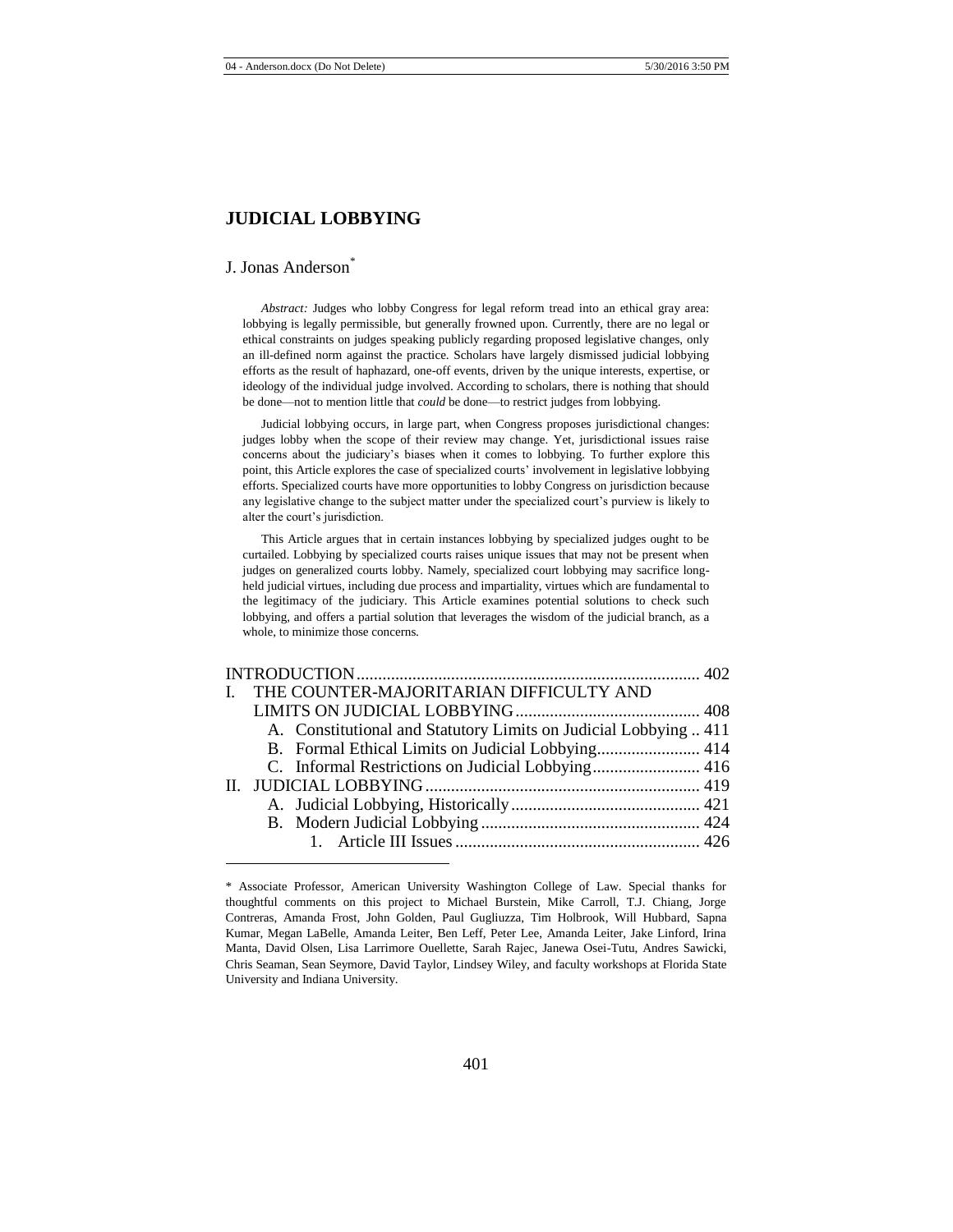| a. The Creation of New Federal Circuit Courts 426          |  |
|------------------------------------------------------------|--|
|                                                            |  |
| 2.                                                         |  |
| 3.                                                         |  |
|                                                            |  |
|                                                            |  |
|                                                            |  |
|                                                            |  |
|                                                            |  |
| III. REGULATING JUDICIAL LOBBYING BY SPECIALIZED           |  |
|                                                            |  |
| A. What (If Anything) Is Wrong with Judicial Lobbying? 442 |  |
|                                                            |  |
|                                                            |  |
|                                                            |  |
| 3. Conflation of Judicial Administration and Policy  449   |  |
|                                                            |  |
|                                                            |  |
| 2. Centralize Judicial Lobbying Activities  455            |  |
| 3. Checking Lobbying by Specialized Courts  456            |  |
|                                                            |  |
|                                                            |  |

## INTRODUCTION

<span id="page-2-1"></span>l

<span id="page-2-0"></span>In 2014, federal district judge John Bates wrote three unsolicited letters to Congress opposing the USA FREEDOM Act.<sup>1</sup> The Act would have imposed new limits on the U.S. government's ability to monitor email and phone communications of American citizens.<sup>2</sup> In Judge Bates's view, the USA Freedom Act suffered from three fundamental problems: it would have limited the government's ability to "pursue potentially valuable intelligence-gathering activities,"<sup>3</sup> it would have

<sup>1.</sup> Letter from John Bates, Chief Judge, FISA Court, to Dianne Feinstein, Chairman, Senate Comm. on Intelligence (Jan. 13, 2014); Letter from John Bates, Chief Judge, FISA Court, to Mike Rogers, Chairman, Permanent Senate Comm. on Intelligence (May 13, 2014); Letter from John Bates, Chief Judge, FISA Court, to Patrick Leahy, Chairman, Senate Comm. on the Judiciary (Aug. 5, 2014), http://online.wsj.com/public/resources/documents/Leahyletter.pdf [https://perma.cc/3P6H-TDPG].

<sup>2.</sup> USA FREEDOM Act, H.R. 3361, 113th Cong. (1st Sess. 2013). The distinctly modified USA Freedom Act was passed in June 2015. USA FREEDOM Act, Pub. L. No. 114-23, 129 Stat. 268 (2015). The new act renews all provisions of the Patriot Act, except for the mass collection of data under § 215. *See* Jennifer Steinhauer & Jonathan Weisman, *U.S. Surveillance in Place Since 9/11 Is Sharply Limited*, N.Y. TIMES, Jun. 2, 2015, at A1.

<sup>3.</sup> Letter from John Bates to Patrick Leahy, *supra* not[e 1.](#page-2-0)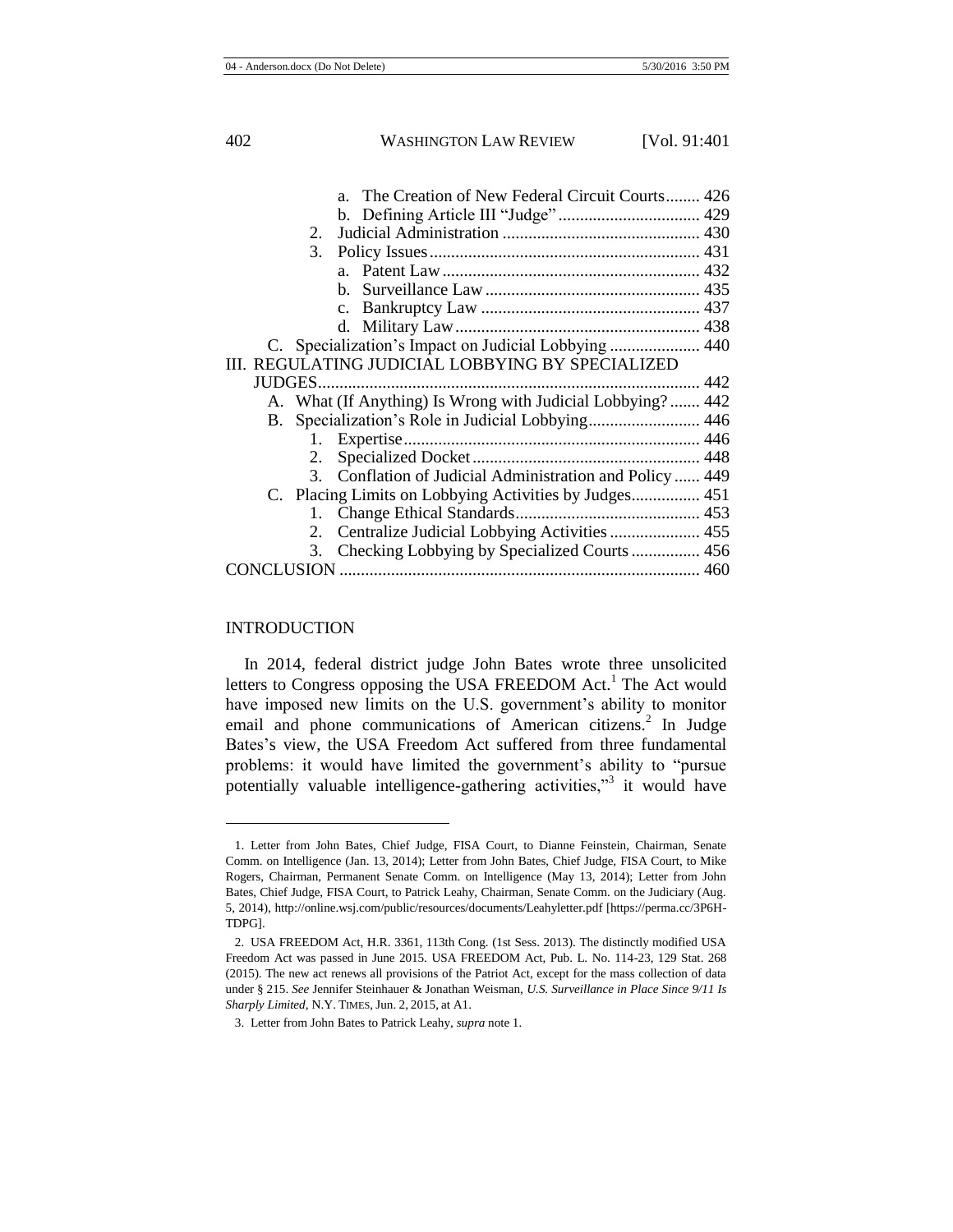<span id="page-3-1"></span>

<span id="page-3-3"></span>needlessly complicated the work of the Foreign Intelligence Surveillance Court (FISA Court), $4$  and it was "potentially unconstitutional." The propriety of Judge Bates's efforts to persuade Congress was controversial, challenged by both academic commentators and federal judges.<sup>6</sup> Controversy swirled around the fact that, at the time Judge Bates urged Congress to kill the USA Freedom Act, he was the Presiding Judge of the FISA court—the court given responsibility for enforcing the law.<sup>7</sup> Judge Bates was expressing his views on the substantive merits of a bill, before a case challenging that bill had been filed.<sup>8</sup> However, such "lobbying" of Congress by Federal judges is permitted, although traditionally it has been disfavored.<sup>9</sup>

<span id="page-3-2"></span><span id="page-3-0"></span>The tension inherent with judges lobbying for or against bills that they will eventually interpret has not been overlooked by academics.<sup>10</sup>

l

8. Just such a challenge was brought three days after the bill was signed. Motion in Opposition to the Government's Imminent or Recently-Made Request to Resume Bulk Data Collection Under Patriot Act § 215, Kucinelli v. Obama, No. 15-01 (FISA Ct. June 5, 2015).

9. *See, e.g.*, Flast v. Cohen, 392 U.S. 82, 97 (1968) ("Federal judicial power is limited to those disputes which confine federal courts to a rule consistent with a system of separated powers and which are traditionally thought to be capable of resolution through the judicial process.").

10. *See, e.g.*, WALTER F. MURPHY, ELEMENTS OF JUDICIAL STRATEGY 181–82 (1964) (examining limits on judicial speech); Charles G. Geyh, *Paradise Lost, Paradigm Found: Redefining the Judiciary's Imperiled Role in Congress*, 71 N.Y.U. L. REV. 1165, 1241–48 (1996) (proposing ways to enable judicial lobbying); Neal K. Katyal, *Judges as Advicegivers*, 50 STAN. L. REV. 1709, 1723–53 (1998) (arguing for a role (both historic and contemporary) for judges as "advicegivers"); Nathaniel L. Nathanson, *The Extra-Judicial Activities of Supreme Court Justices: Where Should the Line Be Drawn?*, 78 NW. U. L. REV. 494 (1983) (reviewing BRUCE A. MURPHY, AN INQUIRY STIMULATED BY THE BRANDEIS/FRANKFURTER CONNECTION—THE SECRET POLITICAL ACTIVITIES OF TWO SUPREME COURT JUSTICES (1982)); Christopher E. Smith, *Judicial Lobbying and Court Reform: U.S. Magistrate Judges and the Improvements Act of 1990*, 14 U. ARK. LITTLE ROCK L. REV. 163, 189–91 (1991) (detailing judicial lobbying efforts). While the topic of individual courts and lobbying has been canvassed, less work has been done on the broader question of which courts lobby and why. *See, e.g.*, Roger E. Hartley, *"It's Called Lunch": Judicial Ethics and the Political and Legal Space for the Judiciary to "Lobby*,*"* 56 ARIZ. L. REV. 383, 386 (2014) ("[T]here has been relatively little scholarship on how courts do intergovernmental relations

<sup>4.</sup> *Id.* at 4–5 (arguing that it would impede the courts' ability "to complete their work in a timely fashion").

<sup>5.</sup> *Id.*

<sup>6.</sup> For example, the Chief Judge of the Ninth Circuit wrote to Congress expressing his disapproval of Judge Bates's actions. Letter from Alex Kozinski, Chief Judge, Ninth Circuit Court of Appeals, to Patrick J. Leahy, Chairman, Senate Comm. on the Judiciary (Aug. 14, 2014), http://images.politico.com/global/2014/08/20/kozinski\_to\_leahy.html [https://perma.cc/XZ9G-5NEM].

<sup>7.</sup> Stephen I. Vladeck, *Judge Bates (Unintentionally) Makes the Case for FISC Reform*, JUST SECURITY BLOG (July 22, 2015, 2:57 PM), https://www.justsecurity.org [https://perma.cc/YC86- QJX7]; *see also* Stephen I. Vladeck, *The Case for a FISA "Special Advocate*,*"* 2 TEX. A&M L. REV. (forthcoming 2015) (manuscript at 17–18) (detailing Judge Bates's criticism of the special advocate).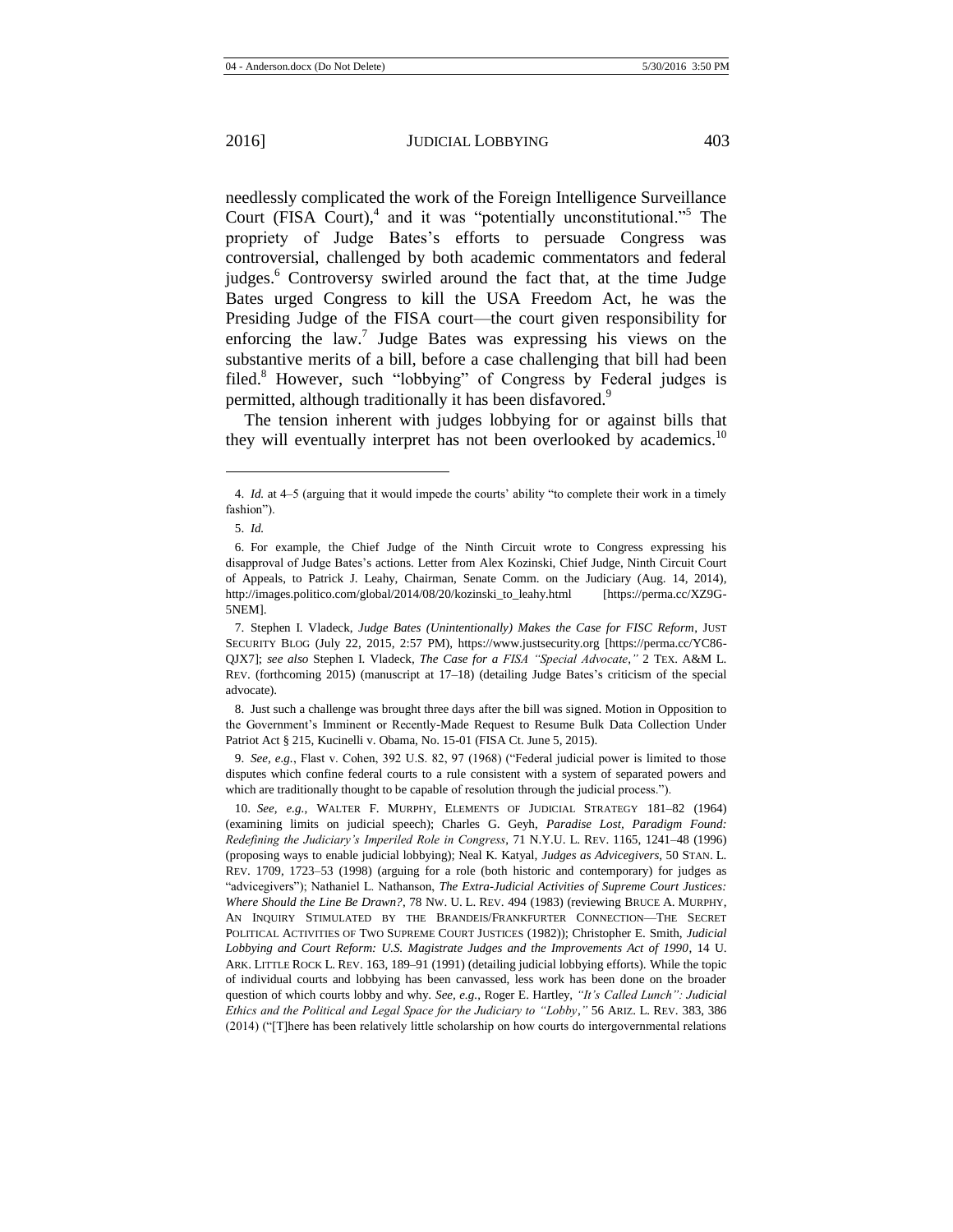<span id="page-4-0"></span>Judicial lobbying can be viewed as merely a way for the judicial branch to communicate with Congress, part of the long history of dialogue between Congress and the courts.<sup>11</sup> Ever since Alexander Bickel's groundbreaking work on the dialogic nature of the court-Congress relationship, scholars have exhaustively examined the ways that judges influence congressional law-making.<sup>12</sup> In this vein, scholars have identified a host of ways in which judges engage in constitutional dialogue with Congress: by declaring statutes unconstitutional, by interpreting statutory language, and by exercising what Bickel called "the passive virtues" that enable courts to avoid deciding constitutional questions. $^{13}$ 

But a dialogic account of judicial lobbying must account for the fact that, in certain instances, judges urging a certain action by Congress may sacrifice any judicial claim of neutrality.<sup>14</sup> Judge Bates's recent actions serve as a cautionary tale demonstrating the pitfalls inherent with judicial lobbying.<sup>15</sup> But the phenomenon of judges lobbying Congress is not unique to Judge Bates. For instance, in 2010, while Congress was debating significant reforms to the U.S. patent system, Chief Judge

work . . . ."); John W. Winkle III, *Interbranch Politics: The Administrative Office of the U.S. Courts as Liaison*, 24 JUST. SYS. J. 43, 43 (2003) ("Lobbying by the judiciary and its intermediaries remains a topic of low salience on research agendas.").

<sup>11.</sup> *See generally* Barry Friedman, *A Different Dialogue: The Supreme Court, Congress and Federal Jurisdiction*, 85 NW. U. L. REV. 1 (1990) (analyzing Congress's and the Supreme Court's respective powers when it comes to federal jurisdiction); Henry M. Hart, Jr., *The Power of Congress to Limit the Jurisdiction of Federal Courts: An Exercise in Dialectic*, 66 HARV. L. REV. 1362 (1953) (discussing the congressional power to limit jurisdiction); Daniel J. Meltzer, *Congress, Courts, and Constitutional Remedies*, 86 GEO. L.J. 2537 (1997) (debating Congress's and courts' relative powers); Mark Tushnet & Jennifer Jaff, *Why the Debate over Congress' Power to Restrict the Jurisdiction of the Federal Courts Is Unending*, 72 GEO. L.J. 1311 (1983) (discussing the unending debate about courts' power to determine jurisdiction); Herbert Wechsler, *The Courts and the Constitution*, 65 COLUM. L. REV. 1001 (1965) (discussing the relative power of the courts and Congress).

<sup>12.</sup> *See, e.g.*, JOHN HART ELY, DEMOCRACY AND DISTRUST: A THEORY OF JUDICIAL REVIEW 186 n.10 (1981) (developing an approach for reconciling judicial review and democracy); J. HARVIE WILKINSON III, COSMIC CONSTITUTIONAL THEORY: WHY AMERICANS ARE LOSING THEIR INALIENABLE RIGHT TO SELF-GOVERNANCE 5–17 (2012) (arguing against a comprehensive constitutional theory); Robert H. Bork, *Neutral Principles and Some First Amendment Problems*, 47 IND. L.J. 1, 3–10 (1971) (defending originalist approaches to constitutional interpretation as a means of defining the proper role for unelected judges in a democratic system).

<sup>13.</sup> The "passive virtues" receive a thorough treatment in Bickel's work. *See, e.g.*, Alexander M. Bickel, *Foreword: The Passive Virtues*, 75 HARV. L. REV. 40, 42–47 (1961) (discussing the different matters in which the courts avoid constitutional questions).

<sup>14.</sup> *See* Jon O. Newman, *Rethinking Fairness: Perspectives on the Litigation Process*, 94 YALE L.J. 1643, 1649–52 (1985) (discussing obstacles to achieving judicial fairness and balance).

<sup>15.</sup> *See supra* not[e 8](#page-3-0) and accompanying text.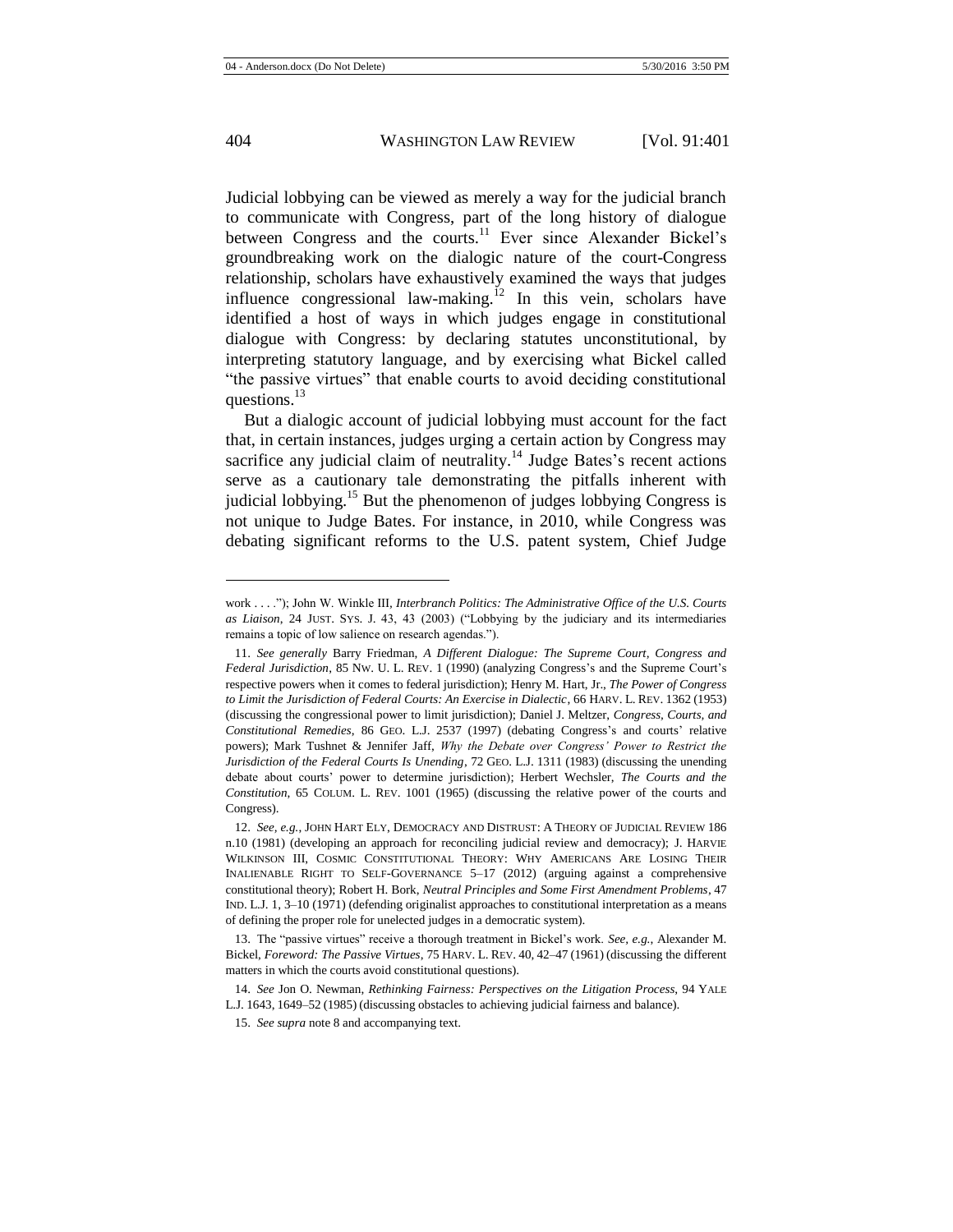<span id="page-5-0"></span>Michel of the U.S. Court of Appeals for the Federal Circuit wrote to the Senate Judiciary Committee, urging Congress to eliminate various aspects of the pending legislation.<sup>16</sup> Chief Judge Michel was arguing that Congress need not act; instead, Chief Judge Michel suggested that his court could handle the heavy lifting of reforming the patent system.<sup>17</sup> Like Judge Bates, Chief Judge Michel was lobbying Congress about a law that had yet to be enacted, but would have been reviewed by his court if enacted.

The reality that active judges often lobby Congress on legislation which will be interpreted by their courts raises three primary constitutional and ethical questions. First, do judicial lobbying efforts impinge upon the Constitution's separation of powers? Second, to what degree do judicial lobbying efforts violate judicial ethics, both formal and informal? Third, does judicial lobbying undermine fairness and equity in the administration of justice?

As to the first question, there are sound reasons to think that the Constitution does not preclude judicial lobbying. Despite the Constitution's delegation of separate powers to the legislature and the judiciary, the branches do not persist in what Benjamin Cardozo called "proud and silent isolation."<sup>18</sup> For example, lobbying does not appear to involve any use of the "legislative power" that is reserved for Congress alone; lobbying is not the power to legislate<sup>19</sup> Furthermore, although lobbying is likely outside the scope of Article III's judicial power, individual judges can engage with legislation outside of their court duties.<sup>20</sup>

<span id="page-5-1"></span>The second question—concerning the formal ethical limits on judicial lobbying—is more difficult to answer. There is active disagreement about the extent to which the Code of Conduct for United States Judges curtails judges' ability to lobby Congress.<sup>21</sup> Despite this debate, the

<sup>16.</sup> *See* J. Jonas Anderson, *Patent Dialogue*, 92 N.C. L. REV. 1049, 1069–76 (2014) (describing in detail Chief Judge Michel's actions).

<sup>17.</sup> *Id.*; *see also* J. Jonas Anderson, *Secret Inventions*, 26 BERKELEY TECH. L.J. 917 (2011) (discussing courts and patent reform).

<sup>18.</sup> Benjamin Cardozo, *A Ministry of Justice*, 35 HARV. L. REV. 113, 114 (1921).

<sup>19</sup>*. See* Geyh, *supra* note [10,](#page-3-1) at 1193 ("When judges propose, draft, testify on, and lobby for or against legislative reform, they do not usurp a legislative power that the Constitution vests in Congress alone.").

<sup>20.</sup> *See, e.g.*, Maeva Marcus & Emily F. Van Tassel, *Judges and Legislators in the New Federal System, 1789-1800*, *in* JUDGES AND LEGISLATORS: TOWARD INSTITUTIONAL COMITY 41–42 (Robert A. Katzmann ed., 1988) (distinguishing permissible individual consultations between Congress and judges with impermissible institutional pronouncements on pending legislation).

<sup>21.</sup> *See infra* Section III.B.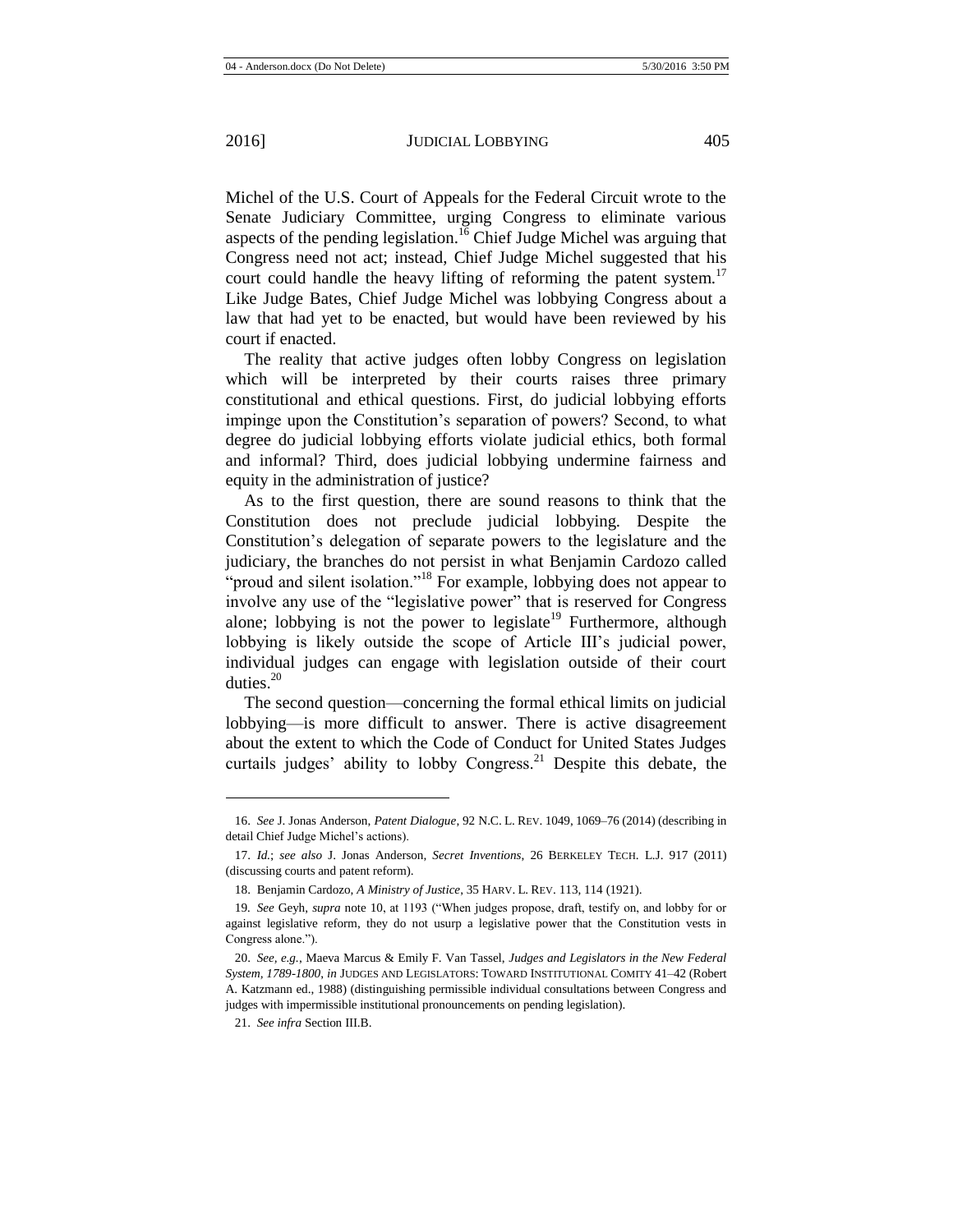Judicial Conference has interpreted the limits on judicial lobbying quite liberally, resulting in few formal ethical restrictions on the practice.<sup>22</sup> Informally, however, judges have developed strong norms against lobbying on issues that do not directly touch on the practice of judging, norms that are often flouted in practice. $^{23}$ 

As for the last question, when judges lobby they run the risk of sacrificing the neutrality and even-handedness that is critical for the judicial branch's legitimacy.<sup>24</sup> Federal judges who comment on policy matters invariably run the risk of prejudicing, or appearing to prejudice, future cases.<sup>25</sup> Thus, additional checks on the excesses of judicial lobbying ought to be established. Any such checks, however, should not silence judicial voices on policy. Judicial input is often an invaluable insight into the administration of proposed laws.<sup>26</sup> Judges often represent unbiased, informed opinions, as demonstrated by the frequency with which lawmakers adopt judicial suggestions on legislative matters. $27$ Furthermore, absolute limits on judicial lobbying would likely violate the First Amendment.<sup>28</sup> A more surgical approach is required.

<span id="page-6-1"></span><span id="page-6-0"></span>Towards that end, this Article examines ways to oversee lobbying efforts, particularly by specialized courts. Specialized courts are particularly influenced by repeat litigants and can suffer from tunnel vision on policy matters, vulnerabilities that are exacerbated when judges lobby.<sup>29</sup> Specialized courts may be more incentivized to lobby for policy changes because the administrative impacts of legislative policy changes are greater for specialized courts than they are for courts of general jurisdiction.<sup>30</sup> This phenomenon is well illustrated by Judge

<sup>22.</sup> *Id.*

<sup>23.</sup> *See infra* Section II.C.

<sup>24.</sup> *See generally* Samuel Issacharoff, *Judging Politics: The Elusive Quest for Judicial Review of Political Fairness*, 71 TEX. L. REV. 1643 (1992) (debating the myriad ways in which judicial review of political fairness can be categorized).

<sup>25.</sup> Justice Harry Blackmun wrote, "[t]he legitimacy of the Judicial Branch ultimately depends on its reputation for impartiality and nonpartisanship." Mistretta v. United States, 488 U.S. 361, 407 (1989).

<sup>26.</sup> *See* Smith, *supra* note [10,](#page-3-1) at 190 ("Congress is especially receptive to communication from judicial officers when the judges appear to speak with a unified voice.").

<sup>27.</sup> *See* CHRISTOPHER E. SMITH, JUDICIAL SELF-INTEREST: FEDERAL JUDGES AND COURT ADMINISTRATION 38–39 (1995) (concluding that "Congressional deference" to judicial thoughts on legislation can be explained by a lack of knowledge and interest in court administration).

<sup>28.</sup> *See* J. Clark Kelso, *Time, Place, and Manner Restrictions on Extrajudicial Speech by Judges*, 28 LOY. L.A. L. REV. 851, 851–55 (1995) (applying the First Amendment to judicial speech).

<sup>29.</sup> *See* Rochelle C. Dreyfuss, *Specialized Adjudication*, 1990 BYU L. REV. 377, 380 (discussing capture of specialized courts).

<sup>30.</sup> *See id.* at 381 (stating that specialized courts' jurisdiction, combined with their isolation, put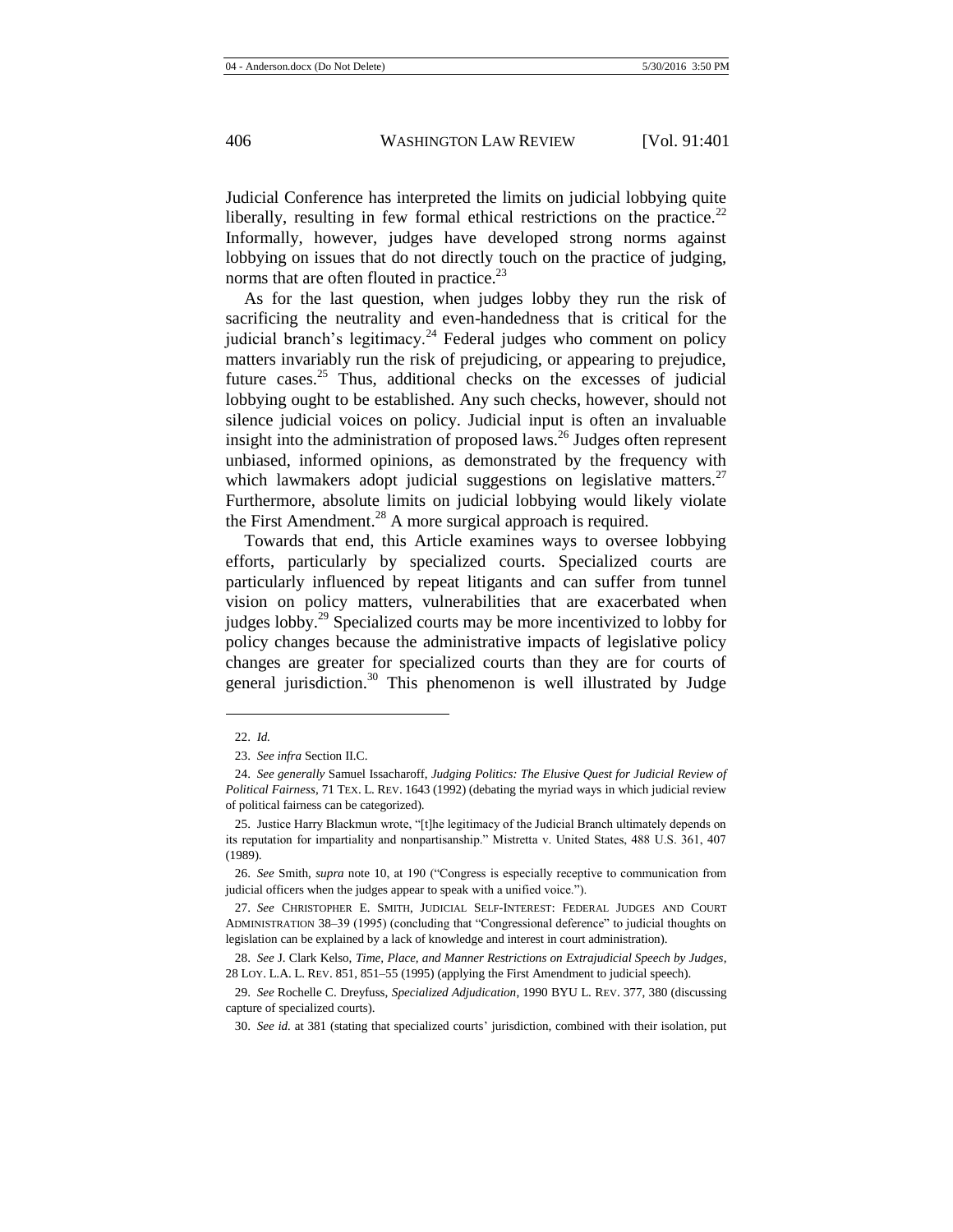Bates, a generalist federal district judge who lobbied Congress only after appointment to a specialized court.<sup>31</sup>

Judges have traditionally been involved in congressional debates about court jurisdiction and reform.<sup>32</sup> For specialized courts, the traditional division between lobbying on judicial reform measures and lobbying on general policy reform measures is meaningless; substantive legal change inevitably impacts the administration of specialized courts.<sup>33</sup> Specialization blurs the already amorphous boundary between substantive and procedural legislative changes: for specialized courts policy and jurisdiction are essentially indistinguishable.<sup>34</sup> Thus, to the degree one is troubled by judicial lobbying, specialized courts represent an important focus for any reform proposal.

This Article's argument proceeds in four parts. Part I frames the inquiry by briefly describing scholarly approaches to court-Congress dialogue, of which lobbying plays a significant, if underappreciated role. Part II illustrates that judges engage in lobbying on substantive policy issues. This Part also examines the case of specialized courts as lobbyists to better understand the phenomenon.

Part III explores the practical and theoretical limits on federal judges who attempt to influence legislators. It examines possible Constitutional, statutory, and formal ethical restrictions on the practice, as well as informal norms. Ultimately, the primary restrictions on judicial lobbying are practical in nature: judges are commonly thought to be free to lobby about issues impacting the judiciary, but are discouraged from lobbying about general policy issues out of respect for the legislature.

Part IV turns to the central normative and theoretical issues underlying judicial lobbying. First, this Part theorizes specialized courts' interest in lobbying. Second, it asks the fundamental questions of whether we should be concerned with judicial lobbying, and if so, how we should reduce the amount of lobbying that judges undertake. After analyzing various arguments for regulating judicial lobbying, this Part concludes that judicial lobbying on policy matters can be problematic for the effective administration of justice. It suggests various ways to

them at risk of group-think).

<sup>31.</sup> One will note that his contemporaries on the court had an opposite reaction; they lobbied that the bill imposed constructive boundaries on the FISA Court. *See infra* Section II.B.3.b.

<sup>32.</sup> *See* Geyh, *supra* not[e 10,](#page-3-1) at 1187–91 (discussing the judiciary's elevated role in procedural reform).

<sup>33.</sup> *See* Anderson, *supra* not[e 16,](#page-5-0) at 1090–93 (analyzing how the Federal Circuit was impacted by patent reform).

<sup>34.</sup> *Id.*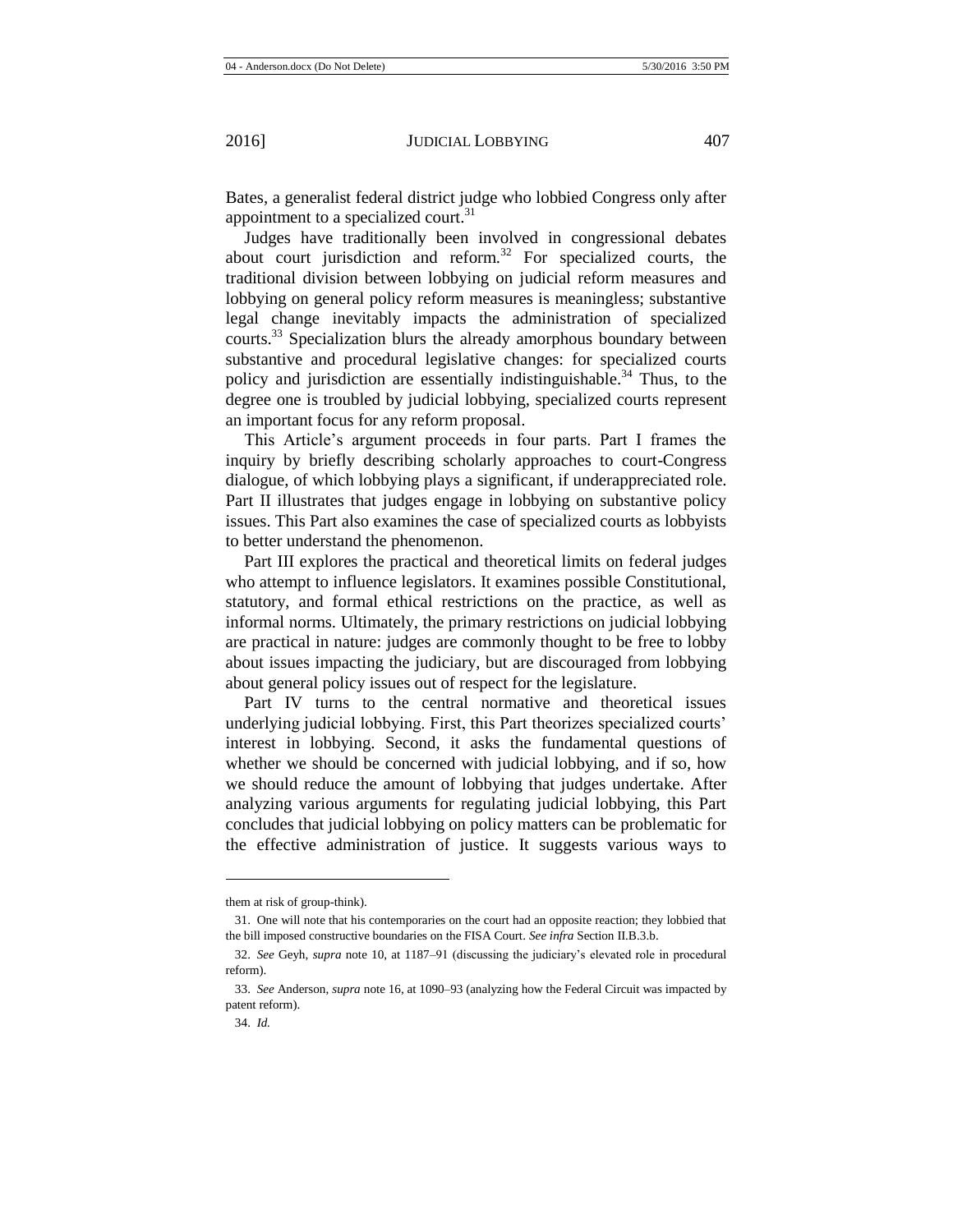improve oversight of judicial lobbying.

# I. THE COUNTER-MAJORITARIAN DIFFICULTY AND LIMITS ON JUDICIAL LOBBYING

Modern constitutional scholarship has paid particular attention to resolving the tension between democracy and judicial review.<sup>35</sup> The socalled "counter-majoritarian difficulty" has spawned numerous books and articles attempting to reconcile the reality of unelected judges reviewing, and at times invalidating, democratically-created legislation.<sup>36</sup> Scholars have looked for means by which judges can reduce the tension created by undemocratic judicial review. $37$  One of the most well-known solutions is Alexander Bickel's suggestion that courts employ the "passive virtues" of judicial reasoning<sup>38</sup>—refusing to decide cases on substantive grounds if narrower grounds for a decision exist. Scholars have also identified a host of ways in which judges engage in constitutional "dialogue" with Congress: by declaring statutes unconstitutional, by interpreting statutory language, and by exercising "the passive virtues" that enable courts to avoid deciding constitutional questions.<sup>39</sup> These scholarly attempts to decipher the contours of the judicial-legislative relationship have focused almost exclusively on formal interactions: dialogue via official duties.<sup>40</sup> In other words, scholars have focused on the dialogue that occurs when judges judge and when legislators legislate.

<span id="page-8-0"></span>Some scholars, though, have studied the informal channels of

38. ALEXANDER M. BICKEL, THE LEAST DANGEROUS BRANCH: THE SUPREME COURT AT THE BAR OF POLITICS 111 (2d ed. 1986).

39. *Id.*

<sup>35.</sup> Katyal, *supra* note [10,](#page-3-1) at 1709 ("Contemporary constitutional law is preoccupied with the antidemocratic nature of judicial review.").

<sup>36.</sup> *See, e.g.*, ELY, *supra* not[e 12,](#page-4-0) at 186 (developing an approach for reconciling judicial review and democracy); WILKINSON, *supra* note [12,](#page-4-0) at 17–28 (arguing against a comprehensive constitutional theory); Bork, *supra* note [12,](#page-4-0) at 3–10 (defending originalist approaches to constitutional interpretation as a means of defining the proper role for unelected judges in a democratic system).

<sup>37.</sup> *See, e.g.*, ELY, *supra* not[e 12,](#page-4-0) at 186 (developing an approach for reconciling judicial review and democracy); WILKINSON, *supra* note [12,](#page-4-0) at 17–28 (arguing against a comprehensive constitutional theory); Bork, *supra* note [12,](#page-4-0) at 3–10 (defending originalist approaches to constitutional interpretation as a means of defining the proper role for unelected judges in a democratic system).

<sup>40.</sup> *See, e.g.*, Hartley, *supra* note [10,](#page-3-1) at 386 (noting that "there has been relatively little scholarship" on courts lobbying); John W. Winkle III, *Judges as Lobbyists: Habeas Corpus Reform in the 1940s*, 68 JUDICATURE 263, 263 (1985) ("Judicial influence outside of adjudication, however, is an understudied but nonetheless important phenomenon.").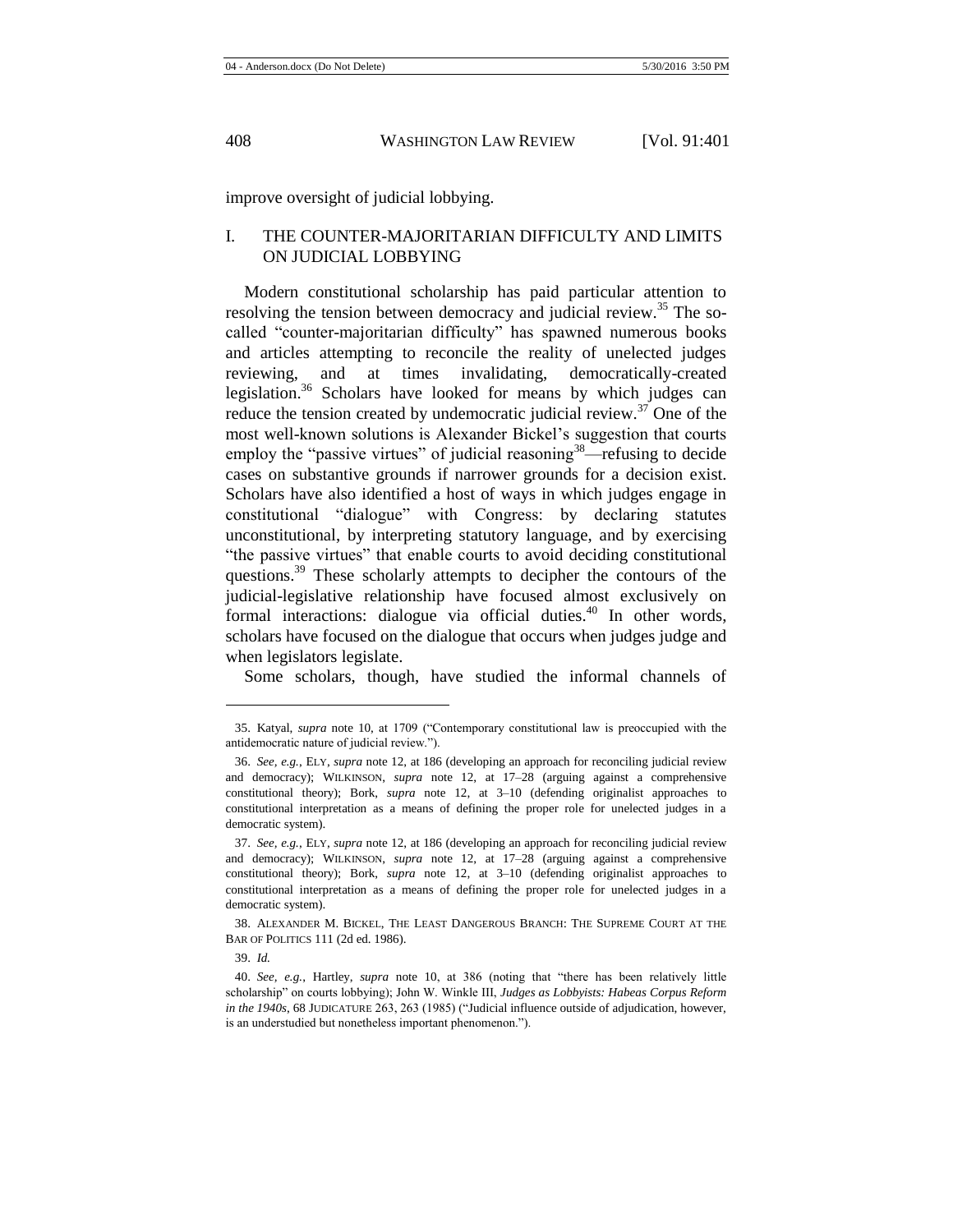<span id="page-9-1"></span><span id="page-9-0"></span>communication between the branches.<sup>41</sup> The study of "extrajudicial" speech by judges and the restrictions on such speech have greatly enhanced understanding of judicial-congressional dialogue.<sup>42</sup> Generally, scholars have concluded that judicial lobbying is unsightly.<sup>43</sup> Walter Murphy, a scholar of the judicial role, has said that lobbying "is contrary to the public image of a judge."<sup>44</sup> Judicial lobbying, it is thought, is only appropriate when an issue is "of such gravity" that it demands judicial intervention.<sup>45</sup> Taking this view, judges are thought to lobby on issues of particular interest to the judiciary. Thus, commentators have looked approvingly upon judicial lobbying efforts in areas such as lower court reorganization proposals,  $46$  the use of magistrate judges,  $47$  and judicial salary increases.<sup>48</sup> Judicial lobbying is perceived by most scholars to be both reasonable and rare, with judges appropriately lobbying about judicial administration while refraining from commenting on more general legislative policy. Judges are thought to lobby Congress over issues that directly impact the performance of the judiciary's duties, and no others.<sup>49</sup>

<span id="page-9-2"></span>But this perception of judicial lobbying is far from complete. Judges routinely testify before Congress about matters related to pending

<sup>41.</sup> There have been some treatments of particular lobbying efforts, including Judith Resnik, *The Programmatic Judiciary: Lobbying, Judging, and Invalidating the Violence Against Women Act*, 74 S. CAL. L. REV. 269, 287–90 (2000) (examining Chief Justice Rehnquist's involvement in the Violence Against Women Act). Some work has been done on the institutions that the judiciary employs to perform lobbying. *See* Winkle, *supra* note [10,](#page-3-1) at 50 (detailing the Administrative Office of the U.S. Courts' role in judicial lobbying).

<sup>42.</sup> *See* CHRISTOPHER E. SMITH, JUDICIAL SELF-INTEREST: FEDERAL JUDGES AND COURT ADMINISTRATION 131 (1995) (concluding that judges are "well positioned" to shape legislation that "will affect court administration"); Geyh, *supra* not[e 10,](#page-3-1) at 1168, 1234–49 (detailing the judiciary's role in statutory reform and rulemaking); Kelso, *supra* not[e 28,](#page-6-0) at 851–55 (describing extrajudicial speech); Katyal, *supra* not[e 10,](#page-3-1) at 1711 (arguing that "advicegiving" to Congress is a role embraced by judges).

<sup>43.</sup> *See* Katyal, *supra* note [10,](#page-3-1) at 1711; Winkle, *supra* note [40,](#page-8-0) at 272–73 (detailing the role judges played in "court reform").

<sup>44.</sup> MURPHY, *supra* not[e 10,](#page-3-1) at 178.

<sup>45.</sup> *Id.* at 179.

<sup>46.</sup> SMITH, *supra* not[e 42,](#page-9-0) at 18 (citing judicial lobbying for the creation of the Eleventh Circuit as an example of "tremendous influence" that judges can wield over the court reform process).

<sup>47.</sup> *See, e.g.*, Smith, *supra* not[e 10,](#page-3-1) at 164–67 (describing judicial officers attempt to influence the legislative branch).

<sup>48.</sup> *See, e.g.*, *id.* at 173.

<sup>49.</sup> *Cf.* Kelso, *supra* note [28,](#page-6-0) at 863 (arguing for restrictions on judicial speech); William G. Ross, *Extrajudicial Speech: Charting the Boundaries of Propriety*, 2 GEO. J. LEGAL ETHICS 589, 623–24 (1989) (proposing limits on extra-judicial speech).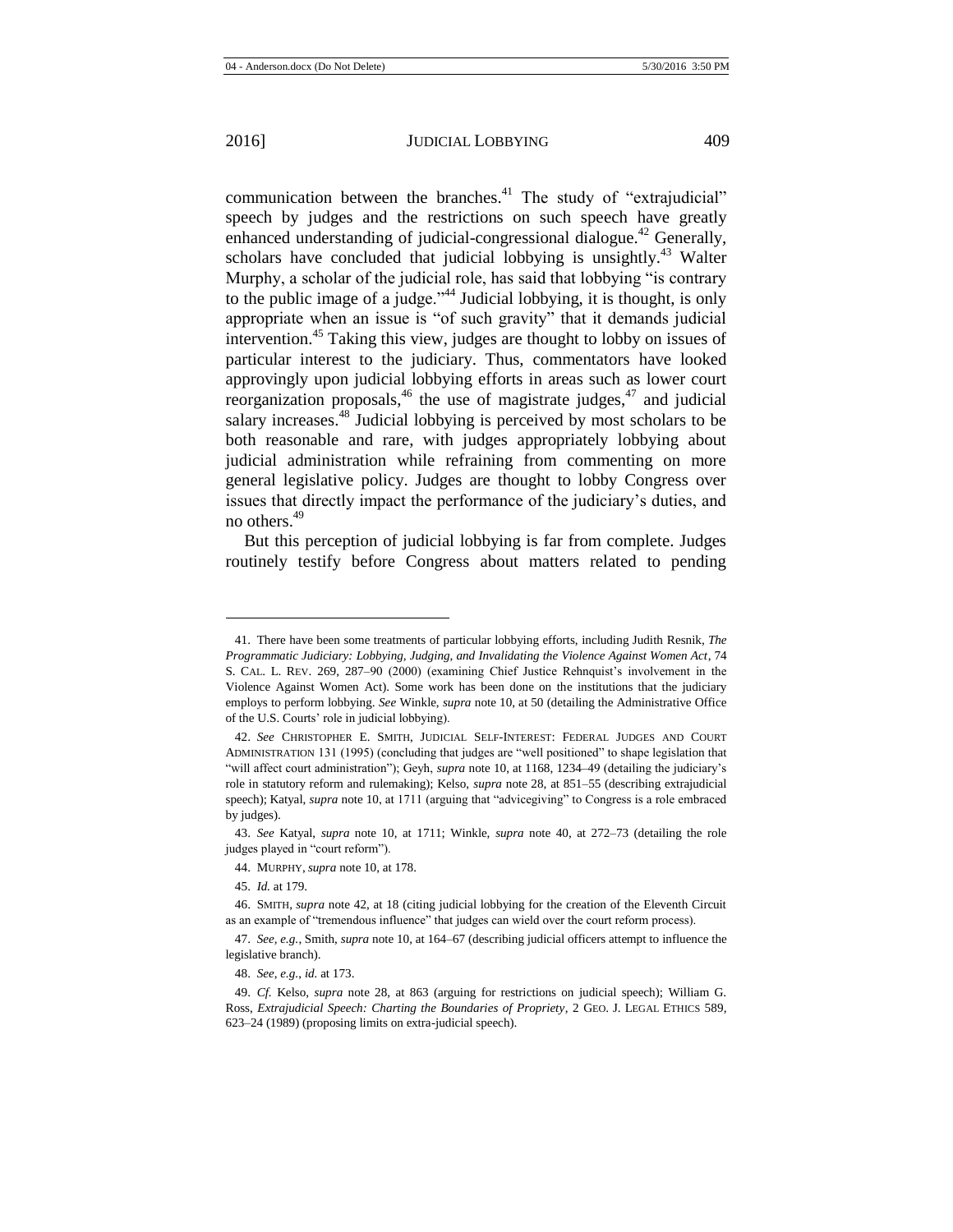<span id="page-10-0"></span>legislation.<sup>50</sup> They also, at times, reach out to Congress in their individual capacities to urge Congress to act in a particular policy area.<sup>51</sup> In fact, lobbying is such an institutionalized practice of the federal judiciary that an entire organization, the Judicial Conference of the United States, exists with the explicit goal of lobbying for judicial interests.<sup>52</sup> Indeed, judges often lobby Congress over policy issues that have merely tangential, if any, impact on the judiciary.<sup>53</sup> This calls into question the value that this more informal dialogue—judges opining on potential legislation—has on judicial-congressional relations. If the neutrality of the judiciary is sacrificed through lobbying, should judges be restrained from lobbying members of Congress?

At this point, a definition of what constitutes lobbying is appropriate. "Lobbying" can be a broad concept that encompasses any actions intended to influence decisions made by government officials. $54$ However, this Article adopts a narrower view of what constitutes lobbying activities. First, this Article focuses only on lobbying activities by judges outside of their official duties of deciding cases. Judges frequently write opinions that are meant to influence legislators, but such official dialogue has been well-chronicled in the legal and political science literature.<sup>55</sup> Second, it considers only uninvited lobbying efforts. Oftentimes judges are requested by Congress to provide input on a particular policy debate, whether through congressional testimony, written statements, or other forms of communication.<sup>56</sup> Conversely, this Article is focused on what motivates judges to spontaneously engage in

<sup>50.</sup> *See infra* Part II.

<sup>51.</sup> For example, judges from the U.S. Court of Appeals for the Fifth Circuit actively lobbied Congress to split the old Fifth Circuit into two. *See* DEBORAH J. BARROW & THOMAS G. WALKER, A COURT DIVIDED: THE FIFTH CIRCUIT COURT OF APPEALS AND THE POLITICS OF JUDICIAL REFORM, (1988).

<sup>52.</sup> *See* Thomas G. Walker & Deborah J. Barrow, *Funding the Federal Judiciary: The Congressional Connection*, 69 JUDICATURE 45, 47 (1986) (describing the role of the Judicial Conference).

<sup>53.</sup> *See infra* Part II.

<sup>54.</sup> This discussion relies generally on DAVID B. TRUMAN, THE GOVERNMENTAL PROCESS (1951).

<sup>55.</sup> *See* Katyal, *supra* not[e 10,](#page-3-1) at 1727–1800 (listing instances in which judges give advice to the legislature); J. Jonas Anderson, *Congress as a Catalyst of Patent Reform at the Federal Circuit*, 63 AM. U. L. REV. 961, 981–1004 (2014) (detailing how the Federal Circuit interacted with Congress regarding patents through its opinions).

<sup>56.</sup> *See* Harvey Rishikof & Barbara A. Perry, *"Separateness but Interdependence, Autonomy but Reciprocity": A First Look at Federal Judges' Appearances Before Legislative Committees*, 46 MERCER L. REV. 667, 669–75 (1995) (finding that Congress nearly always took the advice of judges when lobbying on issues of judicial functioning).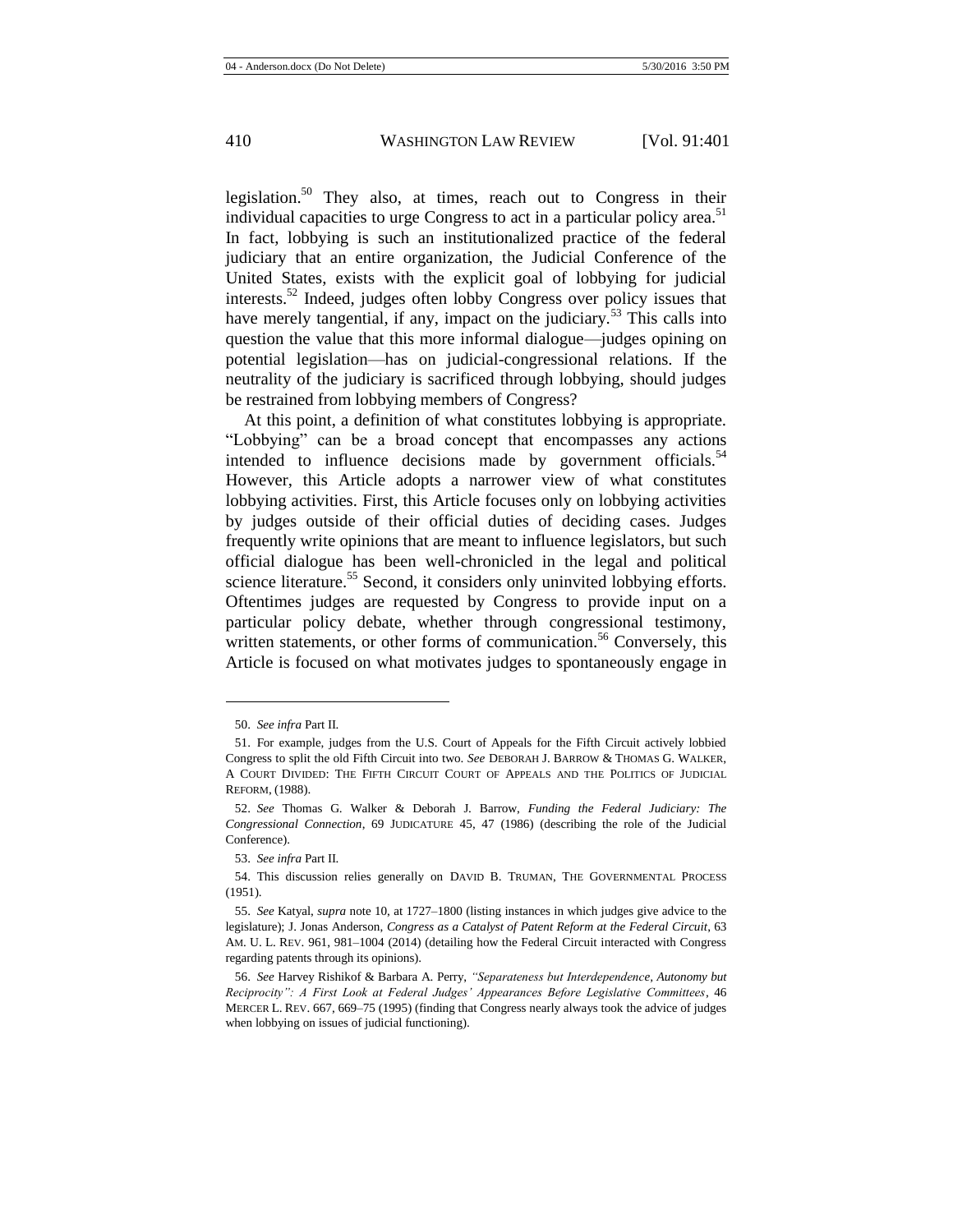policy debates outside of their official capacities; thus, invitations to address Congress are less relevant to that discussion. This rather narrow definition of lobbying limits that term to a judge's unsolicited views about pending legislative action which occurs outside of his or her role as judicial decision-maker.

#### *A. Constitutional and Statutory Limits on Judicial Lobbying*

This section examines the restrictions on judicial lobbying by examining potential constitutional, statutory, ethical, and norms-based restraints on judges speaking about legislation. Ultimately, it concludes that there are no legal restrictions, just a judicial norm against the practice. This freedom can be a good thing, providing breathing room for constructive dialogue. But the lack of formal restrictions can lead to lobbying that threatens judicial neutrality.

One of the most commonly invoked arguments against judges attempting to influence legislation is that such judicial lobbying efforts violate constitutional principles of separation of powers.<sup>57</sup> There is no explicit separation of powers clause within the Constitution, rather the separation is implied within the Constitution's structure.<sup>58</sup> The first three articles of the Constitution vest "all" legislative powers with Congress, "the executive [p]ower" in the President, and "the judicial [p]ower" with the courts.<sup>59</sup> Scholars have debated the limits placed on each branch by the separation of powers, developing a rich and extremely thorough literature on the topic. $60$ 

Regardless of one's viewpoint on the separation of powers, there are at least two sound reasons to think that the Constitution does not preclude judicial lobbying. First, discussing legislation with members of Congress—in an official capacity or otherwise—does not involve any use of the "legislative power."<sup>61</sup> Courts and judges do not impinge upon

<sup>57.</sup> *See* Geyh, *supra* note [10,](#page-3-1) at 1192 ("The separation of powers is often identified as an impediment to interbranch cooperation in legislative reform.").

<sup>58.</sup> *See, e.g.*, Malcolm P. Sharp, *The Classical American Doctrine of "The Separation of Powers*,*"* 2 U. CHI. L. REV. 385, 395–99 (1935) (describing the doctrine as part of the fabric of American society).

<sup>59.</sup> U.S. CONST. art. I, § 1; *id.* art. II, § 1; *id.* art. III, § 1.

<sup>60.</sup> The literature is too immense to summarize. As a more recent example of the kinds of separation of powers concerns that are inviting to scholars, see generally Neal K. Katyal, *Internal Separation of Powers: Checking Today's Most Dangerous Branch from Within*, 115 YALE L.J. 100 (2006) (questioning whether the executive branch should be regulated from within).

<sup>61.</sup> *See* U.S. CONST. art. 1, § 1; Geyh, *supra* note [10,](#page-3-1) at 1193 ("When judges propose, draft, testify on, and lobby for or against legislative reform, they do not usurp a legislative power that the Constitution vests in Congress alone.").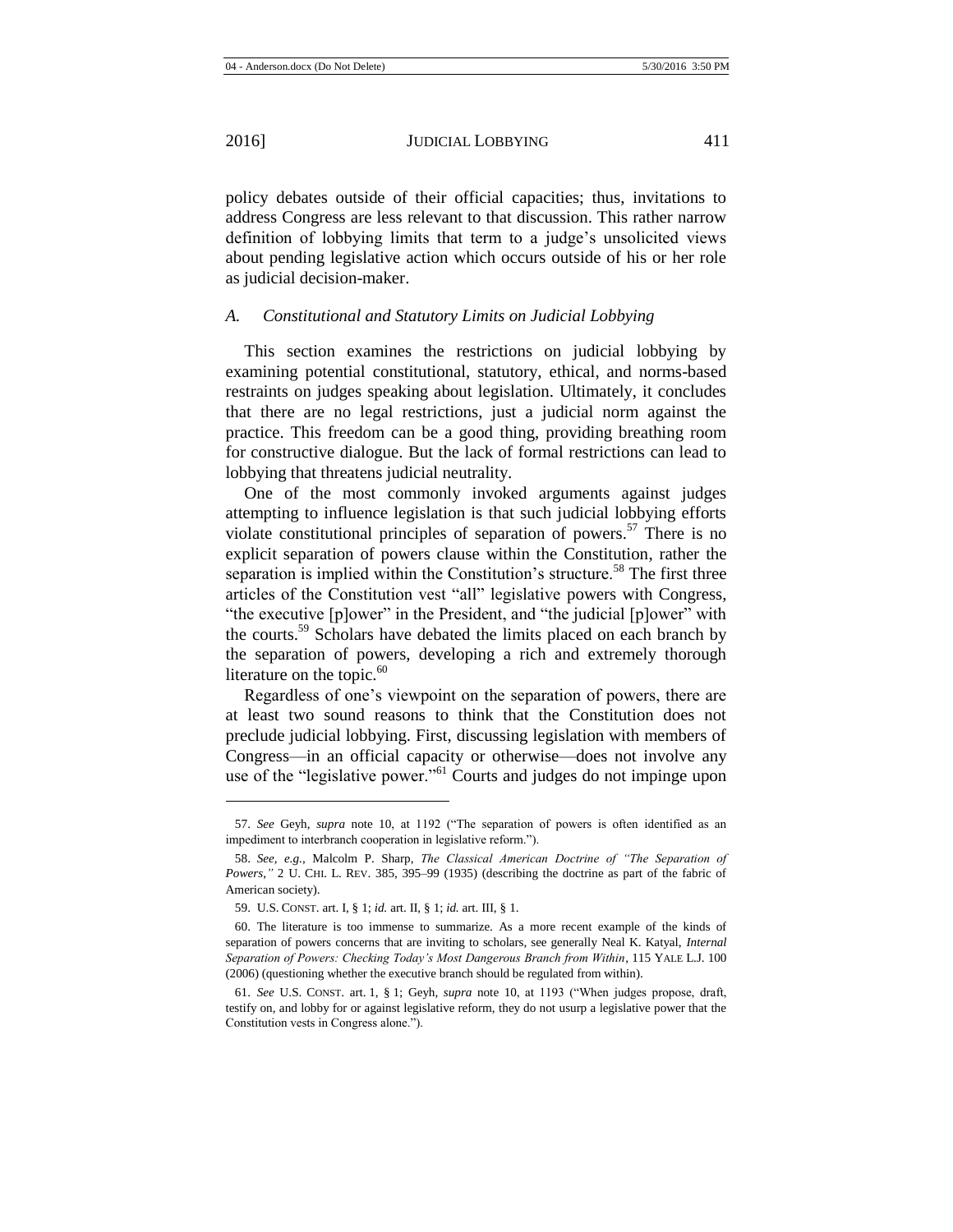the legislature's delegated power when they publically announce their views on public policy. $62$  They, like other members of the public, are merely seeking to influence Congress in its law-making role.<sup>63</sup> Such attempts to influence do not usurp the legislative branch's designated role $^{64}$ 

Second, Article III of the Constitution does not forbid judges from engaging with legislation outside of their duties as a judge. The executive and legislative branches regularly comment on and critique the work of the judicial branch; the President and Congress often suggest that the Supreme Court should decide important cases in particular ways.<sup>65</sup> In fact, the executive branch is a regular litigant in federal court, not only as a defendant but often as a plaintiff.<sup>66</sup> Scholars have suggested that Congress is not restricted in using the courts and should engage more directly with the judicial branch in court.<sup>67</sup> While engaging with the judicial branch is not a constitutional requirement, it certainly does not violate the separation of powers for Congress to do so.<sup>68</sup> In the same way, judges do not violate their constitutionally-granted duties by engaging with the legislature outside of official duties.

The absence of constitutional restrictions on judicial lobbying does not end the inquiry into the legal limits of the practice, however. $69$  18 U.S.C. § 1913 forbids government employees from lobbying Congress using "money appropriated by any enactment of Congress."<sup>70</sup> On first glance, this would appear to preclude judicial lobbying because judges are clearly governmental employees. There are two exceptions to this prohibition, however, which greatly remove any barriers for Article III judges who wish to lobby Congress. The first of these exceptions permits government employees to engage with Congress if a member of

l

68. *Id.*

<sup>62.</sup> *See* Barry Friedman, *Dialogue and Judicial Review,* 91 MICH. L. REV. 577, 678–83 (1993) (addressing the separation of powers conflict that arises when judges lobby Congress).

<sup>63.</sup> *Id.*

<sup>64.</sup> *Id.*

<sup>65.</sup> *See* Louis Fisher, *Congressional Checks on the Judiciary*, *in* CONGRESS CONFRONTS THE COURT: THE STRUGGLE FOR LEGITIMACY AND AUTHORITY IN LAWMAKING 21, 21–28 (Colton C. Campbell & John F. Stack, Jr. eds., 2002).

<sup>66.</sup> *See* Amanda Frost, *Congress in Court*, 59 UCLA L. REV. 914, 917 (2012) ("As matters stand today, however, the executive branch plays the dominant role in federal litigation.").

<sup>67.</sup> *Id.*

<sup>69.</sup> *See* Marcus & Van Tassel, *supra* note [20,](#page-5-1) at 41–42 (distinguishing permissible individual consultations between Congress and judges with impermissible institutional pronouncements on pending legislation).

<sup>70.</sup> 18 U.S.C. § 1913 (2012).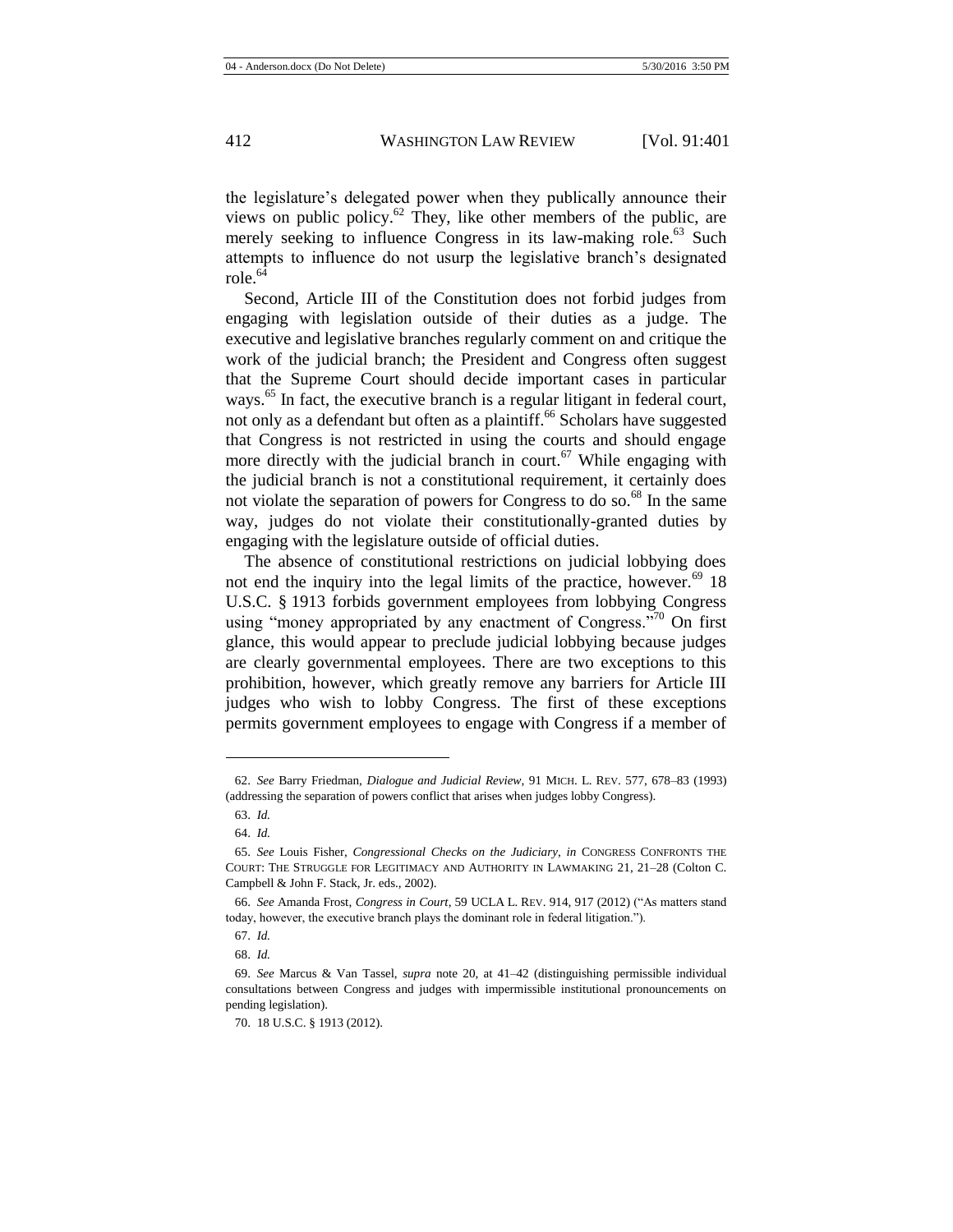Congress requests advice.<sup>71</sup> Thus, any congressional request for input from a particular judge, court, or the entire judicial branch frees judges to respond to the request. In fact, the Judicial Conference strictly adheres to this first exception, communicating with Congress only when requested to do so by a member of Congress.<sup>72</sup>

The second exception to the limitation on government employee lobbying is the "proper official channels" exception.<sup>73</sup> For legislation that is deemed "necessary for the efficient conduct of the public business," governmental employees may lobby Congress only via "proper official channels."<sup>74</sup> On its face, this exception appears to limit judicial lobbying to activities carried out by the Judicial Conference the formal lobbying arm of the judiciary—and then only on courtspecific matters that are necessary for the efficient administration of justice. As noted above, the Judicial Conference rarely invokes this exception, however, choosing instead to wait for Congress to solicit the judiciary's input on legislation.<sup>75</sup>

<span id="page-13-0"></span>Despite the apparent restrictions of 18 U.S.C. § 1951, the Comptroller General (C.G.) of the United States has interpreted the statute's exceptions quite broadly. The C.G. has ruled that judicial communications with Congress always fall within the "official channels" exception because individual Article III judges have no direct supervisor and are "arguably" their own "agency spokesperson."<sup>76</sup> Thus, according to the C.G., individual judges are limited in lobbying Congress only insofar as the issues to which they address their efforts "would have an impact on the judiciary. $177$  Thus, according to the C.G., in nearly every imaginable case, judicial lobbying is not subject to statutory limitation.<sup>78</sup> Every potential policy issue has an "impact," no matter how small, on the judiciary. Thus, in practice, judges are only limited to lobbying on

<sup>71.</sup> *Id.*

<sup>72.</sup> Geyh, *supra* note [10,](#page-3-1) at 1196 (critiquing the Judicial Conference's "utterly unnecessary" requirement to participate in the legislative process only when invited to do so).

<sup>73.</sup> For a more thorough discussion of this topic, see Smith, *supra* not[e 10,](#page-3-1) at 167–70.

<sup>74.</sup> Geyh, *supra* not[e 10,](#page-3-1) at 1195 (quoting 18 U.S.C. § 1913).

<sup>75.</sup> *See* Resnik, *supra* note [41,](#page-9-1) at 278–82 (reciting the history of the Judicial Conference's reluctance to comment on pending legislation absent a directive from Congress).

<sup>76.</sup> *See* Letter from Comptroller Gen. of the U.S. to Jeremiah Denton, Senator (Sept. 26, 1984), *in* U.S. GEN. ACCOUNTING OFFICE, 63 DECISIONS OF THE COMPTROLLER GENERAL OF THE UNITED STATES 626 (1985) [hereinafter Letter to Jeremiah Denton].

<sup>77.</sup> *Id.*

<sup>78.</sup> *See* Smith, *supra* not[e 10,](#page-3-1) at 169 (stating that the interpretation of the rule allows courts and Congress to communicate "without narrowly construing the requirement that such communications pass through 'official channels'").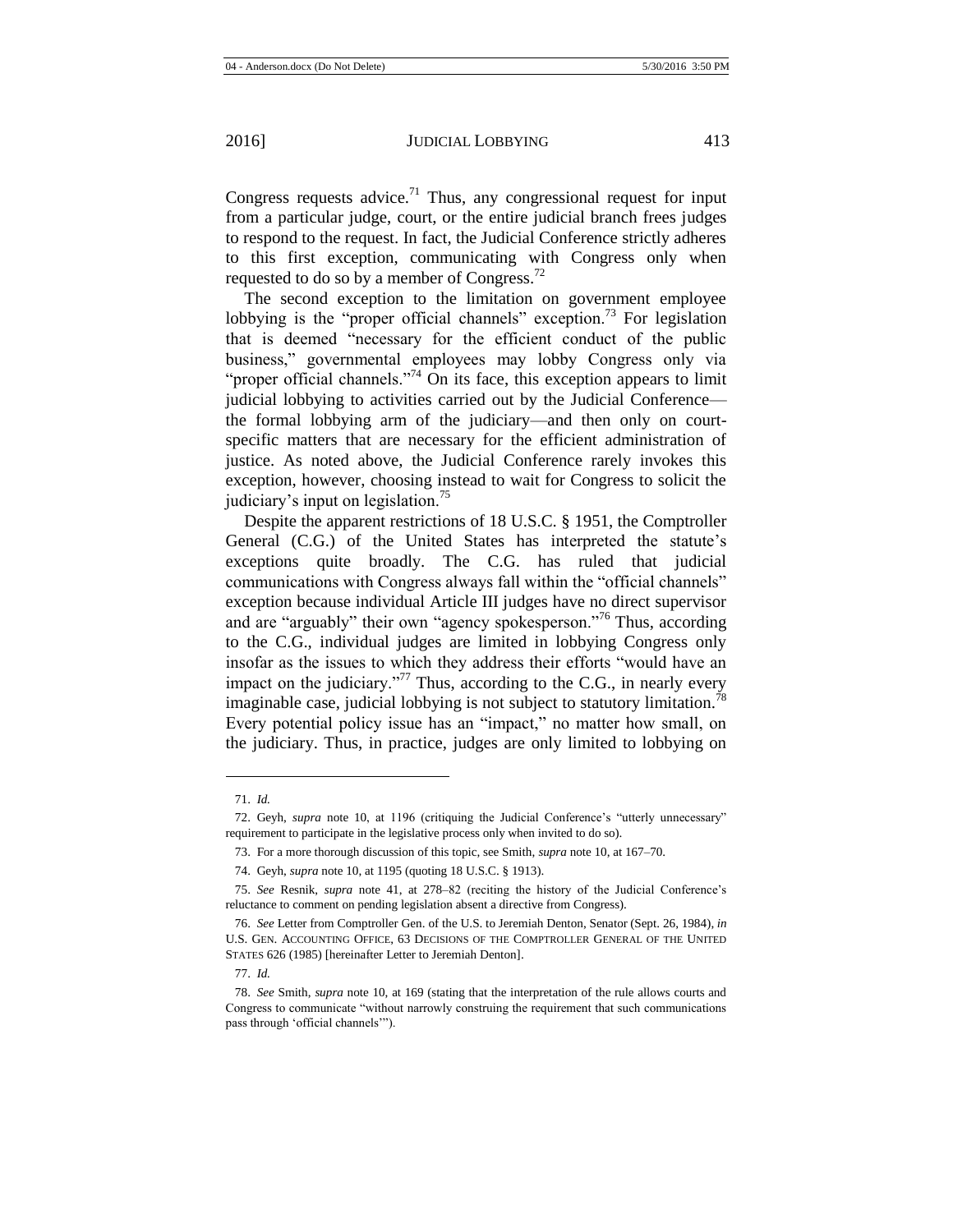issues that would "impact . . . the judiciary": a threshold that is easily met in virtually every case.<sup>79</sup>

#### *B. Formal Ethical Limits on Judicial Lobbying*

The behavior of federal judges is regulated not only by constitutional and statutory limitations, but also by formal ethical rules. In 1973, the Federal Judicial Conference adopted a Code of Conduct for United States Judges ("Judicial Code of Conduct"). $80$  Although the Judicial Code of Conduct is non-binding, it is widely followed and regularly consulted by the Judicial Conference when determining whether a judge has violated his or her ethical obligations and when determining whether to institute corrective measures.  $81$ 

<span id="page-14-0"></span>Canon 2 of the Judicial Code of Conduct states that judges should "act at all times in a manner that promotes public confidence in the integrity and impartiality of the judiciary.<sup> $32$ </sup> This general provision provides a standard for judicial lobbying activities, but it does not provide specific limits on such activities. Similarly, Canon 3 of the Judicial Code of Conduct provides that a "judge should not make public comment on the merits of a matter pending or impending in any court."<sup>83</sup> Judge Calebresi of the Second Circuit recently drew criticism when he commented publically that it "would be too bad" if the Supreme Court reversed his decision in *Town of Greece v. Galloway*, <sup>84</sup> a case examining whether a prayer prior to a city meeting violated the Establishment Clause.<sup>85</sup> If a judge were to comment publically on a pending case while lobbying Congress, he would be in clear violation of Canon 3 of the Judicial Code of Conduct.

Canons 2 and 3 of the Judicial Code of Conduct set out the basic scope of judicial ethical limits on extrajudicial speech. But they are

<sup>79.</sup> *See* Letter to Jeremiah Denton, *supra* not[e 76,](#page-13-0) at 626.

<sup>80.</sup> ADMIN. OFFICE OF THE U.S. COURTS, CODE OF CONDUCT FOR UNITED STATES JUDGES (2009).

<sup>81.</sup> FED. JUDICIAL CTR., JUDICIAL CONDUCT AND DISCIPLINE IN THE UNITED STATES FEDERAL COURTS (2010), http://www.fjc.gov/public/pdf.nsf/lookup/Judicial-Conduct-and-Discipline-- English--2.19.14.pdf/\$file/Judicial-Conduct-and-Discipline--English--2.19.14.pdf [https://perma.cc/5SNR-BKRS].

<sup>82.</sup> Admin. Office of the U.S. Courts, Guide to Judiciary Policy, Vol 2.: Ethics and Judicial Conduct, ch. 2, Canon 2(A) (2014).

<sup>83.</sup> *Id.* at ch. 2, Canon 3(A)(6).

<sup>84.</sup> \_\_ U.S. \_\_, 134 S. Ct. 1811 (2014).

<sup>85.</sup> Ed Whelan, *Judge Calebresi's Flagrant Ethical Violation*, NAT'L REV. ONLINE (Mar. 31, 2014), http://www.nationalreview.com/bench-memos/374615/judge-calabresis-flagrant-ethicalviolation-ed-whelan [https://perma.cc/N6U8-QLL7]*.*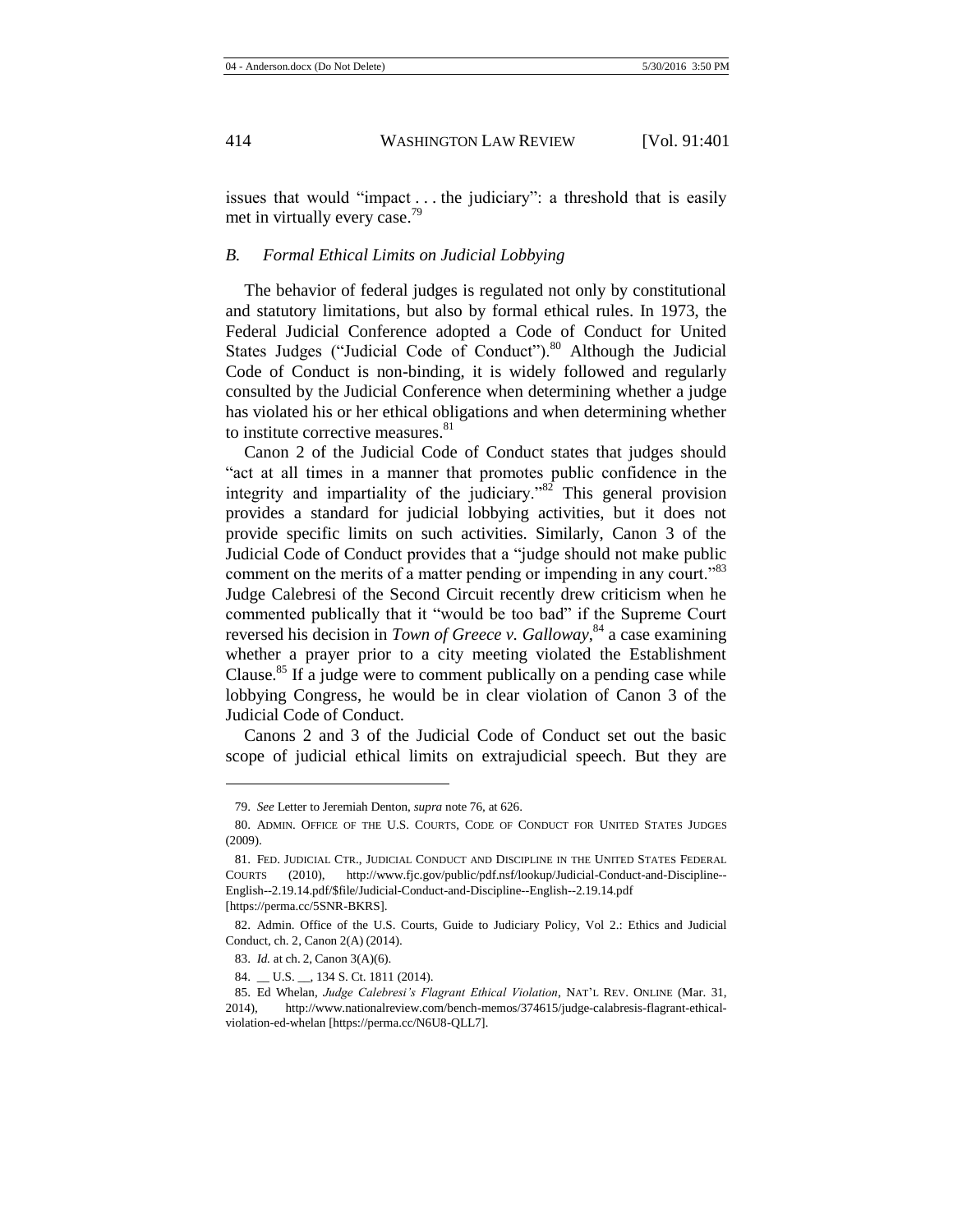unhelpfully broad in defining limits on judicial speech. Canon 4 of the Code of Conduct is perhaps more helpful. It provides that:

A judge may engage in extrajudicial activities, including lawrelated pursuits . . . . However, a judge should not participate in extrajudicial activities that detract from the dignity of the judge's office, interfere with the performance of the judge's official duties, reflect adversely on the judge's impartiality, [or] lead to frequent disqualification . . . .

A. *Law-related Activities*

1. *Speaking, Writing, and Teaching*. A judge may speak, write, lecture, teach, and participate in other activities concerning the law, the legal system, and the administration of justice.

2. *Consulting.* A judge may consult with or appear at a public hearing before an executive or legislative body or official

(a) on matters concerning the law, the legal system, or the administration of justice;

(b) to the extent that it would generally be perceived that a judge's judicial experience provides special expertise in the area; or

(c) when the judge is acting pro se in a matter involving the judge or the judge's interest.<sup>86</sup>

Canon 4 of the Judicial Code of Conduct clearly permits judicial lobbying about issues for which a "judge's judicial experience provides special expertise in the area."<sup>87</sup> One can debate about whether Canon 4 permits judicial lobbying in legal areas that do not directly touch on matters directed at the judiciary, but an amendment to the ethical rules in  $2008$  (which added section  $4(A)(1)$ ) removed any doubts that may have existed as to the propriety of judicial lobbying. In the commentary to Canon 4, judges are encouraged to opine on legislation:

As a judicial officer and a person specially learned in the law, a judge is in a unique position to contribute to the law, the legal system, and the administration of justice, including revising substantive and procedural law and improving criminal and juvenile justice. To the extent that the judge's time permits and impartiality is not compromised, the judge is encouraged to do so, either independently or through a bar association, judicial conference, or other organization dedicated to the law.<sup>88</sup>

<sup>86.</sup> Admin. Office of the U.S. Courts, *supra* not[e 82,](#page-14-0) at ch. 1, Canon 4(A)(1)–(2).

<sup>87.</sup> *Id.* at Canon 4(A)(2)(b).

<sup>88.</sup> *Id.* at Canon 4, Commentary.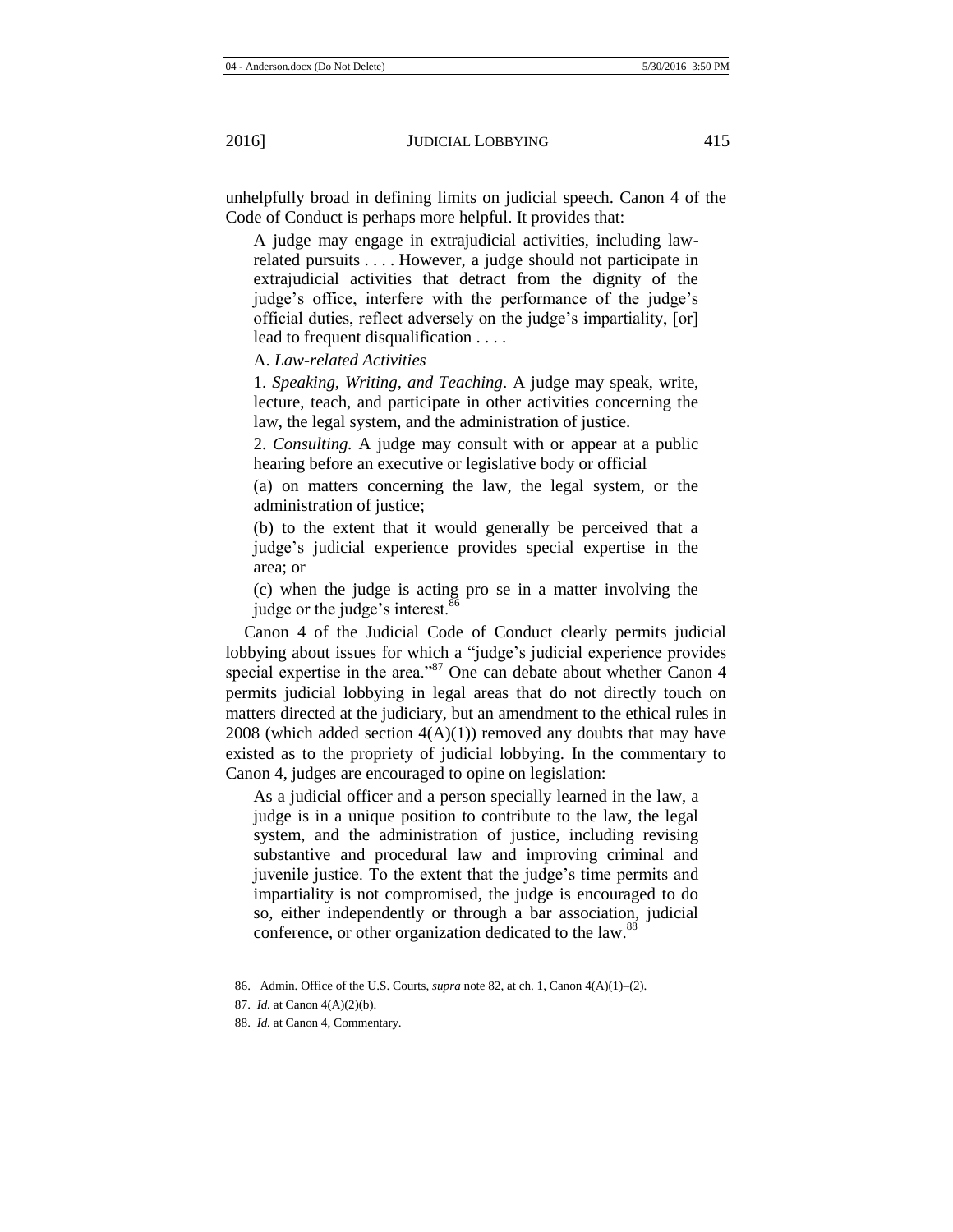Thus, there appear to be few formal ethical restrictions on judicial lobbying activity. Of course, judges should not comment on pending cases under Canon 3, but they face few restrictions in commenting on legislation. What questions remained regarding judicial speech were entirely laid to rest with the adoption of Canon  $4(A)(1)$ . As long as judges refrain from commenting about current cases, they may lobby Congress.

### *C. Informal Restrictions on Judicial Lobbying*

Although there appear to be few formal constitutional, statutory, or ethical restraints on judicial lobbying, a strong norm has developed which limits judicial lobbying efforts to a single subject: judicial reform.<sup>89</sup> Chief Justice Rehnquist acknowledged the reasons for such restraint in his 1993 Year-End Report for the Federal Judiciary:

[W]hat is an appropriate sentence for a particular offense, and similar matters, are questions upon which a judge's view should carry no more weight than the view of any other citizen. In such cases I do not believe that the Judicial Conference . . . should take an official position. $90$ 

While the specifics of Justice Rehnquist's statement have been questioned (some believe that sentencing is an area of "special expertise" for the judiciary), his broader point that individual judges should avoid commenting on statutes that do not concern judicial administration—even if not ethically or legally prohibited—is almost universally accepted.<sup>91</sup> Chief Justice Burger noted the demarcation between judges advising on broad policy matters and judges advising on court-specific matters:

Justices have come to realize that they should avoid advising Presidents and the Congress on substantive policy questions but on matters relating to the courts there must be joint consultation.

<sup>89.</sup> BARROW & WALKER, *supra* note [46,](#page-9-2) at 258 ("The idea of judicial lobbying is anathema to many. It somehow seems inappropriate for federal judges, whose adjudicative role requires neutrality rather than advocacy, to urge the passage or defeat of proposed legislation. In spite of its negative connotations, however, lobbying is nothing more than communicating information and considered opinion to the appropriate decisionmakers. No one has more accurate information on matters of judicial administration or is in a better position to comment on conditions facing the courts than the federal judge.").

<sup>90.</sup> CHIEF JUSTICE WILLIAM REHNQUIST, 1994 YEAR-END REPORT ON THE FEDERAL JUDICIARY (Dec. 30, 1994).

<sup>91.</sup> *See* Kelso, *supra* not[e 28,](#page-6-0) at 852 (stating the universal acceptance of informal restrictions on extrajudicial lobbying); Winkle, *supra* note [40,](#page-8-0) at 273 (arguing judges should provide input to Congress, as long as they do not "subvert" judicial ideals).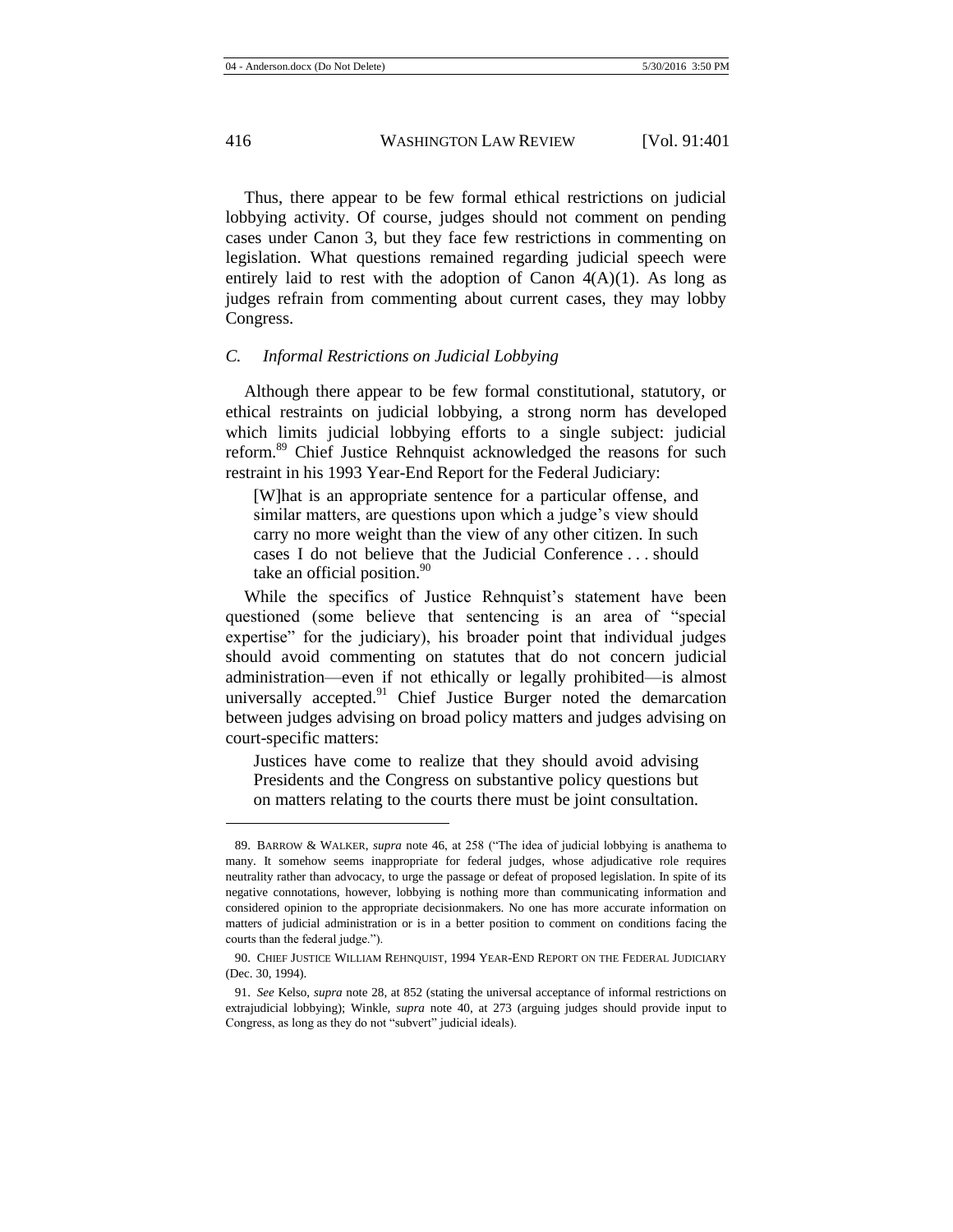The separation of powers does not preclude such consultation  $\dots$ . To be sure, there is a great and necessary tradition of insulation of judges from political activities generally. But participation in legislative and executive decisions which affect the judicial system is an absolute obligation of judges.  $92$ 

This norm against pronouncements of general policy by the judiciary has developed in response to two primary concerns about overbroad judicial lobbying. First, commentators have worried that excessive judicial lobbying undermines the neutrality of the judicial office.<sup>93</sup> If judges are engaged in legislative battles, how can they then coldly review the resulting legislation from those battles? Second, commentators have worried that widespread judicial lobbying would undermine the legitimacy of the federal judiciary. <sup>94</sup> The public's confidence in the judiciary and Congress's respect for the finality of judicial review could both be undermined if judges are unfettered in their lobbying activities. $95$ 

<span id="page-17-0"></span>An obvious objection to judicial lobbying is the prohibition on judicial advisory opinions. The restriction on advisory opinions has a long, nearly unbroken pedigree in the United States.<sup>96</sup> In 1793, then-Secretary of State Thomas Jefferson requested legal advice from the Supreme Court regarding certain treaty matters with France.<sup>97</sup> In response, Chief Justice John Jay declined to advise the President.<sup>98</sup> Citing separation of powers concerns and the Court's status as a "court of last resort," he argued "against the propriety of . . . extra-judicially

<sup>92.</sup> *See* Katyal, *supra* note [10,](#page-3-1) at 1815–16 (quoting Warren E. Burger, Accepting the Fordham-Stein Award (Oct. 25, 1978)).

<sup>93.</sup> *See* Kelso, *supra* note [28,](#page-6-0) at 852 ("Many—I hope most—would agree that something is wrong with supreme court justices actively opposing a ballot proposition in an attempt to influence the vote.").

<sup>94.</sup> *See* Abner K. Mikva, *Why Judges Should Not Be Advicegivers: A Response to Professor Neal Katyal*, 50 STAN. L. REV. 1825, 1829 (1998) ("The closer the judicial decision-making process comes to the political process, the more suspect the particular decision becomes.").

<sup>95.</sup> *Id.*

<sup>96.</sup> The one exception appears to be President Monroe's request from the Supreme Court for an opinion on whether the federal government could use federal money for internal improvements. The Court answered in the affirmative. E. F. Albertsworth, *Advisory Functions in Federal Supreme Court*, 23 GEO. L.J. 643, 644 (1935).

<sup>97.</sup> Letter from Thomas Jefferson to John Jay (July 12, 1793), *in* 6 THE DOCUMENTARY HISTORY OF THE SUPREME COURT OF THE UNITED STATES, 1789–1800, 744 (Maeva Marcus et al. eds., 1998); *see also* William R. Casto, *The Early Supreme Court Justices' Most Significant Opinion*, 29 OHIO N.U.L. REV. 173, 174–85 (2002) (detailing the history of the John Jay letter).

<sup>98.</sup> *Id.*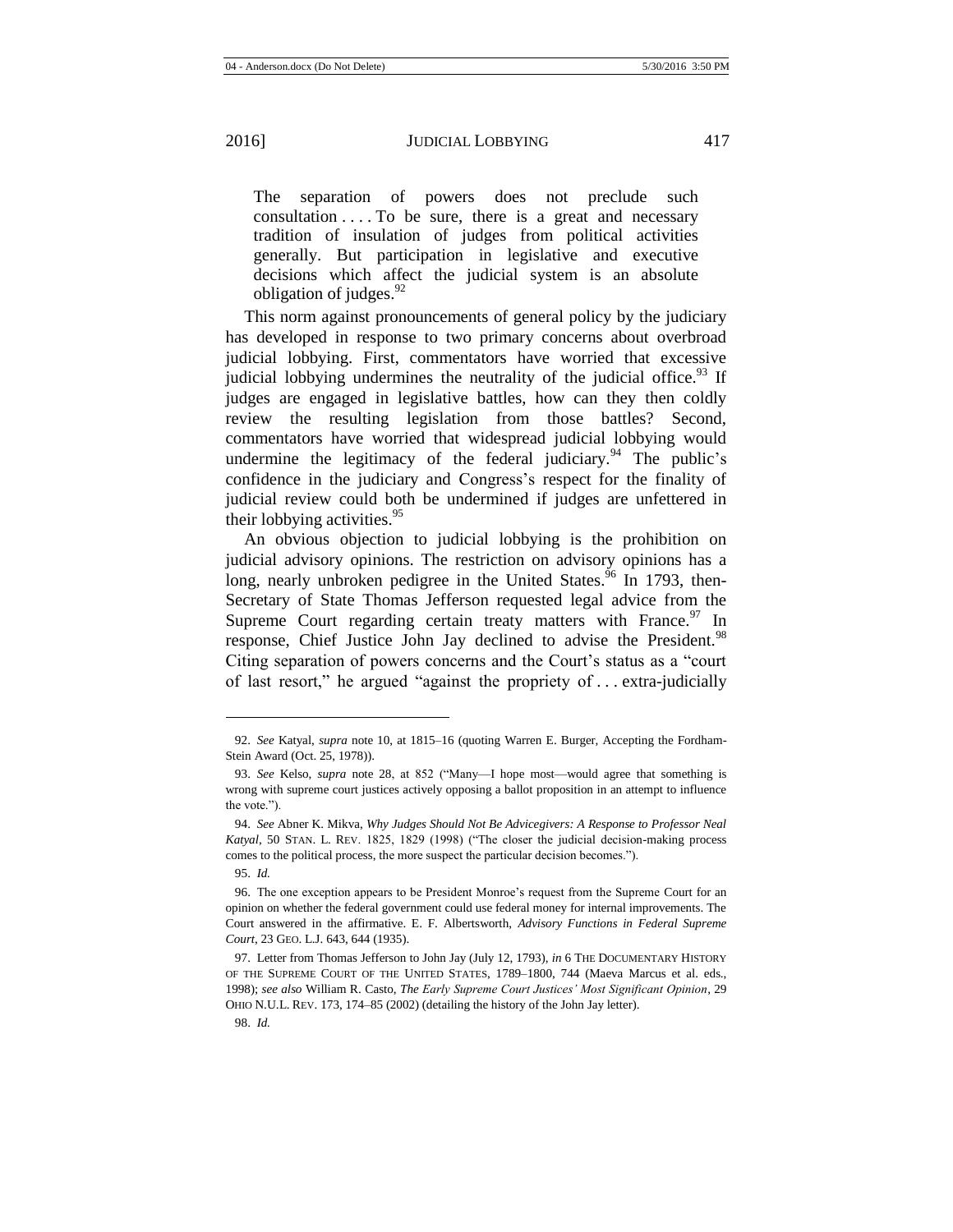deciding the questions."<sup>99</sup> Jay's refusal to provide an advisory opinion was formally acknowledged over a century later in *Muskrat v. United*  States,<sup>100</sup> with the Court holding that it was unable to provide "opinions" in the nature of advice concerning legislative action."<sup>101</sup>

When judges engage in lobbying for particular bills, their actions may be seen as akin to advisory opinions. Lobbying exposes a judge's opinion on the merits (or lack thereof) of legislative action before that action has been formally challenged in court.<sup>102</sup> Opponents of such bills may rightly feel that a judge could not objectively evaluate the constitutionality of a bill for which he or she has previously voiced support or opposition.

<span id="page-18-0"></span>Concerns about judicial fairness are raised even when actions by a judge do not rise to the level of an advisory opinion. Merely voicing support or disfavor for a particular policy action, even if not directed at a specific piece of legislation, could undermine the appearance of judicial neutrality.<sup>103</sup> For example, if a judge were to write an op-ed in favor of eliminating all obscenity laws, a prosecutor bringing an obscenity case might legitimately question that judge's ability to even-handedly adjudge his or her case. $104$ 

Many commentators are troubled by the erosion of public goodwill that might occur when judges engage in lobbying.<sup>105</sup> Legislators are elected by the people to craft policy.<sup>106</sup> They actively debate policy goals while running for election.<sup>107</sup> After being elected, they solicit the views of experts, constituents, lobbyists, and other interest groups.<sup>108</sup> A

l

108. *Id.*

<sup>99.</sup> Letter from John Jay to George Washington (Aug. 8, 1793), *in* 3 THE CORRESPONDENCE AND PUBLIC PAPERS OF JOHN JAY 488–89 (Henry P. Johnston ed., 1890).

<sup>100.</sup> 219 U.S. 346 (1911).

<sup>101.</sup> *Id.* at 362.

<sup>102.</sup> *See* Katyal, *supra* not[e 10,](#page-3-1) at 1804–05 (stating "[t]here are good reasons" to have a case or controversy requirement, including legislative interference).

<sup>103.</sup> *See* Stephen Reinhart, *Judicial Speech and the Open Judiciary*, 28 LOY. L.A. L. REV. 805, 805 (1995) ("Concerns about fairness and the appearance of fairness far outweigh any benefits that might result from such speech . . . .").

<sup>104.</sup> Consider the case of Judge Alex Kozinski, who recused himself in an obscenity trial after sexually explicit material was found on his website. Scott Glover, *U.S. Judge in Obscenity Trial Steps Down*, L.A. TIMES (June 14, 2008), http://articles.latimes.com/2008/jun/14/local/mekozinski14 [https://perma.cc/A24N-7DDY].

<sup>105.</sup> *See* Winkle III, *supra* note [40,](#page-8-0) at 265 ("Lobbying . . . may impair the adjudicative function, jeopardize impartiality, or compromise the integrity of the court.").

<sup>106.</sup> *See* Mikva, *supra* not[e 94,](#page-17-0) at 1828–29 (comparing the legislative decision-making process to the judicial decision-making process).

<sup>107.</sup> *Id.*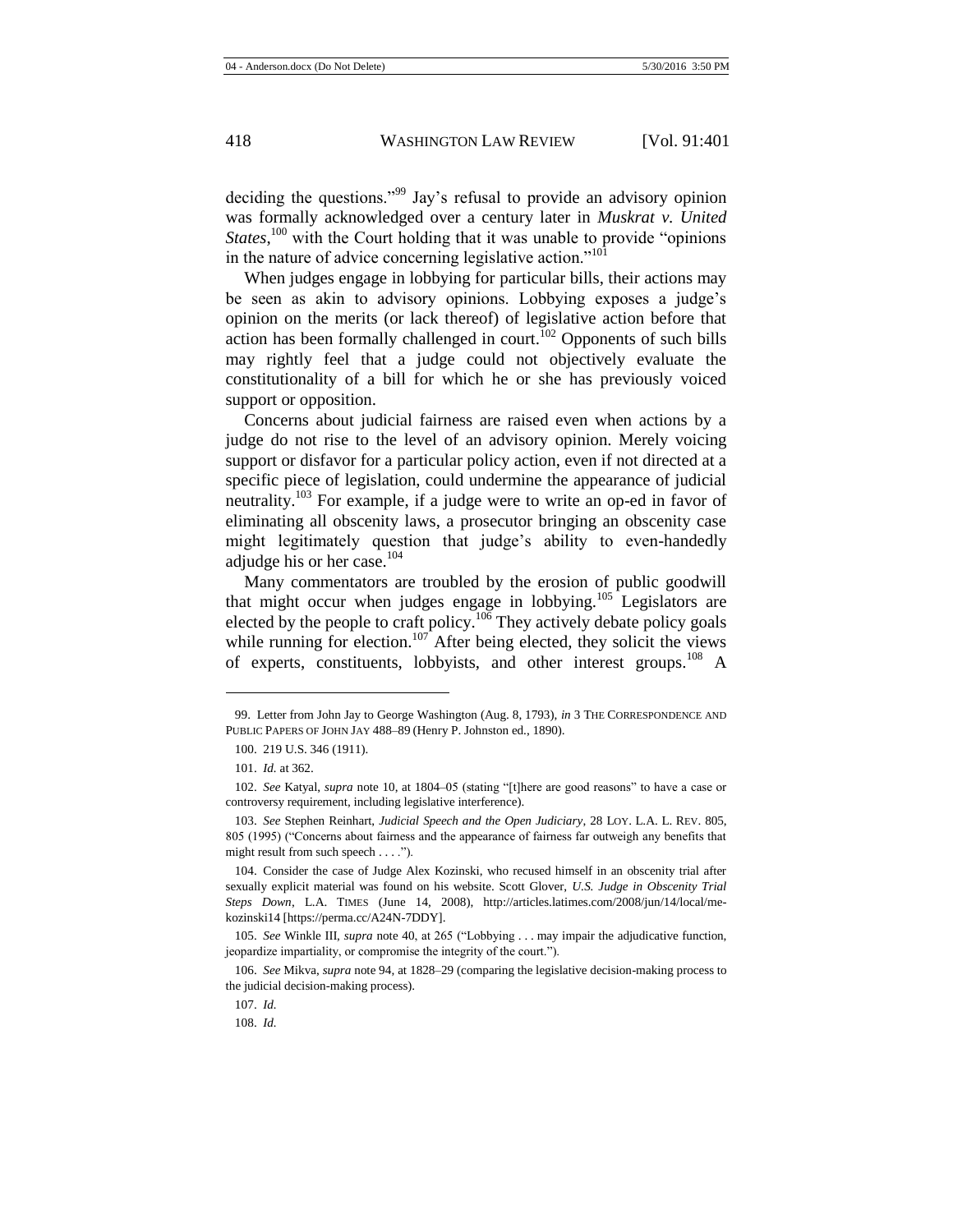deliberative process of drafting, voting, and redrafting of legislative provisions occurs in committee and then in the congressional chambers.<sup>109</sup> The same process occurs in the other congressional chamber before a bill is sent along to the President.<sup>110</sup> The deliberative, democratic nature of the legislative process is what legitimizes the laws that Congress ultimately adopts. $111$ 

In contrast, the judicial decision-making process is designed to severely limit the types of information and viewpoints that can be consulted. <sup>112</sup> Judges are generally precluded from relying on information found outside of the official record of a case.<sup>113</sup> Legal decisions are not meant to be policy decisions.<sup>114</sup> They are intended to be insulated, to some degree, from the influences of outside interests. To the extent that judges step outside of their roles as judges and enter into the legislative realm, they may be sacrificing the virtues that separate them from their legislative colleagues. $^{115}$ 

# II. JUDICIAL LOBBYING

Judges frequently promote or challenge legislative proposals—they lobby.<sup>116</sup> Their lobbying efforts have not been limited to issues of judicial administration, either. $117$  As this Part will demonstrate, judges have been very active in lobbying on a broad range of policy matters. For instance, judges have played key roles in matters of court organization, including actively lobbying for and against splitting the Fifth and Ninth Circuit Courts of Appeal.<sup>118</sup> The Fifth Circuit was eventually split, largely on the basis of unanimous support from the circuit's judges while the Ninth Circuit has yet to be split due to

109. *Id.*

<sup>110.</sup> *Id.*

<sup>111.</sup> *Id.*

<sup>112.</sup> *Id.* at 1829.

<sup>113.</sup> *See id.*

<sup>114.</sup> *See id.*

<sup>115.</sup> *Id.*

<sup>116.</sup> *See* Winkle III, *supra* note [40,](#page-8-0) at 264–72 (chronicling the lobbying efforts around habeas corpus reform).

<sup>117.</sup> *See infra* section II.B.

<sup>118.</sup> *See generally* BARROW & WALKER, *supra* not[e 51](#page-10-0) (discussing, in general, the Fifth Circuit divide); Thomas E. Baker, *On Redrawing Circuit Boundaries—Why the Proposal to Divide the United States Court of Appeals for the Ninth Circuit Is Not Such a Good Idea*, 22 ARIZ. ST. L.J. 917 (1990) (arguing against dividing the Ninth Circuit).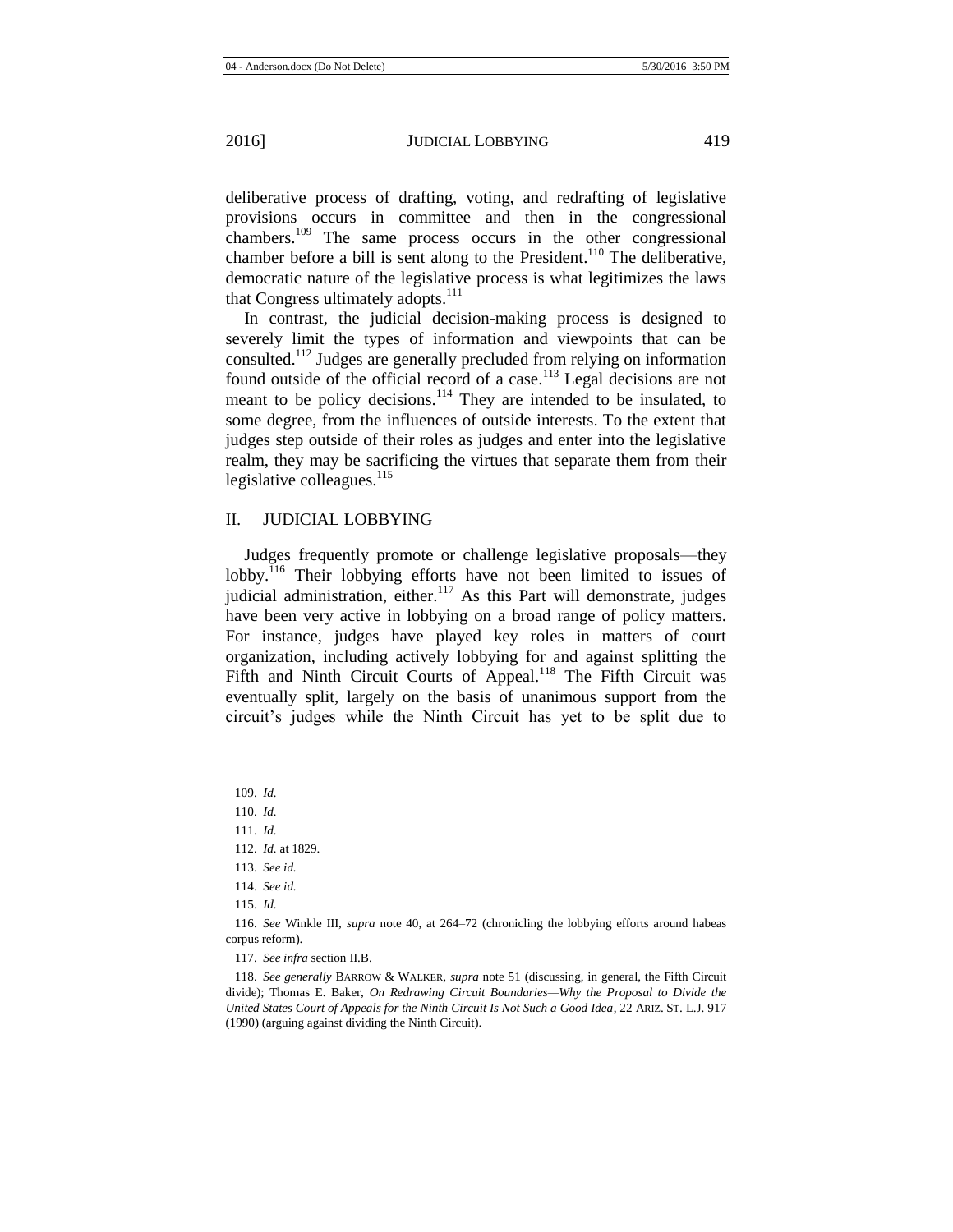widespread opposition from the judges in that circuit.<sup>119</sup> Judges have also been heavily involved in debates about sentencing reform.<sup>120</sup> But judges have also been active on policy questions that have little to do with judicial efficiency or issues that involve judicial discretion, including patent reform, bankruptcy reform, and tax reform, among others.<sup>121</sup>

This Part briefly describes historical judicial lobbying efforts. Then, it analyzes modern judicial lobbying campaigns by grouping lobbying efforts into three categories: Article III issues, judicial administration issues, and general policy issues.

Article III issues include one of two types of legislative proposals based on Congress's constitutionally-provided powers: attempts to establish "inferior [c]ourts" or attempts to alter the judicial branch's jurisdiction over certain "cases" or "controversies."<sup>122</sup> For instance. congressional debate about splitting established federal judicial circuits has attracted spirited debate from judges.<sup>123</sup> Similarly, congressional debate about the creation of new courts, such as the bankruptcy courts, has met fierce criticism from judicial officers.<sup>124</sup> Judges have also attempted to restrict the types of decision-makers protected by Article III's safeguards.<sup>125</sup> Congressional attempts to limit federal court jurisdiction have also been subject to intense lobbying from judges.<sup>126</sup>

<span id="page-20-0"></span>But judicial lobbying has not been limited to constitutional questions or debates about the nature of judging. Much judicial lobbying effort has been focused on matters of judicial administration—the day to day management of federal cases.<sup>127</sup> Federal judges have not shied away from opining on the need for increased administrative assistance in the

<sup>119.</sup> *Id.*

<sup>120.</sup> *See* Michael A. Wolff, *Evidence-Based Judicial Discretion: Promoting Public Safety Through State Sentencing Reform*, 83 N.Y.U. L. REV. 1389 (2008) (promoting state sentencing reform).

<sup>121.</sup> *See infra* section II.C.

<sup>122.</sup> U.S. CONST. art. III, § 1.

<sup>123.</sup> *See, e.g.*, BARROW & WALKER, *supra* note [51](#page-10-0) at 153–83 (detailing the politics that ultimately led to the splitting of the Fifth Circuit).

<sup>124.</sup> *See* Eric A. Posner, *The Political Economy of the Bankruptcy Reform Act of 1978*, 96 MICH. L. REV. 47, 88–99 (1997) (detailing the judicial role in the Bankruptcy Reform Act of 1978).

<sup>125.</sup> Judith Resnik, *Trial as Error, Jurisdiction as Injury: Transforming the Meaning of Article III*, 113 HARV. L. REV. 924, 995 (2000) ("As a lobbying organization, the federal judiciary has chosen to oppose creation of new federal rights, to support retrenchment of the roles of life-tenured judges, and to propose delegation of many of their tasks to other judges.").

<sup>126.</sup> *Id.*

<sup>127.</sup> *See, e.g.*, Smith, *supra* not[e 10,](#page-3-1) at 164–67 (describing judicial officers' attempts to influence the legislative branch).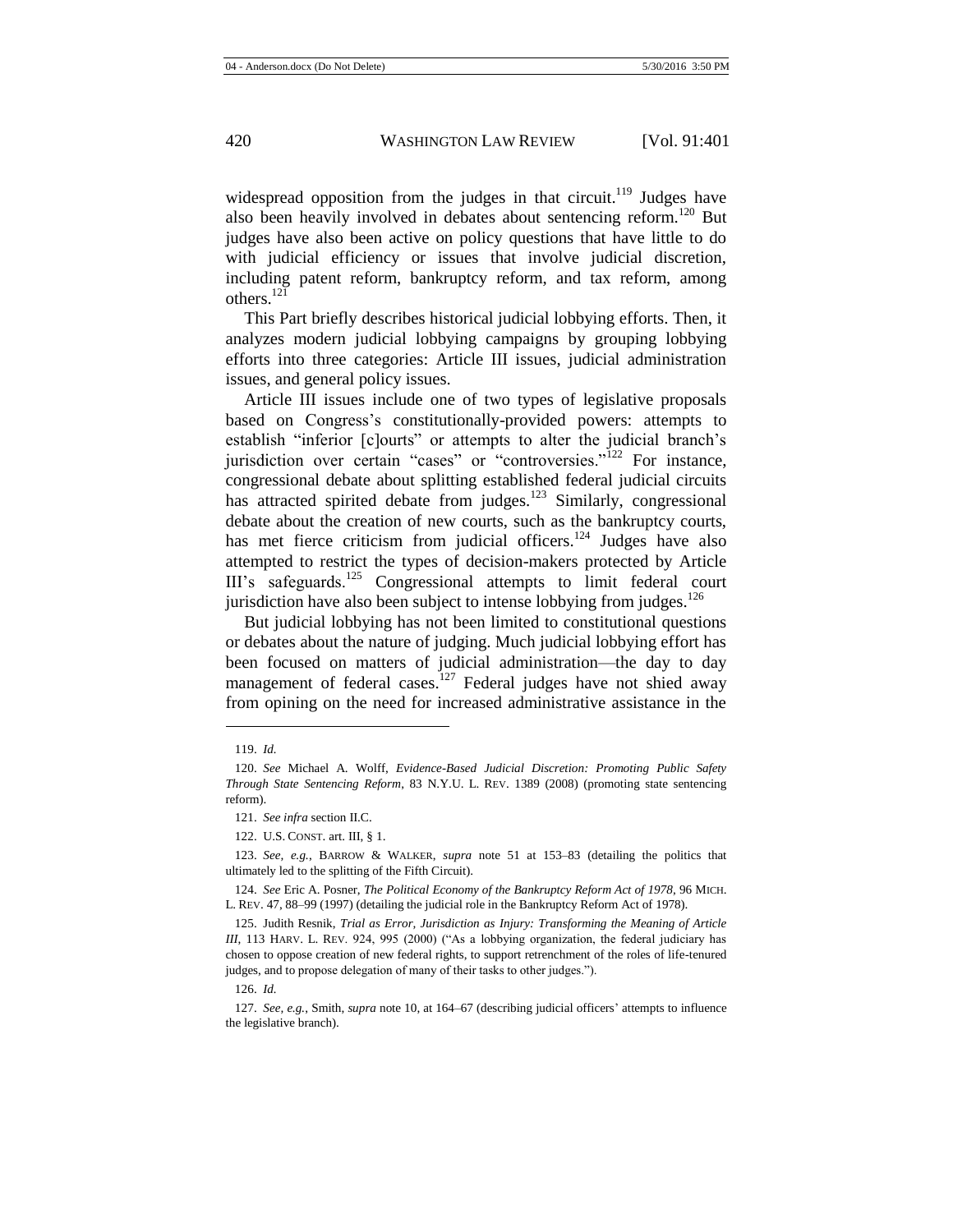judicial process.<sup>128</sup> They have lobbied for increased roles for magistrate judges, bankruptcy judges, and other non-Article III decision-makers.<sup>129</sup> Federal judges have also been involved in sustained, organized campaigns for increased judicial salaries.<sup>130</sup>

The third category of judicial lobbying is the most intriguing, yet least studied. Despite the norms against judicial lobbying on policy matters, federal judges have repeatedly lobbied Congress on legislative matters with little direct impact on the judicial branch.<sup>131</sup> The range of issues on which judges have lobbied is vast: from patent law to criminal sentencing, from unemployment benefits to governmental wiretapping.<sup>132</sup> Judicial lobbying on policy matters is the most problematic sort of lobbying from an ethical standpoint. Although currently permitted by the Judicial Code of Conduct, lobbying the legislature outside of the formal dialogue spaces of cases and statutes may expose judges to accusations of bias and partisanship. By weighing in on controversial policies, judges sacrifice the veneer of impartiality that sustains confidence in the justice system.<sup>133</sup> Thus, it is logical to ask why judicial lobbying in policy matters is so prevalent. Why would judges potentially undermine the legitimacy of their office by engaging in public lobbying efforts? After describing the history of judicial lobbying, this Part offers some potential answers to that question.

## *A. Judicial Lobbying, Historically*

There is a long history of judges engaging with legislators.<sup>134</sup> Since the United States was founded, judges, particularly Supreme Court Justices, have played an active role in crafting and advising on legislation that directly impacts the judicial branch.<sup>135</sup> Over the first

<sup>128.</sup> *Id.*

<sup>129.</sup> *Id.*

<sup>130.</sup> *See, e.g.*, SMITH, *supra* note [42,](#page-9-0) at 62–64 (summarizing the history of judicial lobbying about judicial salaries).

<sup>131.</sup> *See, e.g.*, Anderson, *supra* note [16,](#page-5-0) at 1069–76 (detailing judicial lobbying efforts in the patent field).

<sup>132</sup>*. Id.*

<sup>133.</sup> *See, e.g.*, Kevin D. Swan, Comment, *Protecting the Appearance of Judicial Impartiality in the Face of Law Clerk Employment Negotiations*, 62 WASH. L. REV. 813, 814–15 (1987) (stating that public support of judicial decisions requires the appearance of impartiality).

<sup>134.</sup> Early Supreme Court Justices traveled widely and interacted with state legislatures thru the grand jury process. For more on the early process of grand jury instructions, see Helene E. Schwartz, *Demythologizing the Historic Role of the Grand Jury*, 10 AM. CRIM. L. REV. 701, 750–55 (1972).

<sup>135.</sup> *See* Katyal, *supra* not[e 10,](#page-3-1) at 1741–53 (discussing the role of early Supreme Court Justices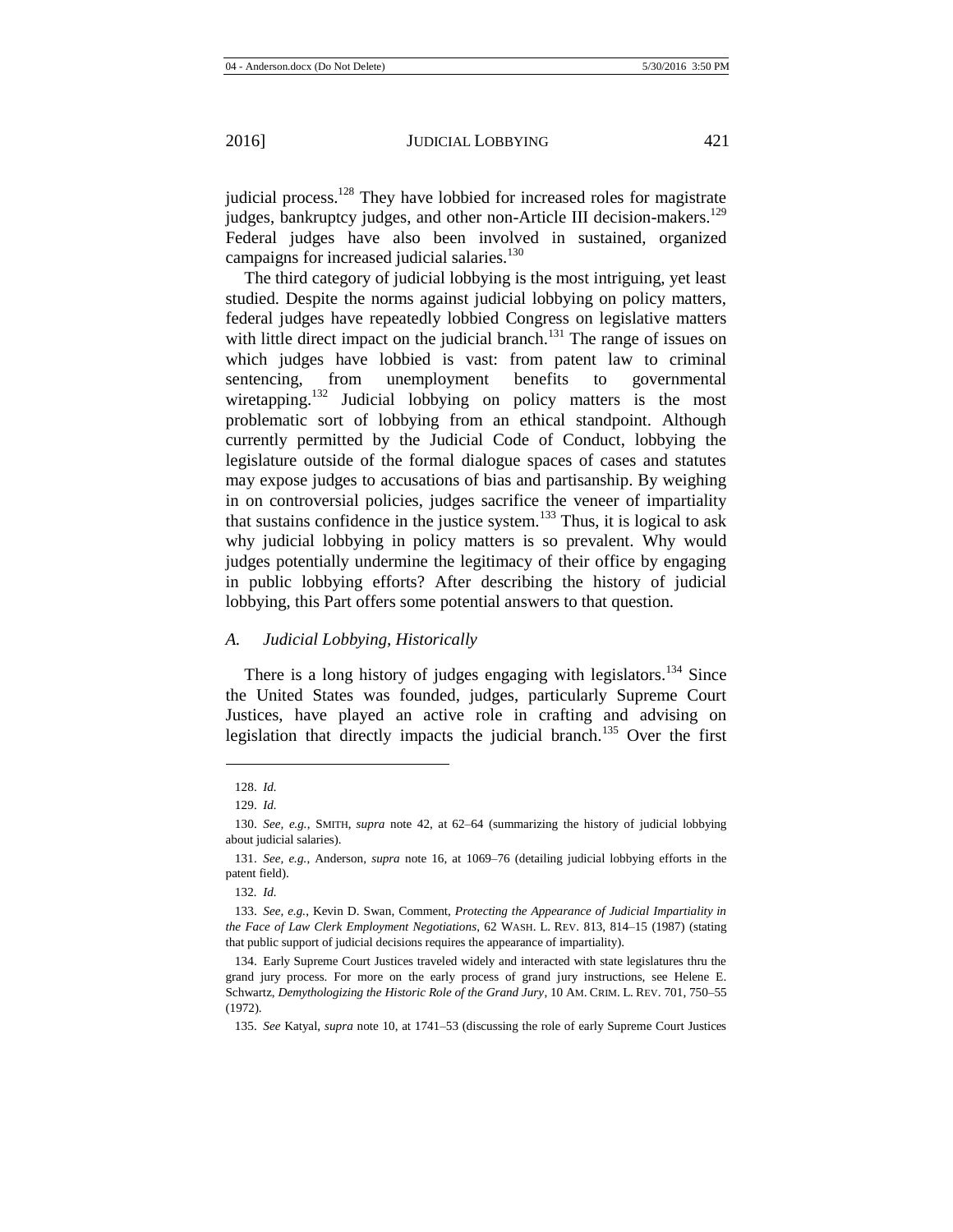century of this nation's history, the judiciary's interactions with statutory reform were largely ad hoc, however. Neal Katyal, a scholar of the early American experience with judicial speech, finds that "[t]hroughout the first decades of the Republic, judges, acting in their individual capacities, provided Congress with advice about legislative matters."<sup>136</sup> Katyal notes that courts have advised legislators by "private letter" and "back-room discussion," among other methods.<sup>137</sup> Charles Geyh has described the period from 1789–1922 as one of "unstructured interaction" between Congress and the courts.<sup>138</sup> Peter Fish has chronicled numerous examples of judges engaged in the legislative work of testifying about, drafting, and publically supporting court-related legislation in the nineteenth century.<sup>139</sup> Indeed, while Congress was debating amendments to the 1789 Judiciary Act, two United States Supreme Court Justices authored an alternative bill for Congress's consideration.<sup>140</sup>

<span id="page-22-0"></span>The historical record of judges attempting to influence congressional decisions is not limited to the early days of the Republic. Chief Justice Taft successfully fought against the Caraway Bill which would have prevented federal judges from commenting to jurors about a witness' credibility.<sup>141</sup> Similarly, Chief Justice Hughes sent a letter to a prominent senator opposing, and ultimately helping to defeat, President Roosevelt's court-packing plan.<sup>142</sup> In short, despite the generally-accepted norms against extra-judicial advice-giving, judges have, periodically, openly lobbied Congress.

One of the greatest Supreme Court lobbyists, Chief Justice William Howard Taft, successfully lobbied Congress to create what would become the Judicial Conference of the United States in 1922.<sup>143</sup> This effort would move judicial lobbying out of the era of backroom

in advising the president and Congress).

<sup>136.</sup> *Id.* at 1741.

<sup>137.</sup> *Id.* at 1742–43.

<sup>138.</sup> Geyh, *supra* not[e 10,](#page-3-1) at 1171–72.

<sup>139.</sup> PETER G. FISH, THE POLITICS OF FEDERAL JUDICIAL ADMINISTRATION 11, 14–17 (1973) (describing judicial lobbying efforts on judicial-reform legislation).

<sup>140.</sup> Katyal, *supra* not[e 10,](#page-3-1) at 1741.

<sup>141.</sup> MURPHY, *supra* not[e 10.](#page-3-1)

<sup>142.</sup> Katyal, *supra* not[e 10,](#page-3-1) at 1751–52.

<sup>143.</sup> *See* Act of Sept. 14, 1922, ch. 306, § 2, 42 Stat. 837, 838 (codified as amended at 28 U.S.C. § 331 (1994)); *see* FISH, *supra* note [139,](#page-22-0) at 30–32 (describing Chief Justice Taft's role in the legislative effort); Geyh, *supra* note [10,](#page-3-1) at 1172 (same). The Judicial Conference was originally named the Conference of Senior Circuit Judges. Its name was changed in 1948. *See* Act of June 25, 1948, ch. 636, § 331, 62 Stat. 869, 902 (codified as amended at 28 U.S.C. § 331 (1994)).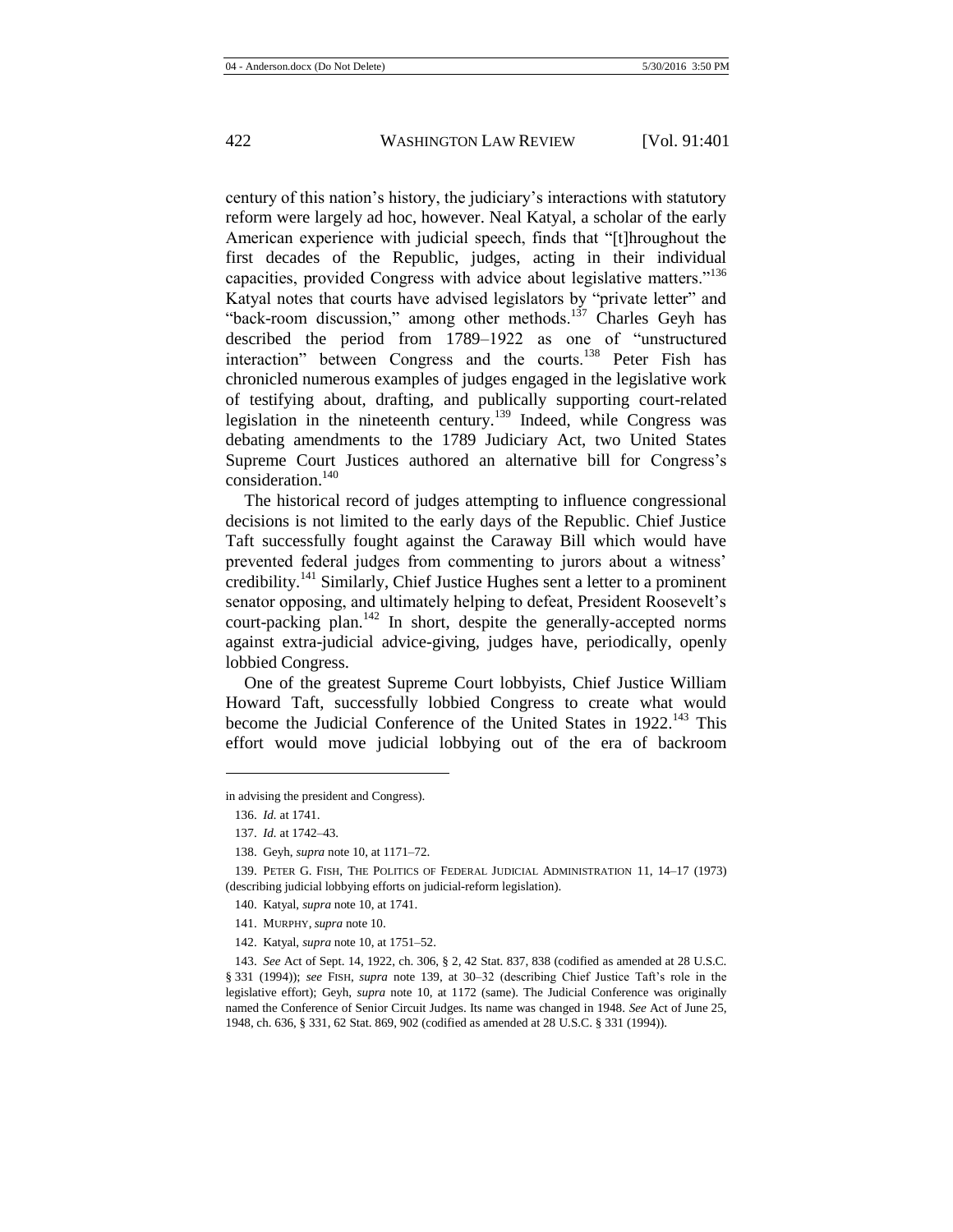individual conversations and into a more open era. The Judicial Conference serves as the governing body of the federal judiciary and is headed by the Chief Justice. Since 1939, the Judicial Conference has been supported by the Administrative Office of the United States Courts  $({}^{\circ}AO$ )<sup>144</sup> The AO assists the Judicial Conference in drafting legislation. The AO staff also monitors judicially-focused legislative activity on Capitol Hill and frequently testifies before congressional committees.<sup>145</sup> In 1967, in response to a suggestion from the Judicial Conference, Congress created the Federal Judicial Center to provide judicial education and to improve the judiciary's research capabilities.<sup>146</sup>

<span id="page-23-1"></span><span id="page-23-0"></span>All of these newly-formed organizations created a formalized structure for direct judicial lobbying of Congress. The Judicial Conference sends annual reports to Congress.<sup>147</sup> Those reports have, since the inception of the Judicial Conference, included recommendations for legislation.<sup>148</sup> In addition, the AO submits annual reports to Congress concerning the workload of the courts.<sup>149</sup> But the AO and the Judicial Conference also serve as conduits for interbranch communications between Congress and the courts. Congress regularly asks the director of the AO to testify concerning legislative proposals and the impact those proposals might have on judicial case management.<sup>150</sup> Furthermore, Congress often asks for specific input on legislation from the Judicial Center.<sup>151</sup>

<sup>144.</sup> Geyh, *supra* not[e 10,](#page-3-1) at 1175.

<sup>145.</sup> *Id.* In 1991, the Judicial Conference created the Office of Judicial Impact Assessment (OJIA) within the AO to evaluate the potential impact on the judiciary of proposed legislation.

<sup>146.</sup> *See* Russell Wheeler, *Empirical Research and the Politics of Judicial Administration: Creating the Federal Judicial Center*, 51 L. & CONTEMP. PROBS. 31, 31 (1988) (describing the creation of the FJC).

<sup>147.</sup> *See* Vern Countryman, *Scrambling to Define Bankruptcy Jurisdiction: The Chief Justice, the Judicial Conference, and the Legislative Process*, 22 HARV. J. ON LEGIS. 1, 42–45 (1985) (questioning the role played by the Chief Justice and the Judicial Conference in the bankruptcy amendments of 1984).

<sup>148.</sup> Geyh, *supra* note [10,](#page-3-1) at 1173 & n.27 (noting policy recommendations of the Judicial Conference); *see also* REPORT OF THE PROCEEDINGS OF THE JUDICIAL CONFERENCE OF THE UNITED STATES (Mar. 10, 2015), http://www.uscourts.gov/about-federal-courts/reports-proceedingsjudicial-conference-us [https://perma.cc/3TPW-TW74] [hereinafter 2015 JUDICIAL CONFERENCE REPORT].

<sup>149.</sup> Administrative Office Act of 1939, § 305, 53 Stat. 1223, 1224 (codified as amended at 28 U.S.C. § 332 (1994)).

<sup>150.</sup> *See, e.g.*, MARK C. MILLER, THE VIEW OF THE COURTS FROM THE HILL: INTERACTIONS BETWEEN CONGRESS AND THE FEDERAL JUDICIARY 25 (2009) ("[J]udges often allow the Administrative Office of the United States Courts . . . to speak for them on legislative matters.").

<sup>151.</sup> *Id.* ("[T]he Judicial Conference will sometimes seek invitations to comment on legislative proposals.").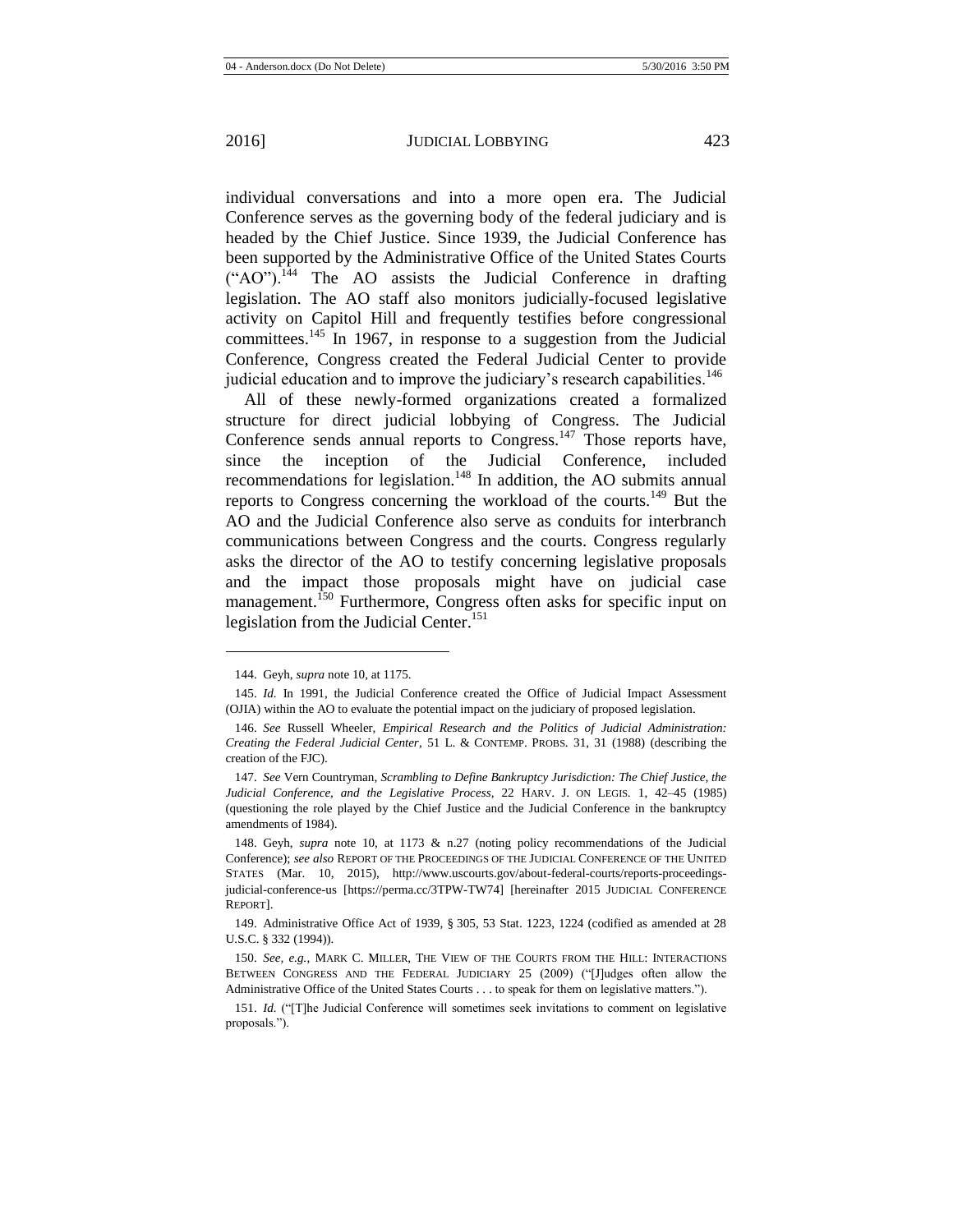But the creation of more formalized judicial lobbying organizations has left some dissatisfied. Scholars have disputed whether the courts should engage as thoroughly with Congress as they have in the past.<sup>152</sup> Despite the historical precedent for judicial involvement with legislation, Katyal is not persuaded that history is the best normative guide.<sup>153</sup> For him, "[e]xtrajudicial advice raises troublesome issues about judicial propriety and smoky, back-room deals."<sup>154</sup> But Katyal argues that judges do have a role to play as "advicegivers" in the legislative process.<sup>155</sup> He advocates for "advicegiving via written opinions in cases and controversies," not in extra-judicial forums.<sup>156</sup> Thus, he is not arguing in favor of judicial lobbying as defined in this Article.

#### *B. Modern Judicial Lobbying*

Despite the presence of an organized administrative complex for judicial lobbying centered at the Judicial Center, ad hoc judicial lobbying continues to this day. Yet some common concerns about judicial lobbying should be noted. First, widespread judicial lobbying threatens the legitimacy of the judiciary. If judges are perceived as biased decision-makers, the judiciary sits on precarious ground with both the public and the other branches of government.<sup>157</sup> No other branch depends so heavily on the perception of impartiality in its actions.<sup>158</sup>

<span id="page-24-1"></span><span id="page-24-0"></span>Second, judges are discouraged from lobbying on general legal matters because such lobbying might be seen as unfair to litigants.<sup>159</sup> If a judge is asked to review the legality of a statute for which the judge has previously lobbied, it is reasonable to think that such action might influence a future decision. Litigants would likely feel that such a judge would not be able to give a fair decision about the statute's validity.

<sup>152.</sup> *See* Katyal, *supra* note [10,](#page-3-1) at 1752 (claiming that past judicial precedent does not provide cover for judicial advicegiving).

<sup>153.</sup> *Id.*

<sup>154.</sup> *Id.*

<sup>155.</sup> *Id.*

<sup>156.</sup> *Id.*

<sup>157.</sup> *See, e.g.*, James M. Scheppele, *Are We Turning Judges Into Politicians?*, 38 LOY. L.A. L. REV. 1517, 1521 (2005) ("As both a coequal branch of government and an impartial arbiter of disputes, it would be inappropriate for the judiciary to solicit money.").

<sup>158.</sup> *See, e.g.*, Stephen B. Burbank, *The Architecture of Judicial Independence*, 72 S. CAL. L. REV. 315, 315 (1999) ("Concern about judicial independence has been a recurrent feature of American history . . . .").

<sup>159.</sup> *See* Margaret Tarkington, *A Free Speech Right to Impugn Judicial Integrity in Court Proceedings,* 51 B.C. L. REV. 363, 373–79 (2009) (describing the right to an "unbiased judiciary").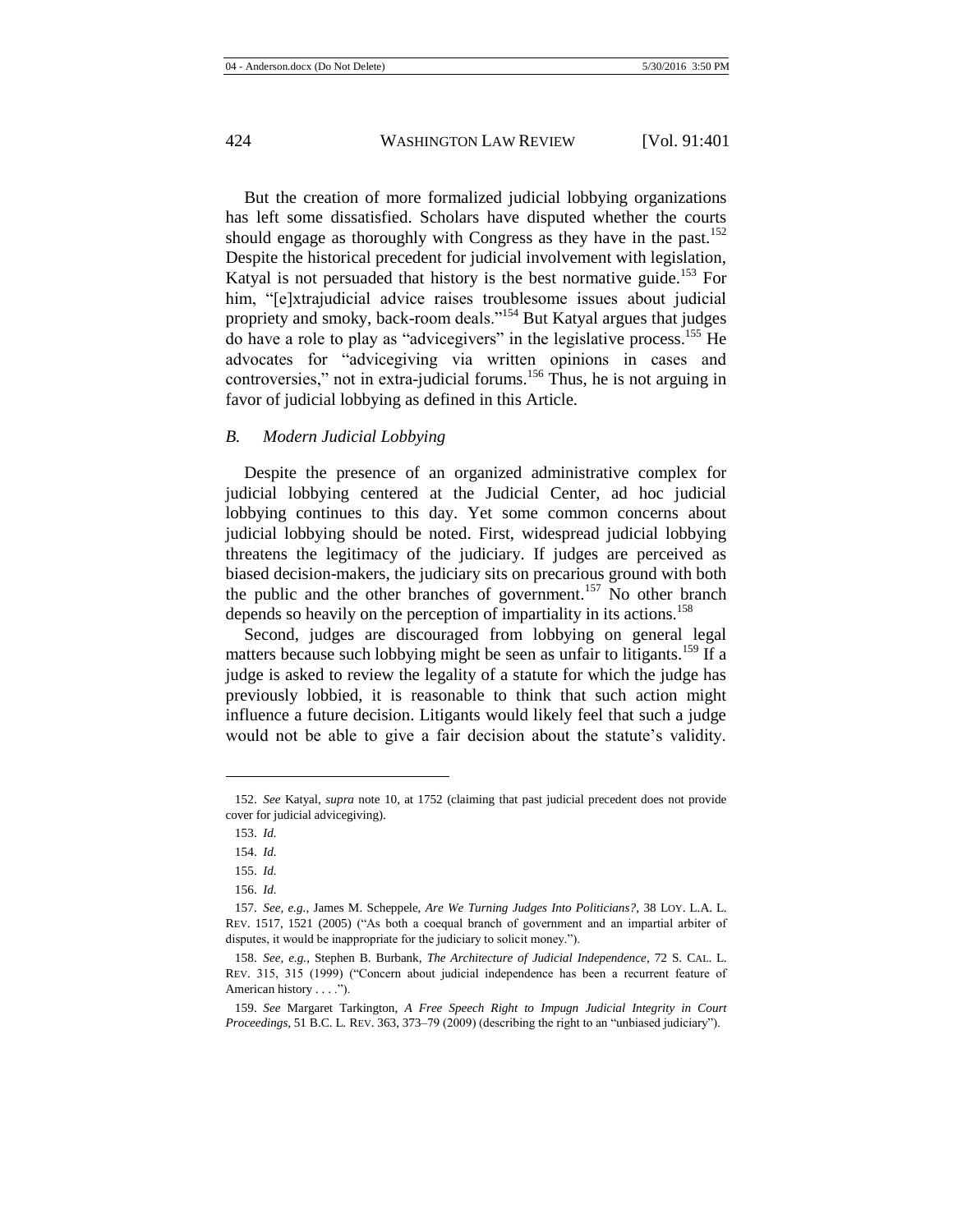Consider the case of *Williams-Yulee v. Florida Bar*,<sup>160</sup> which dealt with whether judges could solicit money for their election.<sup>161</sup> In finding that such solicitation was forbidden, the Supreme Court recognized "a compelling interest in preserving public confidence in their judiciaries. $162$  Judicial lobbying makes judges look more like politicians and less like neutral arbiters.

A third concern about judicial lobbying involves the value of such lobbying. While federal judges are well-educated and qualified individuals, there is little reason to think that judges are experts on most policy questions.<sup>163</sup> Thus, we may not want judges lobbying because they are not very good at selecting a policy position that benefits the public. The value of judicial input in the legislative process is likely to be outweighed by the potential downsides of judicial lobbying.

Lastly, judicial lobbying risks alienating congressmen who may, rightly or wrongly, view such actions as a breach of the separation of powers.<sup>164</sup> There is always some risk that any judicial action will anger some faction of Congress, but judicial lobbying efforts seem to be extremely troubling to various congressmen.<sup>165</sup> Each branch of government desires to maintain its particular sphere of influence and judicial lobbying may be threatening to the legislative branch.

This section attempts to make sense of those continued efforts by examining the circumstances in which they occur. It focuses on three types of lobbying efforts: Article III issues (creation of new courts and judges, for example); judicial administration issues (issues that directly impact the judiciary, but which do not implicate constitutional concerns); and policy issues (issues that have little or no connection to the functioning of the court).

<sup>160.</sup> \_\_ U.S. \_\_, 135 S. Ct. 1656 (2015).

<sup>161.</sup> *See id.* Williams-Yulee dealt with campaign contributions for elected state officials, but the issue of judicial integrity applies with equal force to federal judges.

<sup>162.</sup> *Id.* at 1673.

<sup>163.</sup> *See* Barbara A. Spellman, *On the Supposed Expertise of Judges in Evaluating Evidence*, 156 U. PENN. L. REV. PENNUMBRA 1, 6–7 (2007) ("There is no good reason to conclude that, by virtue of qualities, training, or experience, trial judges should be considered experts at weighting evidence or at fact-finding"); *but see* Robin Jacob, *Knowledge of the World and the Act of Judging*, 2 OSGOODE HALL REV. L. & POL'Y 22, 22–28 (2014) (arguing that knowledge of general matters is essential to good judging, or at least the perception of good judging).

<sup>164.</sup> *See* John Conyers, *Conyers: Patent System Needs Updating*, ROLL CALL (June 8, 2010), http://www.rollcall.com/features/Technology\_Telecommunications/tandt/-48169-1.html

<sup>[</sup>https://perma.cc/T3QW-HM57] ("Congress, not the courts, must clarify and update patent law.").

<sup>165.</sup> *See id.*; Winkle III, *supra* note [40,](#page-8-0) at 265 ("Lobbying . . . may . . . compromise the integrity of the court.").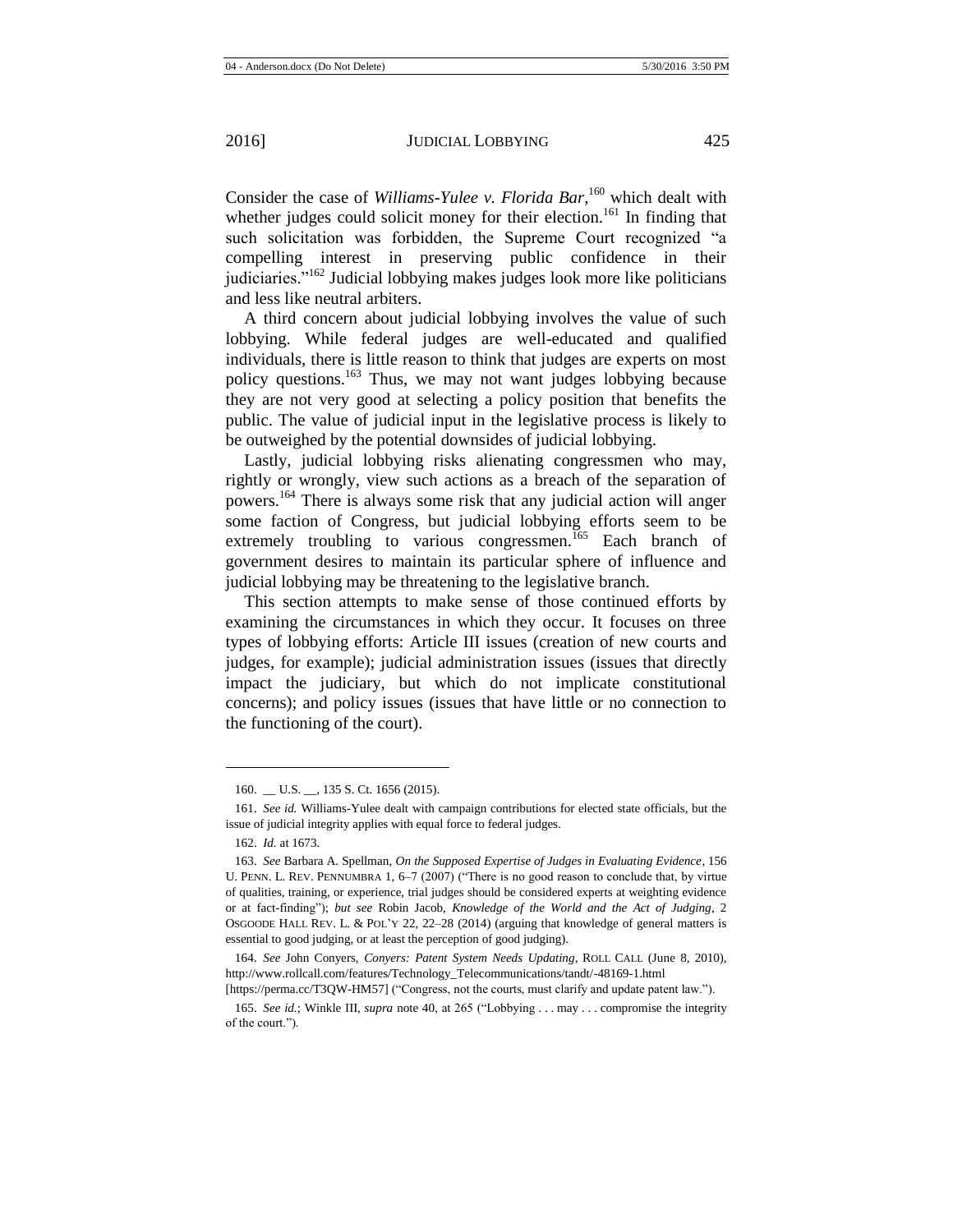# *1. Article III Issues*

#### *a. The Creation of New Federal Circuit Courts*

The Constitution vests the judicial power in the Supreme Court and "such inferior Courts as the Congress may from time to time ordain and establish."<sup>166</sup> Judges have been very active in lobbying for and against Congress's creation of such courts. From an informational perspective, it makes sense that the legislative process required to create new courts would include judicial involvement: judges are experts at judging, and can inform lawmakers about optimal arrangements of judges.

Within the past forty years, Congress has seriously considered splitting two federal judicial circuits: the Fifth and the Ninth Circuits. In the 1960s, the increasing number of civil rights cases being filed in the Fifth Circuit Court of Appeals—which covered the states of Texas, Louisiana, Mississippi, Alabama, Florida, and Georgia—threatened to overwhelm the circuit's judges.<sup>167</sup> In response, Chief Justice Warren authorized a special committee to make recommendations about the workload of the Fifth Circuit.<sup>168</sup> The resulting Biggs committee advised that the Fifth Circuit needed fifteen judges to efficiently handle its caseload: six more than were currently on the court.<sup>169</sup> Thus, the committee recommended splitting the circuit into two, dividing the circuit along the Mississippi River.<sup>170</sup> Such a division entailed serious political consequences, however. Separating the judges based in Texas and Louisiana from the rest of the circuit would effectively dilute the influence of the four liberal judges on the court.<sup>171</sup> Some of those liberal judges campaigned publicly against the division, arguing that it would undermine civil rights gains in the South.<sup>172</sup> Despite the warnings of the Biggs committee, political opposition to any circuit division had effectively killed all proposals by  $1964$ <sup>173</sup>

Instead of splitting the circuit, Congress authorized new judgeships for the Fifth Circuit. By 1978, the court had swelled to twenty-six

<sup>166.</sup> U.S. CONST. art. III, § 1.

<sup>167.</sup> BARROW & WALKER, *supra* not[e 51,](#page-10-0) at 64.

<sup>168.</sup> *Id.* at 8.

<sup>169.</sup> *Id.* at 64.

<sup>170.</sup> *Id.* at 65.

<sup>171.</sup> Each newly created circuit would have contained only two liberal judges. *Id.*

<sup>172.</sup> *Id.* at 65, 88.

<sup>173.</sup> *Id.* at 63–68, 121.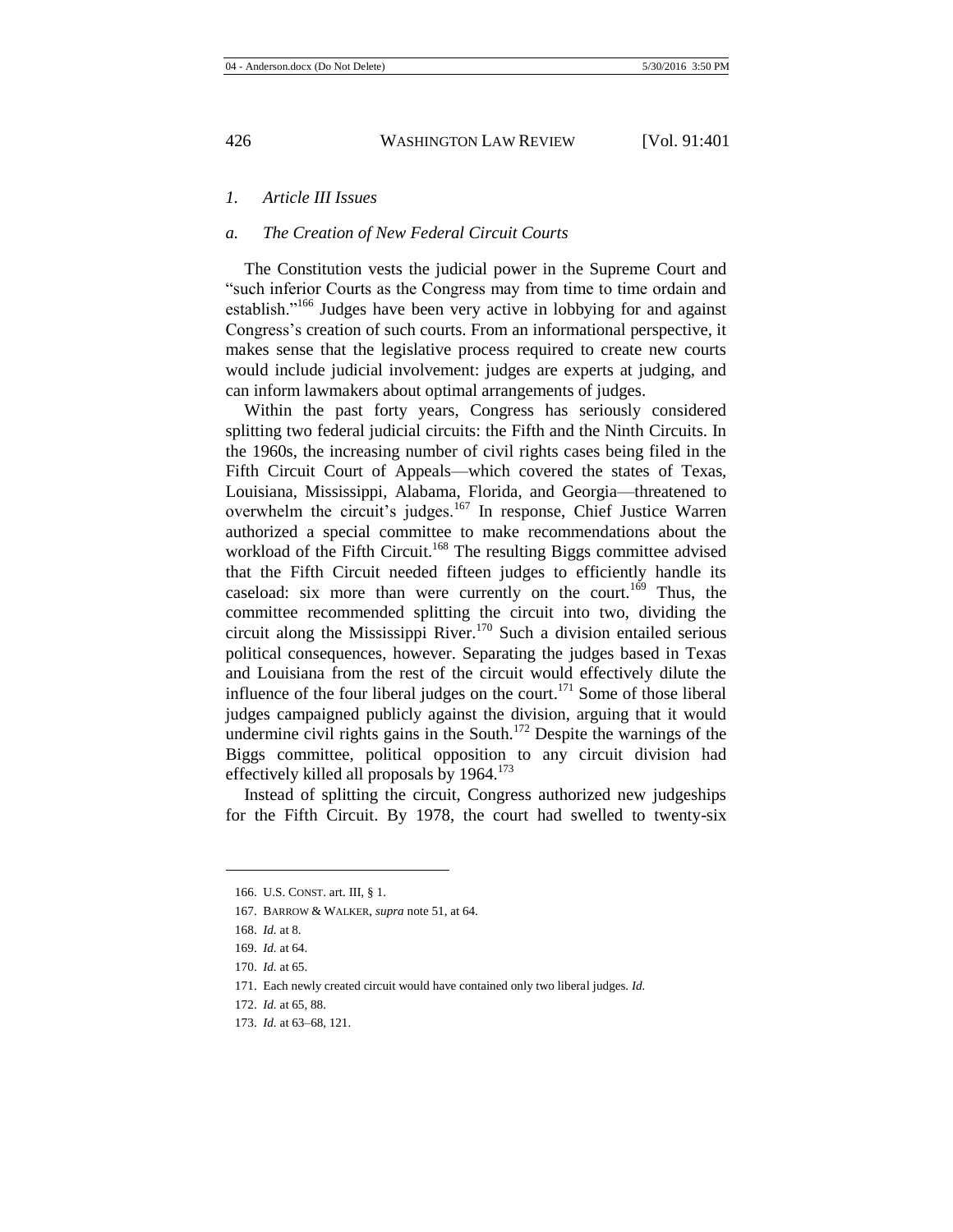judges.<sup>174</sup> In response, all of the judges on the circuit wrote a letter to Congress urging division.<sup>175</sup> Political concerns remained, however, and the judges were forced to take on even more active roles in the legislative process. Thus, they encouraged civil rights activists to join their lobbying efforts.<sup>176</sup> They also encouraged judges who were racial minorities to voice their approval to members of Congress.<sup>177</sup> Furthermore, they alleviated political concerns by proposing to include Mississippi in the reformed Fifth Circuit.<sup>178</sup> Finally, in October 1980 the judges' efforts proved successful when Congress divided the circuit and created the Eleventh Circuit Court of Appeals.<sup>179</sup>

Similar proposals to split the Ninth Circuit have encountered resistance from that circuit's judges. The Ninth Circuit is the largest, most congested circuit court in the country, covering the states of California, Hawaii, Alaska, Oregon, Washington, Arizona, Idaho, Montana, and Nevada as well as the territories of Guam and the Northern Mariana Islands. Its twenty-eight active judges dwarf all other circuit courts, the second largest of which has seventeen judgeships. $180$ The court's size and massive caseload has led to delays in adjudication,<sup>181</sup> the abandonment of *en banc* review in favor of the problematic "limited en banc" review, $182$  and a notoriously high reversal rate at the Supreme Court.<sup>183</sup> Various legislative proposals have been put

<sup>174.</sup> *Id.* at 1, 64.

<sup>175.</sup> *Id.* at 236.

<sup>176.</sup> *Id.* at 237–38.

<sup>177.</sup> *Id.*

<sup>178.</sup> *Id.*

<sup>179.</sup> Fifth Circuit Court of Appeals Reorganization Act of 1980, Pub. L. No. 96-452, 94 Stat. 1994 (codified at 28 U.S.C. § 41 (2012)).

<sup>180</sup>*. Legislative Proposals to Split the United States Court of Appeals for the Ninth Circuit: Hearing on S. 1845 Before the S. Comm. on the Judiciary*, 109th Cong. 2 (2006) (statement of Rachel L. Brand, Assistant Att'y Gen. for Legal Policy).

<sup>181.</sup> *Examining the Proposal to Restructure the Ninth Circuit: Hearing on S. 1845 Before the S. Comm. On the Judiciary*, 109th Cong. (2006) (statement of Diarmuid O'Scannlain, Circuit Judge, U.S. Court of Appeals for the Ninth Circuit) ("The Ninth Circuit's enormous size . . . creates problems for our litigants. In my court, the median time from when a party activates an appeal to when it receives resolution is over 15 months—four months longer than the average for the rest of the Courts of Appeals.").

<sup>182.</sup> 9TH CIR. R. 35-3 ("[A limited en banc hearing] shall consist of the Chief Judge of this circuit and 10 additional judges to be drawn by lot from the active judges of the Court. In the absence of the Chief Judge, an 11th active judge shall be drawn by lot, and the most senior active judge on the panel shall preside."). Such limited en banc review has been criticized. *See* Peter S. Menell & Ryan Vacca, *Reconsidering En Banc Review: A Circuit Stewardship Theory* (work in progress) (on file with author).

<sup>183.</sup> Kevin M. Scott, *Supreme Court Reversals of the Ninth Circuit*, 48 ARIZ. L. REV. 341, 345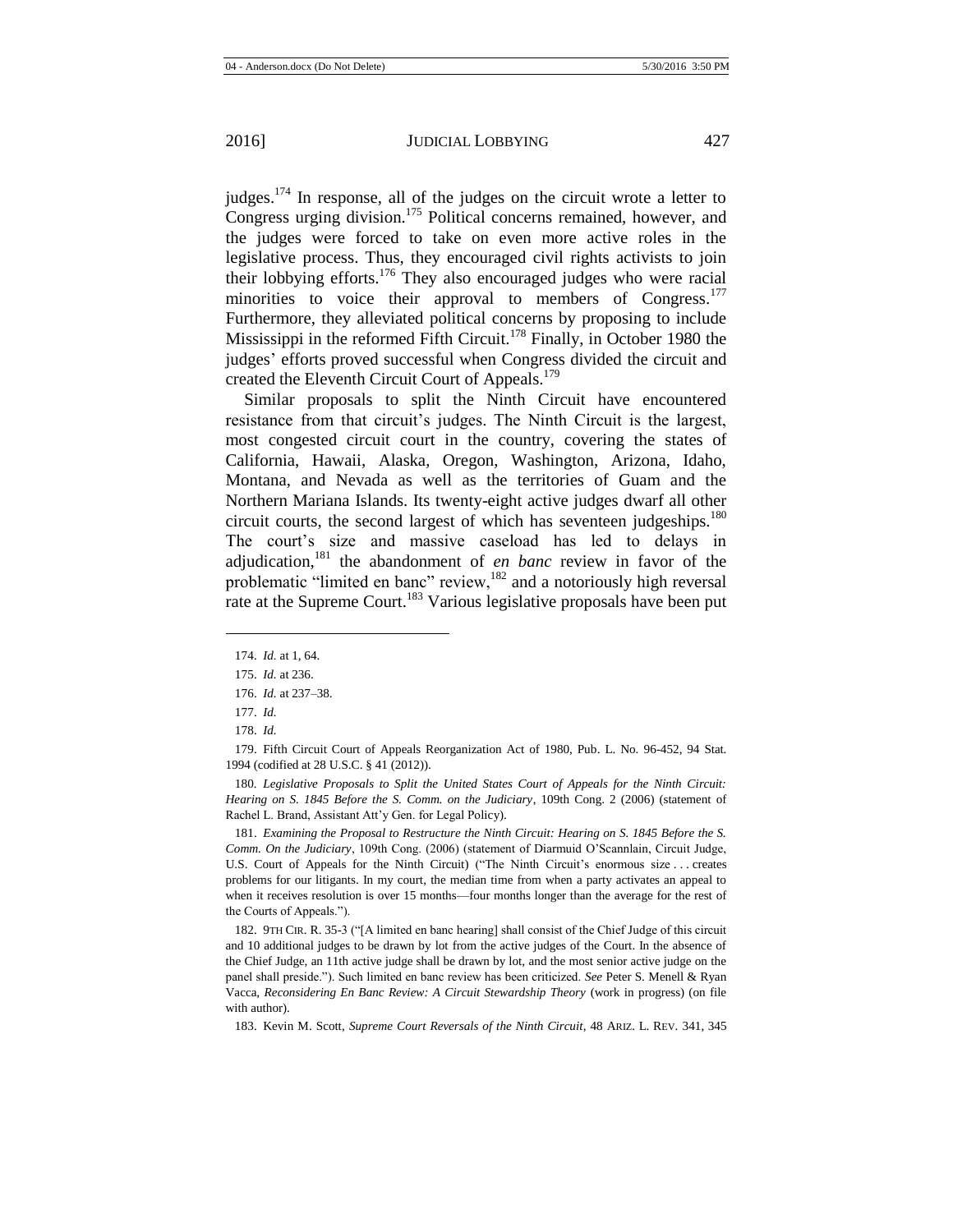forward that would split the circuit into two (or in one case, three) circuits.<sup>184</sup>

<span id="page-28-0"></span>Despite the size of the circuit, as of 2005 only three judges on the circuit favored any of the various legislative proposals designed to split the court.<sup>185</sup> In fact, many of the judges on the circuit have publicly lobbied for the Ninth Circuit to remain in its present state. As was the case in the debate surrounding proposals to split the Fifth Circuit, much of the debate about *how* to divide the Ninth Circuit has centered on politics. The Ninth Circuit is one of the most reliably liberal circuits in the country, despite presiding over some of the most conservativeleaning states in the union (e.g., Arizona, Idaho, Montana).<sup>186</sup> Ninth Circuit judges have nearly unanimously lobbied against splitting their circuit.<sup>187</sup> In part due to deference to those judges' views, Congress has yet to act and legislation splitting the Ninth Circuit appears unlikely to pass in the near term.<sup>188</sup>

187. *See* Kozinski, *supra* not[e 185.](#page-28-0)

188. *See* Diarmuid O'Scannlain, *A Ninth Circuit Split Is Inevitable, but Not Imminent*, 56 OHIO ST. L. REV. 947, 950 (1995) (urging Congress to take it slow in dividing the Ninth Circuit).

<sup>(2006) (&</sup>quot;[O]ver the past twenty-one Supreme Court terms (since the Fifth Circuit was split), the Ninth Circuit has been reversed an average of 14.48 times, with the next closest circuit (the 'new' Fifth) reversed 5.14 times per term over the same time period.").

<sup>184.</sup> *See* Circuit Court of Appeals Restructuring and Modernization Act of 2007, S. 525, 110th Cong. (proposing splitting the Ninth Circuit into two with California, Guam, Hawaii, and the Northern Mariana Islands remaining in the Ninth); Circuit Court of Appeals Restructuring and Modernization Act of 2005, S. 1845, 109th Cong. (proposing splitting the Ninth Circuit into two, with California, Hawaii, Guam, and the Northern Mariana Islands remaining in the Ninth Circuit); Ninth Circuit Judgeship and Reorganization Act of 2005, H.R. 211, 109th Cong. (proposing splitting the Ninth Circuit in three, with California, Hawaii, Guam, and the Northern Mariana Islands in the Ninth, Arizona, Nevada, Idaho, and Montana in the Twelfth, and Alaska, Oregon, and Washington in the Thirteenth); Ninth Circuit Court of Appeals Judgeship and Reorganization Act of 2003, H.R. 2723, 108th Cong. (proposing splitting the Ninth Circuit into two, with Arizona, California and Nevada remaining in the Ninth Circuit); Ninth Circuit Court of Appeals Reorganization Act of 2003, S. 562, 108th Cong. (proposing splitting the Ninth Circuit into two, with California and Nevada remaining in the Ninth Circuit and all other jurisdictions being assigned to a new Twelfth Circuit).

<sup>185.</sup> *Revisiting Proposals to Split the Ninth Circuit: An Inevitable Solution to a Growing Problem: Hearing Before the Subcomm. on Admin. Oversight and the Courts of the S. Comm. on the Judiciary*, 109th Cong. (2005) (statement of Alex Kozinski, Circuit Judge, U.S. Court of Appeals for the Ninth Circuit) [hereinafter Kozinski].

<sup>186.</sup> Marybeth Herald, *Reversed, Vacated, and Split: The Supreme Court, the Ninth Circuit, and the Congress*, 77 OR. L. REV. 405, 408 (1998) ("One reads about a court that is 'big, feisty and liberal,' a 'renegade court' that includes 'one of the last unabashed liberals,' and many 'colorful' judges . . . ."); *see also* Matt Ford, *Arizona v. Ninth Circuit Court of Appeals*, THE ATLANTIC (Feb. 4, 2016) (highlighting proposals from Arizona politicians to split the Ninth Circuit).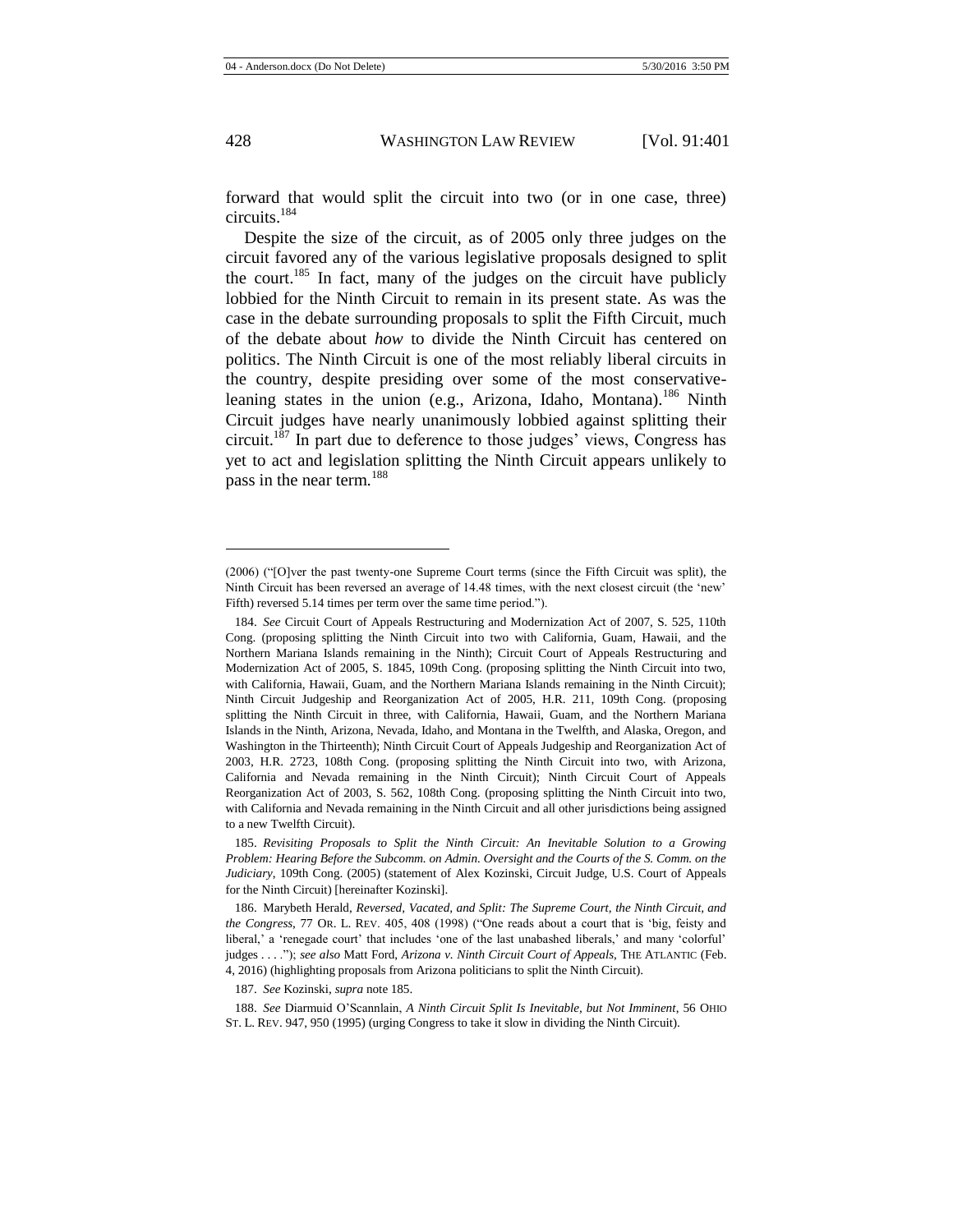# *b. Defining Article III "Judge"*

Another area of proposed legislation that has attracted the attention of the judiciary involves bills that would increase the number of Article III judges. For instance, in 1973 after several years of study, the Commission on Bankruptcy Laws of the United States proposed legislation to Congress that would have created fifteen-year terms for bankruptcy judges.<sup>189</sup> Unhappy with the proposal, the National Conference of Bankruptcy Judges drafted a separate bill that would have conferred Article III status on bankruptcy judges.<sup>190</sup> Elevating bankruptcy judges to Article III judges would have granted those judges life tenure, among the other benefits that accompany Article III status.

Prior to the National Conference's proposal, the Judicial Conference of the United States had largely been silent on bankruptcy reform.<sup>191</sup> However, once the House produced a legislative proposal that would have conferred life tenure on bankruptcy judges, the Judicial Conference undertook lobbying efforts to keep bankruptcy judges as Article I judges.<sup>192</sup> Chief Justice Burger was heavily involved in the lobbying efforts coordinated by the Judicial Conference. He made numerous phone calls to key senators and congressmen as well as Attorney General Griffin Bell in an effort to limit the bankruptcy court's jurisdiction and tenure.<sup>193</sup> Those lobbying efforts ultimately proved successful as Congress passed bankruptcy reform bills that established bankruptcy courts in every jurisdiction, but designated bankruptcy judges as Article I judges who serve fourteen-year terms.<sup>194</sup>

Judith Resnik has summarized the organized lobbying by the Judicial Conference as "a lobby against federal jurisdiction."<sup>195</sup> To her, the lobbying efforts of the Judicial Conference have coalesced around keeping cases out of federal court, keeping Article III judges separate from non-tenured "federal" judges, and reducing litigants' rights.<sup>196</sup> This less-than-flattering take on judicial lobbying deftly explains the efforts of the judicial conference during the period of bankruptcy reform.

<sup>189.</sup> Geraldine Mund, *Appointed or Anointed: Judges, Congress, and the Passage of the Bankruptcy Act of 1978 Part Three: On the Hill*, 81 AM. BANKR. L.J. 341, 341 (2007).

<sup>190.</sup> *Id.* at 341–42.

<sup>191.</sup> *Id.* at 342.

<sup>192.</sup> *Id.* at 365–70.

<sup>193.</sup> *Id.*

<sup>194.</sup> Bankruptcy Judgeship Act of 1992, Pub. L. No. 102-361, 106 Stat. 965 (codified at 28 U.S.C. § 152 (2012)).

<sup>195.</sup> Resnik, *supra* not[e 125,](#page-20-0) at 930.

<sup>196.</sup> *See id.* at 929–30.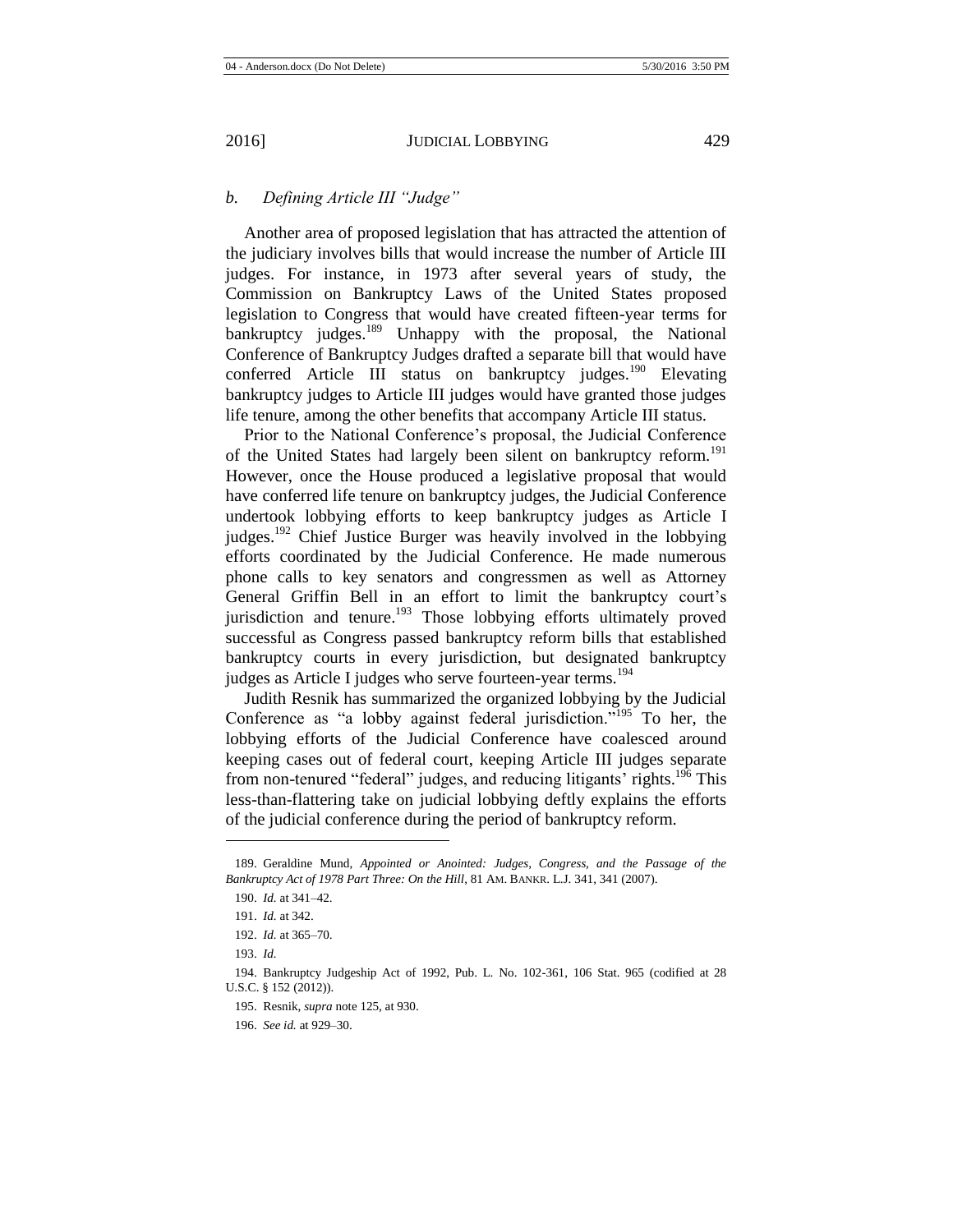## *2. Judicial Administration*

Federal judges have also actively lobbied for statutory improvements related to the administrative aspects of judging. While the Constitution guarantees judicial salaries will not be reduced, it provides no guidance on what salaries are appropriate and when they should be raised: "The Judges, both of the supreme and inferior Courts . . . shall, at stated Times, receive for their Services, a Compensation, which shall not be diminished during their Continuance in Office."<sup>197</sup> Thus, during various periods of U.S. history, judges have lobbied Congress to increase judicial salaries.<sup>198</sup>

At times, this lobbying for increased salaries has occurred through the official channels of the Judicial Conference.<sup>199</sup> At other times, however, it has taken a more ad hoc approach. For instance, Chief Justice Rehnquist conducted a press conference and called judicial salaries the most pressing issue facing the legal system.<sup>200</sup> His successor, Chief Justice Roberts, characterized the judicial pay issue as a "constitutional crisis" in his  $2006$  annual report to Congress.<sup>201</sup> Ultimately, the issue was decided by the courts, not the legislature. In 2012, the U.S. Court of Appeals for the Federal Circuit decided *Beer v. United States*,<sup>202</sup> in which six federal judges challenged the constitutionality of Congress's repeated decisions to deny promised cost-of-living to federal judges over a fifteen-year period.<sup>203</sup> The court held that Congress had impermissibly withheld judicial pay.<sup>204</sup>

When it comes to judicial salaries, judges have also looked to organizations beyond the Judicial Conference for lobbying assistance. In 1981, a group of several hundred federal judges formed the Federal

<sup>197.</sup> U.S. CONST. art. III, § 1.

<sup>198.</sup> *See* 2015 JUDICIAL CONFERENCE REPORT, *supra* note [148,](#page-23-0) at 16–17 ("The Judicial Conference adopted a number of legislative positions over the last two decades to address a crisis in judicial compensation resulting from the denial to federal judges of many annual pay adjustments under the Ethics Reform Act of 1989.").

<sup>199.</sup> *See* SMITH, *supra* note [27,](#page-6-1) at 45–46 ("Chief Justice Rehnquist's public lobbying for salary increases [for judges] was unanimously supported by the Judicial Conference of the United States . . . ").

<sup>200.</sup> *See* Smith, *supra* not[e 10,](#page-3-1) at 45 (recalling Rehnquist's news conference).

<sup>201.</sup> CHIEF JUSTICE JOHN ROBERTS, 2006 YEAR-END REPORT ON THE FEDERAL JUDICIARY 1–8 (Jan. 1, 2007), http://www.supremecourt.gov/publicinfo/year-end/2006year-endreport.pdf [https://perma.cc/RP3L-NUSM].

<sup>202.</sup> 696 F.3d 1174 (Fed. Cir. 2012).

<sup>203.</sup> *See id.*

<sup>204.</sup> *Id.*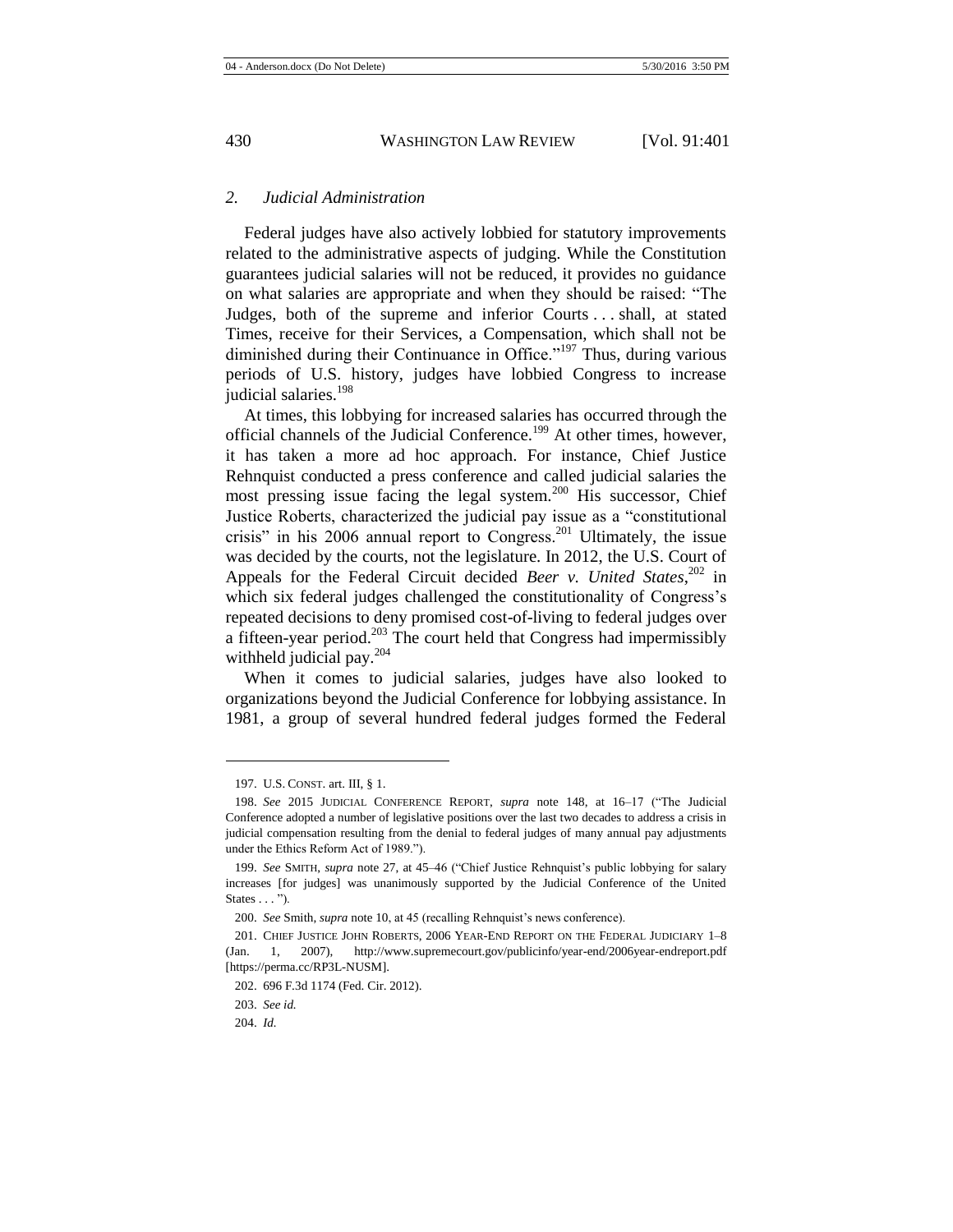Judges Association (FJA).<sup>205</sup> The FJA is a private organization dedicated to lobbying Congress on behalf of judicial compensation issues—such as salary and benefits—as well as on judicial administration issues.<sup>206</sup> The creation of the FJA unnerved many congresspersons, who asked the Government Accountability Office (GAO) to examine the propriety of private judicial lobbying.<sup>207</sup> The GAO found, among other things, that, as "a private, voluntary membership organization with no official connection to the federal government," anti-lobbying restrictions would not apply to activities of the FJA. 208

More recently, the chief judges from eighty-seven of the ninety-four federal district courts signed a letter to Congress detailing the impact that sequestration of funds was having on the judiciary.<sup>209</sup> The letter expressed concern about the ability of courts to continue to dispense timely justice, to continue funding public defenders, and to maintain safety and security in federal courthouses.<sup>210</sup> While the letter appeared to be an ad hoc movement by the district courts, it may have been coordinated with the Judicial Center, which followed up with a similar request shortly thereafter. $^{211}$ 

## <span id="page-31-0"></span>*3. Policy Issues*

The most common (not to mention intriguing) area of judicial lobbying efforts concerns matters of general policy. Justice, it is thought, is best served by having judicial officers avoid extrajudicial speech concerning matters of general policy and statutory reform.<sup>212</sup> Despite

<sup>205.</sup> *See* LOUIS FISHER, CONSTITUTIONAL DIALOGUES: INTERPRETATION AS POLITICAL PROCESS 160–61 (1988) (describing the creation of the Federal Judges Association).

<sup>206.</sup> *Id.*

<sup>207.</sup> *See generally* U.S. GOV'T ACCOUNTABILITY OFFICE, B-129874, REQUEST FOR GAO DETERMINATION CONCERNING JUDICIARY'S USE OF FEDERAL FUNDS TO LOBBY CONGRESS (1984). 208. *Id.*

<sup>209.</sup> Letter from Loretta A. Preska, Chief Judge, U.S. Dist. Court for the S. Dist. of N.Y., to Joseph R. Biden, President, U.S. Senate (Aug. 13, 2013), http://news.uscourts.gov/sites/ default/files/Chief-Judges-Letter-to-Joseph-Biden.pdf [https://perma.cc/7KA7-ZD4Q].

<sup>210.</sup> *Id.*

<sup>211.</sup> Letter from John D. Bates, Sec'y, Judicial Conference of the U.S., to Barack Obama, President, United States (Sept. 10, 2013), http://news.uscourts.gov/sites/default/files/Letter-President-FY14-Funding\_0.pdf [https://perma.cc/YDT2-7S9G]; *see also* CHIEF JUSTICE JOHN ROBERTS, 2010 YEAR-END REPORT ON THE FEDERAL JUDICIARY (Dec. 31, 2010), http://www.supremecourt.gov/publicinfo/year-end/2010year-endreport.pdf [https://perma.cc/56EM-KDFH] (calling "budgetary constraints" one of two obstacles that impedes the courts from achieving their goals).

<sup>212.</sup> *See* Winkle III, *supra* not[e 40,](#page-8-0) at 265 (stating that lobbying is contrary to the public image of a judge).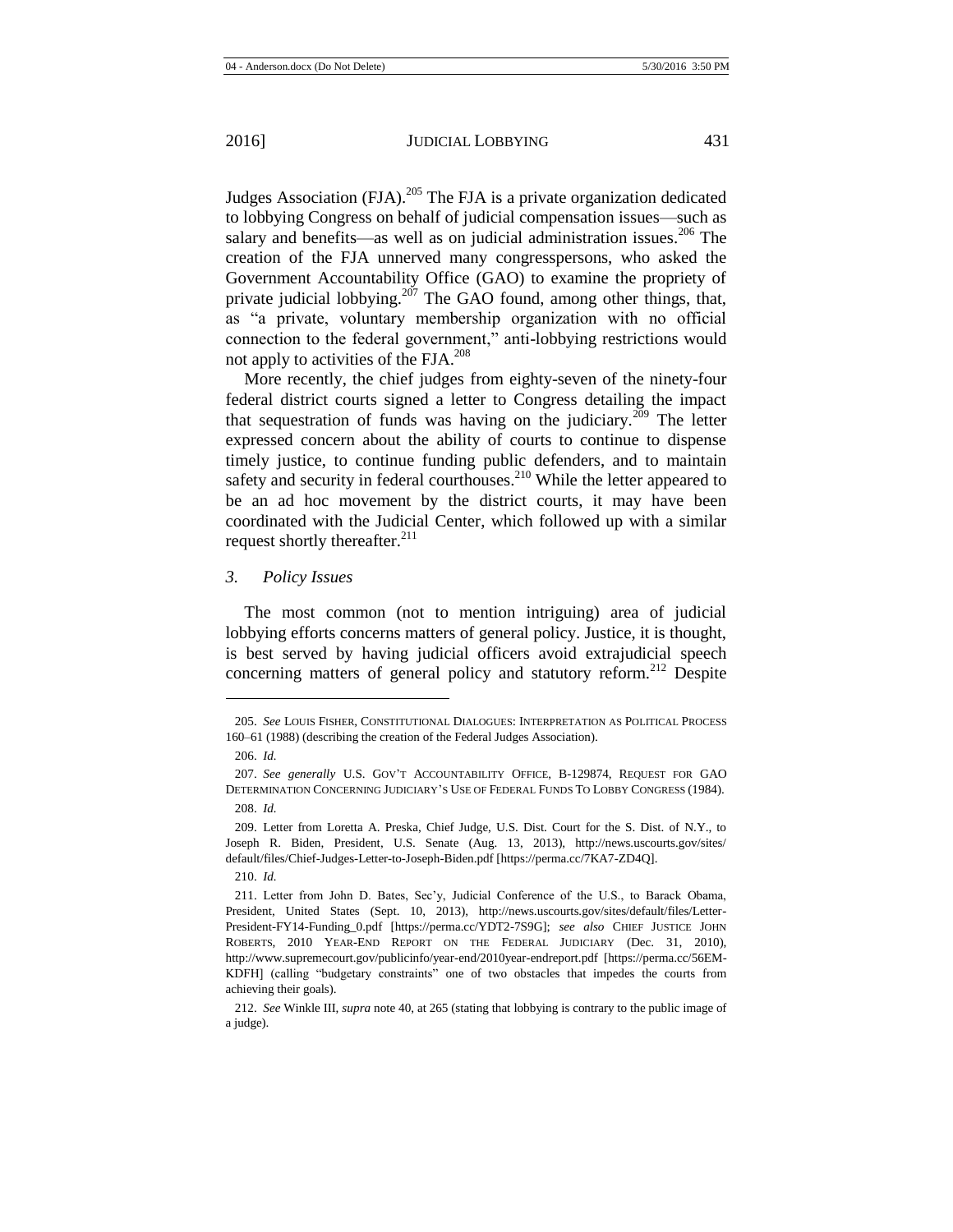this concern, judges have, from time to time, been active lobbyists on general policy. This section will detail some recent instances of such lobbying in the areas of patent law, surveillance law, bankruptcy law, and military law.

#### *a. Patent Law*

Patent law has experienced extensive judicial lobbying, mostly from judges on the specialized appellate court that handles patent appeals.<sup>213</sup> In the late-1970s, Congress began considering the creation of specialized courts to handle patent cases.  $^{214}$  As a result, Congress created the U.S. Court of Appeals for the Federal Circuit in 1982.<sup>215</sup> Since its creation, the judges of the Federal Circuit have been active in legislative affairs.<sup>216</sup> During the four-year debate about patent reform between 2004 and 2008 (culminating in the passage of the America Invents  $Act^{217}$ ), the court made numerous attempts to influence the shape of the ultimate legislation.

<span id="page-32-0"></span>On May 3, 2007, while the Patent Reform Acts of  $2007^{218}$  were

<sup>213.</sup> For more on the appeal of lobbying in the patent space, *see* Robert P. Merges, *The Trouble with Trolls: Innovation, Rent-Seeking, and Patent Reform,* 24 BERKELEY TECH. L.J. 1583, 1607–14 (proposing a greater delineation of "patent trolls" by both the courts and Congress).

<sup>214.</sup> A number of existing, specialized courts were combined to create the Federal Circuit. U.S. JUDICIAL CONFERENCE COMM. ON THE BICENTENNIAL OF THE CONSTITUTION OF THE U.S., UNITED STATES COURT OF APPEALS FOR THE FEDERAL CIRCUIT: A HISTORY 1982–1990, at 1 (1991).

<sup>215.</sup> *See* Rochelle C. Dreyfuss, *The Federal Circuit: A Case Study in Specialized Courts,* 64 N.Y.U. L. REV. 1, 3 (1989) (referring to creation of the Federal Circuit as "a sustained experiment in specialization"); Melissa F. Wasserman, *The Changing Guard of Patent Law:* Chevron *Deference for the PTO*, 54 WILL. & MARY L. REV 1959, 2001–05 (2013) (rejecting two arguments for denying the PTO *Chevron* deference based on the Federal Circuit's creation).

<sup>216.</sup> Perhaps unsurprisingly, the last three Chief Judges of the court have extensive legislative experience. Chief Judge Michel was chief counsel for Senator Arlen Specter. *See* Kristina Peterson, *Retiring Chief Federal Patent Judge May Start Think Tank,* WALL ST. J. (Nov. 27, 2009), http://www.wsj.com/articles/SB125934593867466659 [http://perma.cc/8U2C-3JRB]. Chief Judge Rader served as legislative director of the House Ways and Means Committee before serving as counsel to the Senate Judiciary Committee from 1980–1988. He has also served as counsel for the Subcommittee on Patents, Trademarks, and Copyrights. *See* Tony Dutra, *Judge Randall Rader Will Step Down as Federal Circuit Chief Effective May 30*, BLOOMBERG BNA (May 29, 2014), http://www.bna.com/judge-randall-rader-n17179890796/ [https://perma.cc/PN6Y-JW3W]. Judge Prost served as Chief Counsel of the Senate Judiciary Committee immediately before her elevation to the bench, and prior to that served as the Chief Counsel for the Senate Committee on Labor and Human Resources. Ryan Davis, *New Federal Circuit Chief Has Deep Patent Background*, LAW360 (May 28, 2014), http://www.law360.com/articles/542118/new-fed-circ-chief-has-deep-patentbackground [https://perma.cc/5ZDE-CT66].

<sup>217.</sup> Leahy–Smith America Invents Act, Pub. L. No. 112-29, § 3(o), 125 Stat. 284 (2011) (codified at 35 U.S.C. § 100 (2012)).

<sup>218.</sup> Patent Reform Act of 2007, H.R. 1908, 110th Cong.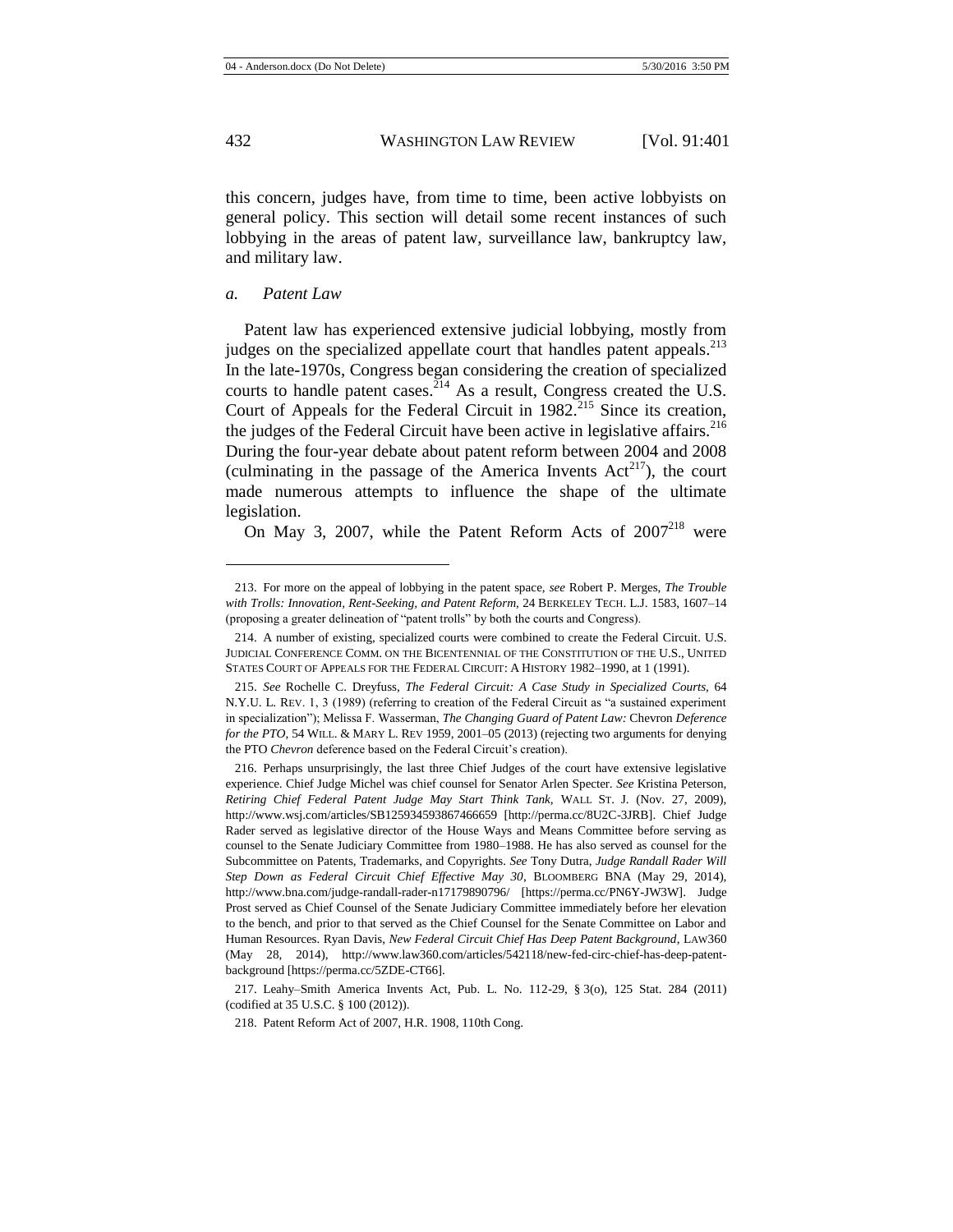<span id="page-33-0"></span>pending before House and Senate committees, the Federal Circuit's Chief Judge Michel sent a letter to Senators Leahy and Hatch.<sup>219</sup> In that letter, Chief Judge Michel expressed his opposition towards two aspects of the proposed legislation.<sup>220</sup> Specifically, Chief Judge Michel argued that the provisions on damage apportionment and claim construction interlocutory appeals were unnecessary and incapable of being implemented by the courts. $^{221}$  As for damages, he argued that judges were not economic experts and would have difficulty making fine economic decisions.<sup>222</sup> Making such damage determinations, he claimed, would inundate courts with extra work and invite battles between competing experts. $^{223}$ 

Regarding claim construction, Chief Judge Michel argued that many claim construction decisions quickly led to summary judgment and therefore were not in need of interlocutory review.<sup>224</sup> Requiring interlocutory review, he argued, would simply prolong patent disputes.<sup>225</sup> "[T]he courts as presently constituted," Chief Judge Michel wrote, "simply cannot implement the provisions in a careful and timely manner."<sup>226</sup>

<span id="page-33-1"></span>Just one month later, Chief Judge Michel sent another letter to Shanna Winters, Chief Counsel to the House Subcommittee on Courts, the Internet, and Intellectual Property.<sup>227</sup> In this letter, Chief Judge Michel argued that damages law was "highly stable and well understood by litigators as well as judges."<sup>228</sup> He suggested that Congress should "do nothing" concerning damages.<sup>229</sup>

 $\overline{\phantom{a}}$ 

226. *Id.* at 2.

229. *Id.*

<sup>219.</sup> *See* Letter from Paul R. Michel, Chief Judge, U.S. Court of Appeals for the Fed. Circuit, to Patrick Leahy & Orrin G. Hatch, Senate Comm. on the Judiciary (May 3, 2007), http://www.fr.com/files/uploads/attachments/patentdamages/05-03-07Michelletter.pdf

<sup>[</sup>https://perma.cc/G6VL-UJ5X] (questioning whether these provisions, "if enacted, . . . could be effectively and efficiently administered by the courts, particularly the Federal Circuit").

<sup>220.</sup> *Id.*

<sup>221.</sup> *Id.*

<sup>222.</sup> *Id.* at 2.

<sup>223.</sup> *Id.*

<sup>224.</sup> *Id.* at 1.

<sup>225.</sup> *See id.* at 1–2 (indicating that "[t]he new provision could double" already long delays in patent cases).

<sup>227.</sup> Letter from Paul R. Michel, Chief Judge, U.S. Court of Appeals for the Fed. Circuit, to Shanna A. Winters, Chief Counsel, House Subcomm. on Courts, the Internet, & Intellectual Property (June 7, 2007), http://www.intellectualpropertylawblog.com/wp-content/uploads/sites/98 /2007/06/Michel-letter-to-Winters.pdf [https://perma.cc/XVH7-GQBH].

<sup>228.</sup> *Id.* at 1.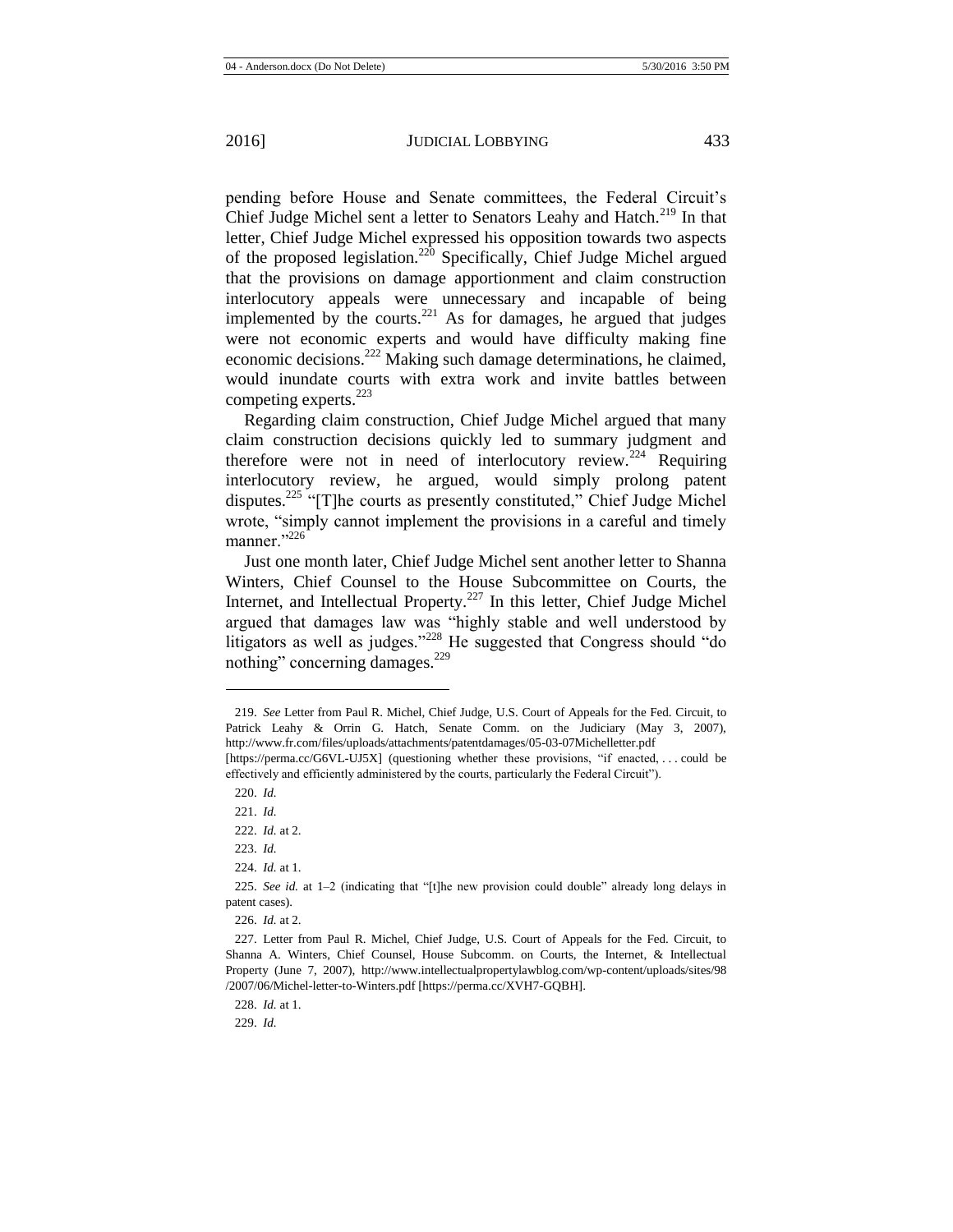Chief Judge Michel's lobbying effort against patent reform was not limited to a senatorial letter-writing campaign. Chief Judge Michel also gave speeches to practicing attorneys in which he suggested that the proposed changes to damages and claim construction would adversely impact the work of the courts.<sup>230</sup> Chief Judge Michel repeatedly urged IP litigators and patent holders to lobby Congress to remove the damages and claim construction portions of the bill.<sup>231</sup> Further, he wrote various op-eds suggesting that Congress need not interfere in patent litigation reform.<sup>232</sup>

Chief Judge Michel's lobbying efforts urging legislative inaction on damages and claim construction received mixed results. His suggestion to do nothing on damage reform was initially ignored by Congress, as Congress made changes to the damage portions of the bills despite Chief Judge Michel's criticisms.<sup>233</sup> Ultimately, however, both claim construction and damages reform were dropped from the final bill. $^{234}$ 

Chief Judge Michel's predecessor, Chief Judge Rader, has also been eager to express his views on patent reform. He has written op-eds expressing the lack of need for congressional action in the area of fee shifting, a subject that Congress continues to debate.<sup>235</sup> Chief Judge Rader, even more so than Chief Judge Michel, has been quite vocal about the role that Congress and even the Supreme Court should play in setting patent policy, urging both institutions to let his court take the lead in patent reform.

It is not surprising that the Federal Circuit is interested in patent reform legislation. While the court hears other types of cases, it is best

233. H.R. 1908, 110th Cong. § 5 (2007) (demonstrating modifications to damages in both House and Senate versions of reform despite Chief Judge Michel's warning).

234. *See* Sean B. Seymore, *Foresight Bias in Patent Law*, 90 NOTRE DAME L. REV. 1105, 1105– 06 (2015) (stating that much "attention in the patent reform debate has focused on the substantive standards for patentability," which do not include claim construction or damages).

<sup>230.</sup> Paul R. Michel, Chief Judge, U.S. Court of Appeals for the Fed. Circuit, Address Before the Association of Corporate Patent Counsel (Jan. 28, 2008), http://patentlyo.com/media/docs/2008/02/transcript\_michel.pdf [https://perma.cc/FML7-UU6E].

<sup>231.</sup> *See id.* at 13 (urging attendees "to assure that whatever the Congress [does] . . . reflects the best input . . . from all of the best minds" after repeatedly critiquing the damages and interlocutory review provisions of draft legislation and suggesting that Congress is overburdened with other issues).

<sup>232.</sup> *See, e.g.*, Kristina Peterson, *Q&A: Judge Michel on Patent Law*, WALL ST. J. (Nov. 27, 2009), http://blogs.wsj.com/washwire/2009/11/27/qa-judge-michel-on-patent-law/ [https://perma.cc/ P8Q8-7VFQ] (arguing that "the management of ongoing litigation [including damages is] inherently judicial" in nature).

<sup>235.</sup> Randall R. Rader et al., *Make Patent Trolls Pay in Court*, N.Y. TIMES, June 5, 2013, at A25 (arguing that congressional proposals on fee shifting in patent cases are unnecessary because judges "already have the authority to curtail" trolls by making them "pay for abusive litigation").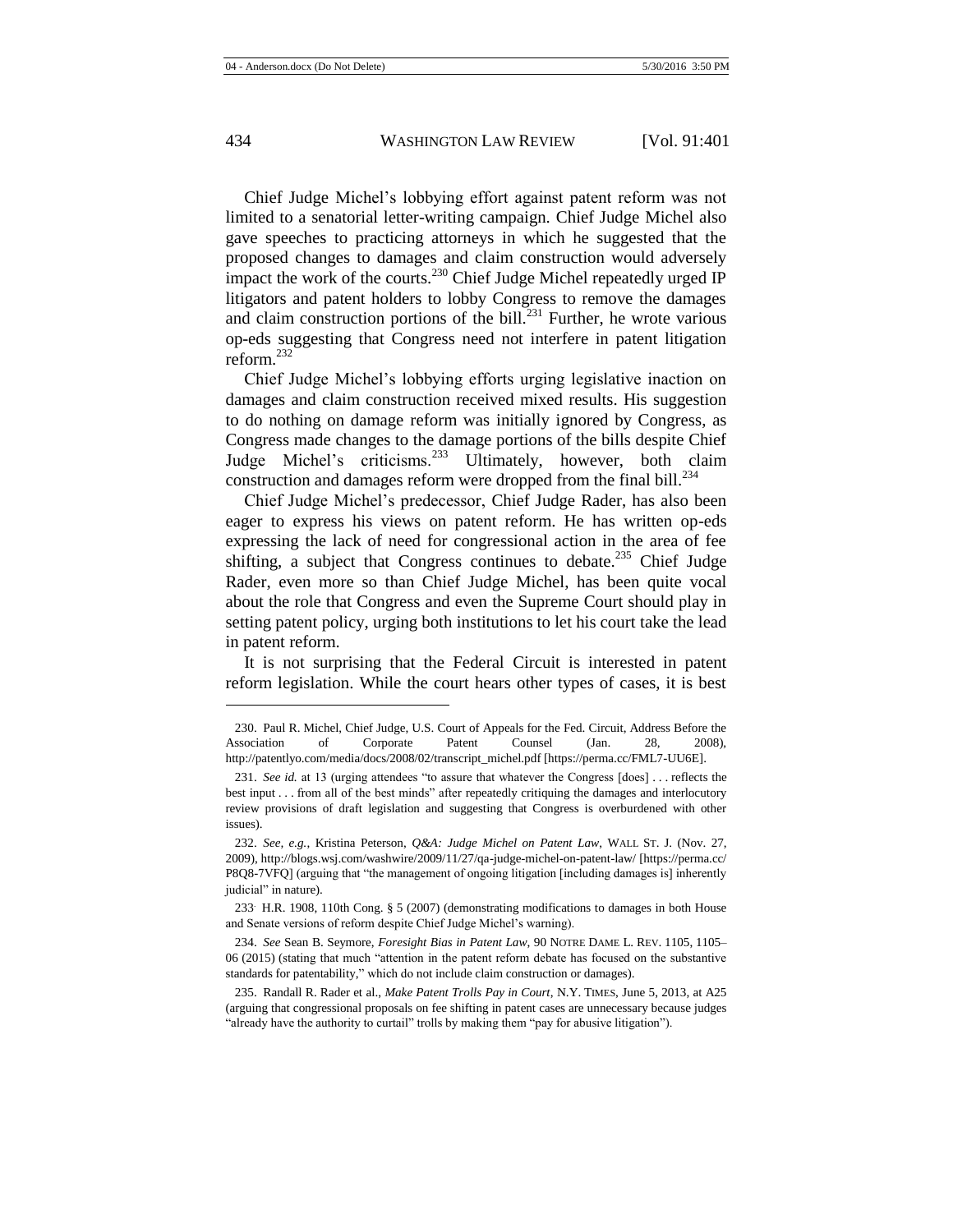known for and spends most of its time deciding patent appeals.<sup>236</sup> Substantial changes to the patent act—like those of the America Invents Act—have the potential to substantially change the day-to-day workings of the court. What is perhaps surprising is the way in which the Federal Circuit has approached legislative reform of the patent statute. Instead of passively waiting for the results of the legislative process, the court (through the chief judge) has actively lobbied Congress, usually urging Congress to do nothing and to leave the messy job of legal reform to the court.

# *b. Surveillance Law*

<span id="page-35-0"></span>On January 10, 2014, Judge Bates, Chief Judge of the FISA Court, sent the first of a series of letters to members of the Senate Judiciary Committee expressing his views on the merits of proposed reforms of the U.S. surveillance program.<sup>237</sup> Judge Bates viewed the Senate's proposed USA Freedom Act as unduly burdensome for his court to implement. He suggested that the proposed inclusion of a special advocate in FISA Court proceedings was "potentially inconsistent with the requirements of Article III."<sup>238</sup> In his last letter, Judge Bates proposed specific changes to the bill. He suggested that the court should have discretion in appointing privacy advocates, because the court often hears simple cases in which an advocate would be unnecessary.<sup>239</sup> He also suggested that publically releasing FISA Court opinions would be unhelpful. $^{240}$ 

In the first of his letters, Judge Bates indicated that his opposition to the USA Freedom Act represented that of the "Judiciary."<sup>241</sup> This claim is likely to have carried weight with Congress because at the time of his

<sup>236.</sup> *See* U.S. COURT OF APPEALS FOR THE FED. CIRCUIT, YEAR-TO-DATE ACTIVITY, AS OF FEBRUARY 28, 2015 (2015), http://www.cafc.uscourts.gov/images/stories/thecourt/statistics/ytd\_activity\_february\_2015.pdf [https://perma.cc/DB2R-EXTK] (tallying year-todate caseloads).

<sup>237.</sup> JOHN D. BATES, COMMENTS OF THE JUDICIARY ON PROPOSALS REGARDING THE FOREIGN INTELLIGENCE SURVEILLANCE ACT (2014), http://www.lawfareblog.com/wpcontent/uploads/2014/01/1-10-2014-Enclosure-re-FISA.pdf [https://perma.cc/U4T4-8DW5]; Letter from John D. Bates, Director, Admin. Offices of the U.S. Courts, to Dianne Feinstein, Chairman, Senate Select Comm. on Intelligence (Jan. 13, 2014), http://www.lawfareblog.com/wpcontent/uploads/2014/01/1-13-2014-Ltr-to-DFeinstein-re-FISA.pdf [https://perma.cc/2R5Y-RMVG]; USA FREEDOM ACT, H.R. REP. NO. 113-452, pt. 2 (2014).

<sup>238.</sup> Letter from John D. Bates to Patrick J. Leahy, *supra* not[e 3,](#page-2-1) at 6.

<sup>239.</sup> *Id.*

<sup>240.</sup> *Id.*

<sup>241.</sup> Letter from John D. Bates to Dianne Feinstein, *supra* not[e 237,](#page-35-0) a[t 1.](#page-2-0)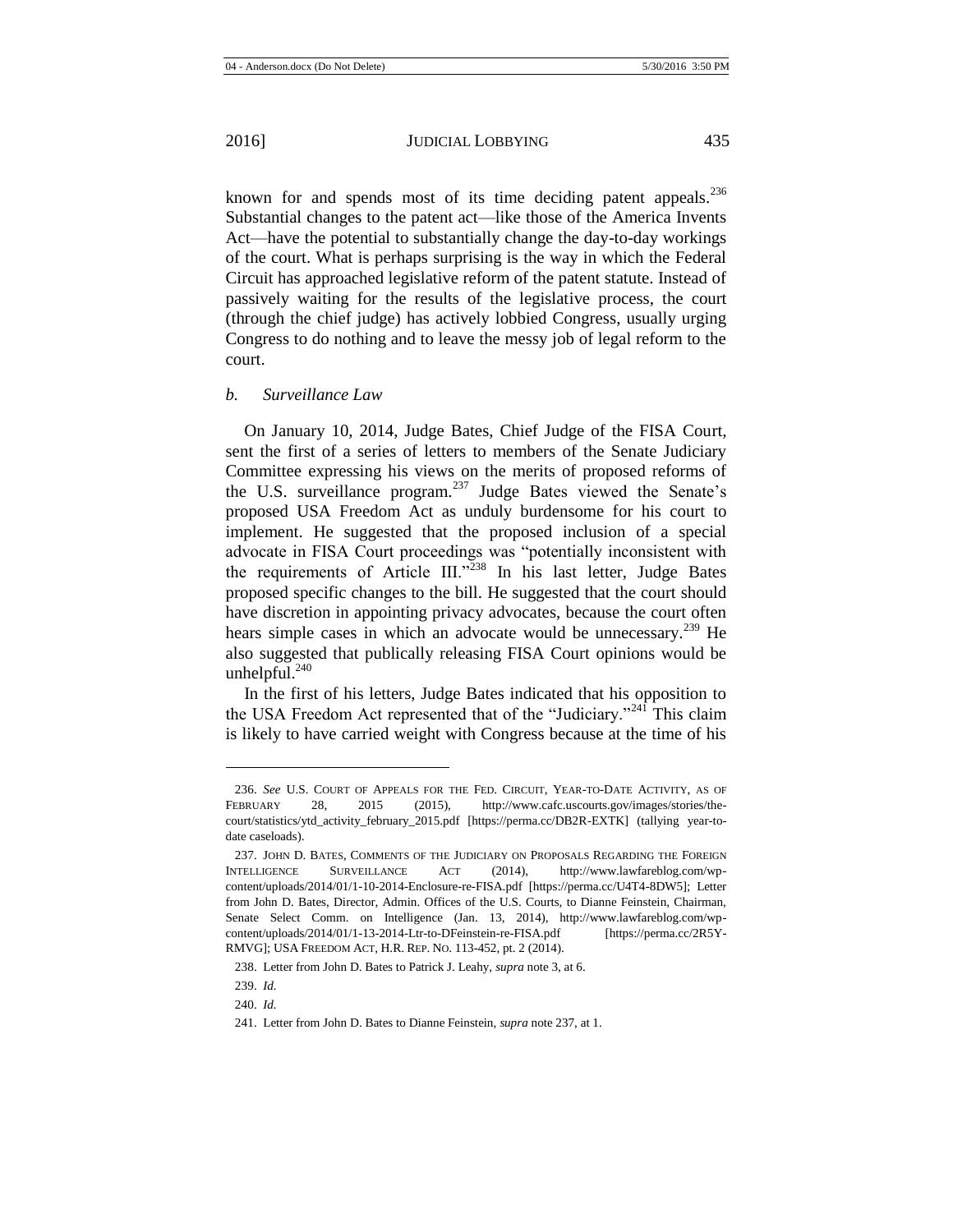letters, Judge Bates also served as the Director of the Administrative Office of the United States Courts.<sup>242</sup> Judge Bates's subsequent letters explained that the Judicial Conference was not consulted on his stance.<sup>243</sup> He continued, however, to refer to his views as those of the Judiciary.<sup>244</sup>

Judge Bates's actions have come under criticism from legal scholars<sup>245</sup> and legal reporters.<sup>246</sup> They have also been questioned by other judges. In an August 2014 letter, Ninth Circuit Judge Alex Kozinski stated that the Judicial Conference had not considered the matters addressed by Judge Bates and therefore did not endorse his comments $^{247}$ 

But Judge Bates is not the only judge to have publically taken a position on government surveillance. Indeed, two other judges on his court, Judges Carr and Robertson, have opined on their views of the proper role of surveillance by the government. Both judges have taken positions contrary to those of Judge Bates. After stepping down from the court, Judge Robertson (who remained a district court judge in the district of the District of Columbia) called for greater transparency in the court's proceedings and an advocate to argue against the government, much like that found in the proposed USA FREEDOM Act.<sup>248</sup> Judge Carr went even further, outlining in an op-ed in the *New York Times* a proposal to have court-appointed lawyers assist the court with novel legal questions. $^{249}$ 

<span id="page-36-1"></span><span id="page-36-0"></span>The lobbying efforts of the judges on the FISA Court provide an interesting insight into the motives behind judicial lobbying efforts. All of the judges on the FISA Court are federal judges, usually (but not always) generalist judges from geographic district courts before their

<sup>242.</sup> *See* Michael Lipkin, *Former FISA Court Judge Cautions Against Some Reforms*, LAW360 (Jan. 14, 2014), http://www.law360.com/articles/501238/former-fisa-court-judge-cautions-againstsome-reforms [https://perma.cc/RT68-XMAP].

<sup>243.</sup> Letter from John D. Bates to Patrick J. Leahy, *supra* not[e 3,](#page-2-1) at 6.

<sup>244.</sup> *Id.*

<sup>245.</sup> Vladeck, *supra* not[e 7.](#page-3-2)

<sup>246.</sup> Siobhan Gorman, *U.S. Judge Blasts Bill to Revamp Surveillance*, WALL ST. J. (Aug. 6, 2014), http://www.wsj.com/articles/usjudgeblastsbilltorevampsurveillance1407367365 [https://perma.cc/A6LW-Z6NQ].

<sup>247.</sup> Letter from Alex Kozinski to Patrick J. Leahy, *supra* not[e 6.](#page-3-3)

<sup>248.</sup> Pema Levy, *Former FISA Court Judge: Secret Court Needs Reform*, INT'L BUS. TIMES (July 9, 2013), http://www.ibtimes.com/former-fisa-court-judge-secret-court-needs-reform-1338671 [https://perma.cc/TMC8-5RUN].

<sup>249.</sup> James G. Carr, Opinion, *A Better Secret Court*, N.Y. TIMES, July 23, 2013, at A21.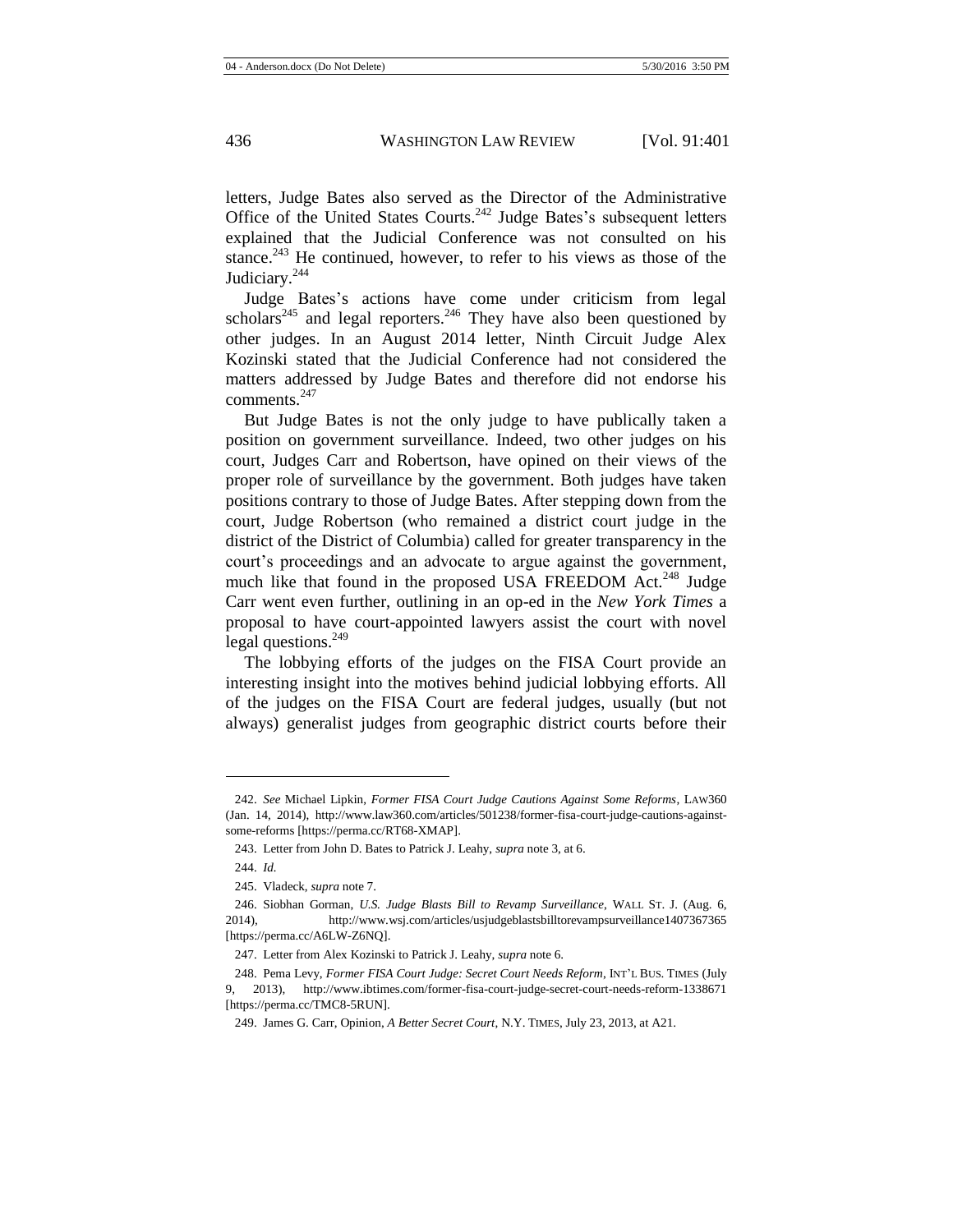temporary appointment to FISA Court.<sup>250</sup> Such generalist district court judges rarely lobby Congress; in fact, as far as I can tell, Judges Bates, Robinson, and Carr have not publically advocated for policy positions when serving as district court judges. But once on the FISA Court, all three judges have felt compelled to interact with Congress on pending legislation.

# *c. Bankruptcy Law*

When the House was considering the Bankruptcy Abuse Prevention and Consumer Protection Act of  $2003$ ,<sup>251</sup> Fifth Circuit Judge Edith Jones, who was a former member of the National Bankruptcy Review Commission, wrote a letter to the chairman of the House Committee on the Judiciary.<sup>252</sup> In the letter, she explained that she supported the bill, but wanted Congress to get rid of Section 414, which would have altered the "disinterested person" standard for bankruptcy professionals.<sup>253</sup> In Judge Jones' view, the disinterested person standard protected the integrity of the bankruptcy process and avoided conflicting loyalties between bankruptcy professionals, debtors, and creditors.<sup>254</sup> Jones' letter was cited by both Congressman Bachus and Congressman Nadler during floor debates on January 28, 2004.<sup>255</sup> The letter was again cited in  $2005$ in the Senate by Senator Leahy and Senator Sarbanes.<sup>256</sup>

Jones has also advocated for bankruptcy reform via legal publications. In 1999 she published a law review article urging Congress to adopt means testing as a gatekeeping rule before consumers could file for bankruptcy.<sup>257</sup> At the time of the article, means testing was a hotly contested congressional issue.<sup>258</sup> It ultimately became part of the law in

<sup>250.</sup> *See Current Membership – Foreign Intelligence Surveillance Court*, UNITED STATES FOREIGN INTELLIGENCE SURVEILLANCE COURT, http://www.fisc.uscourts.gov/current-membership [https://perma.cc/HK3H-V6QL].

<sup>251.</sup> Bankruptcy Abuse Prevention and Consumer Protection Act of 2003, 150 CONG. REC. 148, 150 (2004).

<sup>252.</sup> *See* Nancy B. Rapoport, *Enron and the New Disinterestedness—The Foxes are Guarding the Henhouse*, 13 AM. BANKR. INST. L. REV. 521, 525–26 (2005) (quoting from Judge Jones' letter).

<sup>253.</sup> *Id.*

<sup>254.</sup> *See id.*

<sup>255.</sup> *See* 150 CONG. REC. H150–51 (daily ed. Jan. 28, 2005) (statement of Rep. Bachus); *id.* at H219 (daily ed. Jan. 28, 2004) (statement of Rep. Nadler).

<sup>256.</sup> Bankruptcy Abuse Prevention and Consumer Protection Act of 2005, 151 CONG. REC. 2306 (2005).

<sup>257.</sup> Edith H. Jones & Todd J. Zywicki, *It's Time for Means-Testing*, 1999 BYU L. REV. 177, 179–81 (1999).

<sup>258.</sup> *Id.* at 178 ("The most contentious reform that has been suggested . . . has been the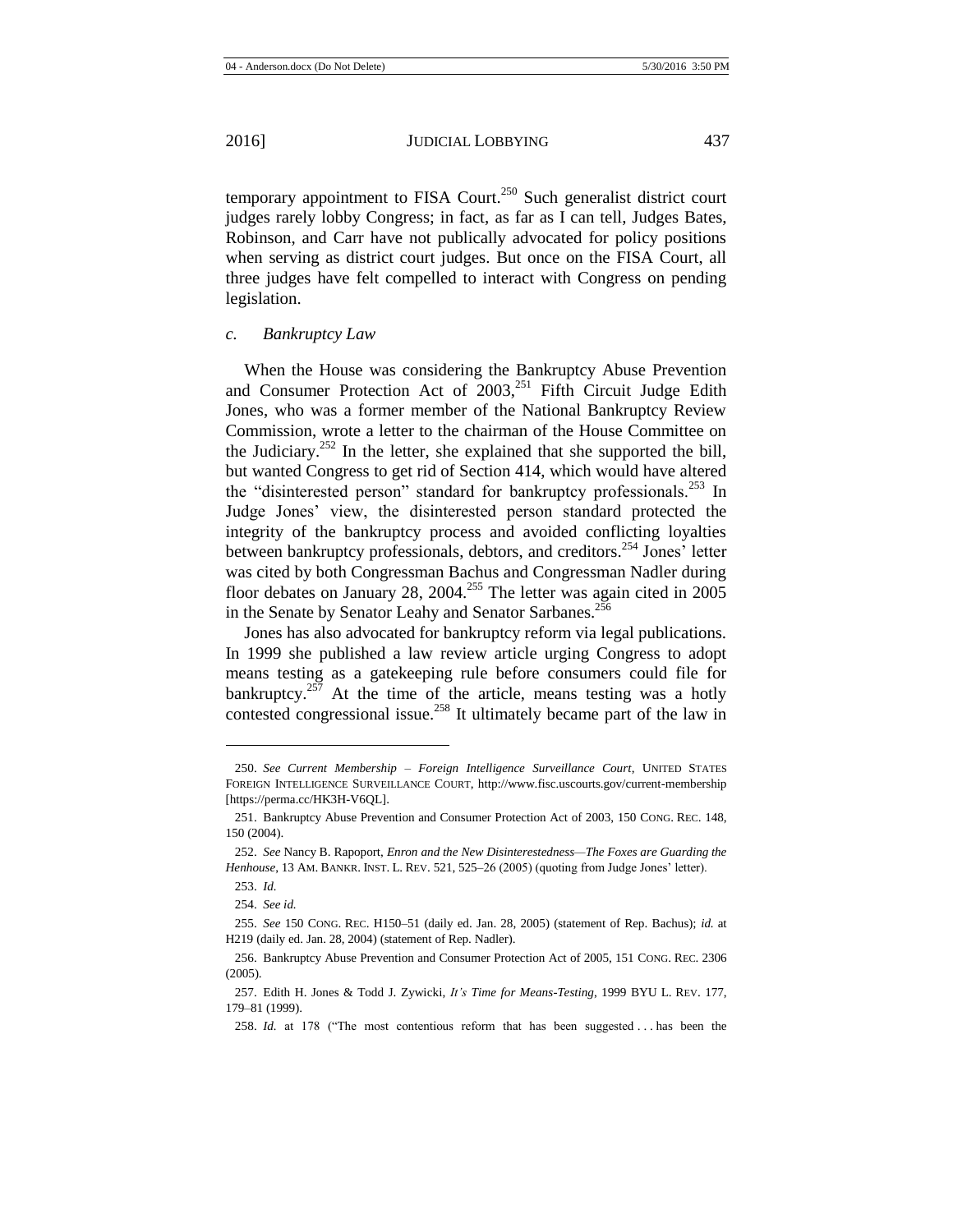2005.

Bankruptcy cases are heard before specialized federal bankruptcy judges.<sup>259</sup> Bankruptcy judges have also frequently engaged with Congress on bankruptcy reform, but usually only upon the request of Congress to do so.<sup>260</sup> Judge Jones's interest in reform may be personal before her appointment to the bench, she was in private practice specializing in bankruptcy cases.

*d. Military Law*

<span id="page-38-0"></span>Judges from the Court of Appeals for the Armed Forces have been relatively restrained in their lobbying efforts. The one notable exception concerns the United States' implementation of the Geneva Convention.<sup>261</sup> The United States ratified the Geneva Convention in 1955, but in 1996 had yet to implement the treaty through legislation. The aim of House Bill 2587 in 1996 was to remedy this lack of implementation by establishing penalties for certain war crimes, including murder and torture against members of the U.S. armed forces or U.S. nationals.<sup>262</sup> H.R. 2587 would have added a provision to the U.S. Code providing that

whoever, whether inside or outside the United States, commits a grave breach of the Geneva Conventions where the victim of such breach is a member of the Armed Forces of the United States or a citizen of the United States shall be fined or imprisoned or both, and if death results to the victim, shall also be subject to the penalty of death.<sup>263</sup>

Judge R.O. Everett of the CAAF expressed his support for the proposal, but was of the opinion that Congress should go further. Everett believed that Congress should make clear that the provision should leave jurisdiction for prosecuting violators with military tribunals and not with

imposition of means-testing for upper-income debtors.").

<sup>259.</sup> 28 U.S.C. § 152(a)(1) (2012).

<sup>260.</sup> *See Hearings Before the Subcomm. on Courts of the Senate Comm. on the Judiciary, pt. 2*, 97th Cong., 1st Sess. 19, at 146 (Oct. 29, 1981) (statement of Judge Lee) (testifying before Congress about the bankruptcy reforms of 1978).

<sup>261.</sup> *War Crimes Act of 1995: Hearing on H.R. 2587 Before the Subcomm. on Immigration and Claims of the H. Comm. on the Judiciary*, 104th Cong. 20 (1996) (statement of the Hon. Robinson O. Everett, U.S. Court of Appeals for the Armed Forces).

<sup>262.</sup> *Id.* at 1 (statement of the Hon. Lamar Smith, Chairman, Subcomm. on Immigration and Claims).

<sup>263.</sup> *Id.* at 2.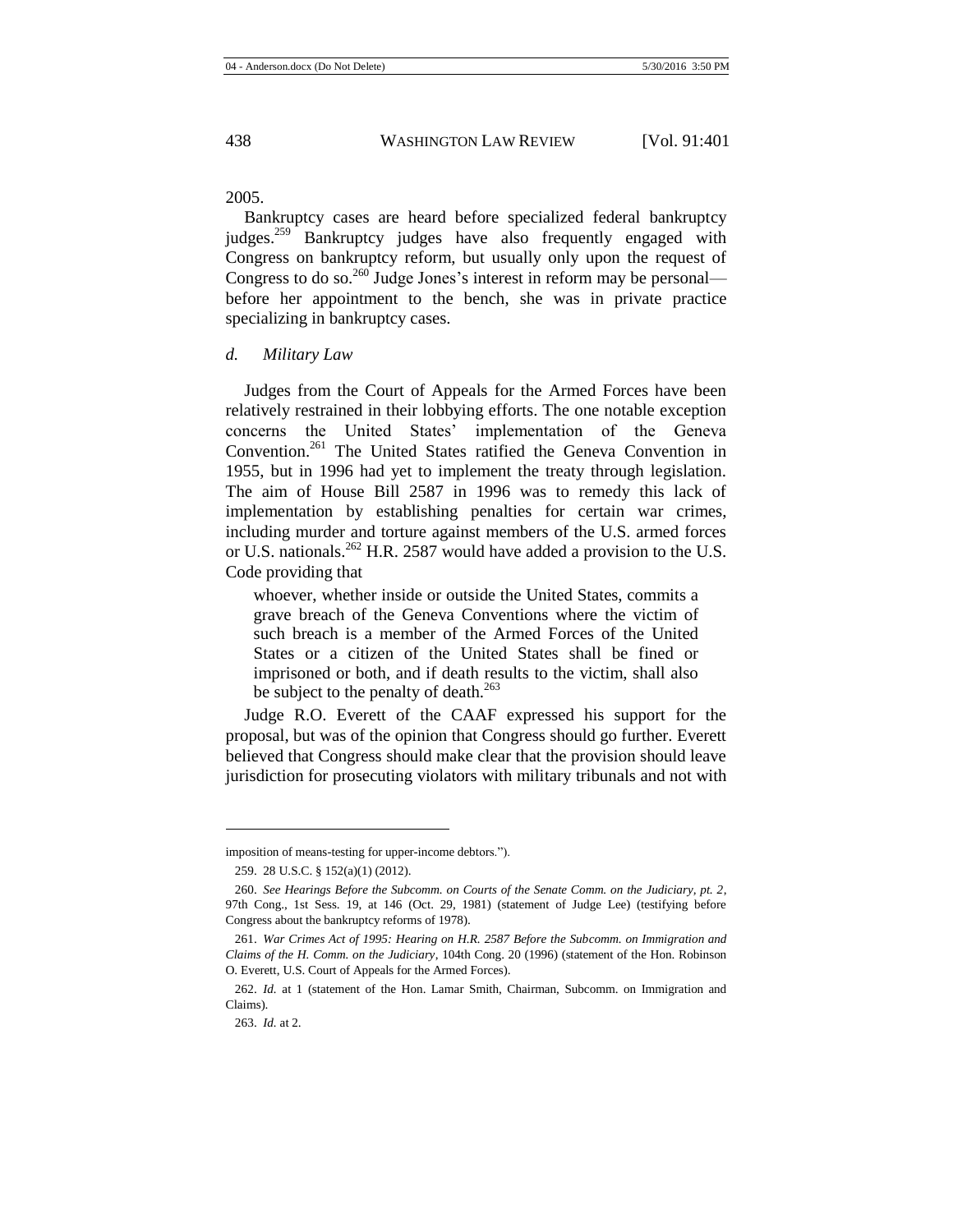other federal courts.<sup>264</sup> Everett suggested specific language that would have clarified that the statute was not a repeal of the jurisdiction enjoyed by courts-martial and military commissions under articles eighteen and twenty-one of the Uniform Code.<sup>265</sup> According to Everett, repeal of the court's jurisdiction would result in some cases lacking jurisdiction in any court. $266$ 

Everett also encouraged Congress to expand the reach of the law. He proposed replacing the word "citizen" with the more inclusive "national."<sup>267</sup> He suggested including not only violations of the Geneva Convention but also violations of several other major treaties entered into by the United States, including the Hague Convention and various treaties concerned with land mines. In addition, he argued for the creation of universal jurisdiction:

If the heinousness of a crime and its impact on the international community have been recognized by treaties into which our countries and many others have entered, American courts should have jurisdiction over that crime.<sup>268</sup>

Judge Everett also suggested that articles eighteen and twenty-one of the Uniform Code of Military Justice be amended specifically to empower courts-martial and military commissions to try anyone accused of a "grave breach" of any treaty to which H.R. 2587 may refer.<sup>269</sup> Finally, even though he made clear that he was not opposed to the death penalty, he explained that as practical matter in the international context, including potential death penalty cases would "create[] more problems than it's worth."270

Judge Everett's lobbying efforts are consistent with the lobbying efforts that have come from other specialized courts: courts seek to consolidate their power by maintaining or expanding their jurisdiction or by increasing their influence on the types of reform that are implemented. In this way, specialized courts resemble executive

<sup>264.</sup> *Id.* at 20–21 (statement of J. R. O. Everett, U.S. Court of Military Appeal for the Armed Forces).

<sup>265.</sup> *Id.* at 20–23.

<sup>266.</sup> *Id.* at 20–24.

<sup>267.</sup> *Id.* at 23.

<sup>268.</sup> *Id.*

<sup>269.</sup> *See* H.R. 3680, 104th Cong. (1996) (making it a federal offense to "commit[] a grave breach of the Geneva Conventions").

<sup>270.</sup> *War Crimes Act of 1995: Hearing on H.R. 2587 Before the Subcomm. on Immigration and Claims of the H. Comm. on the Judiciary*, *supra* note [261,](#page-38-0) at 1 (statement of the Honorable Lamar Smith, Chairman, Subcomm. on Immigration and Claims).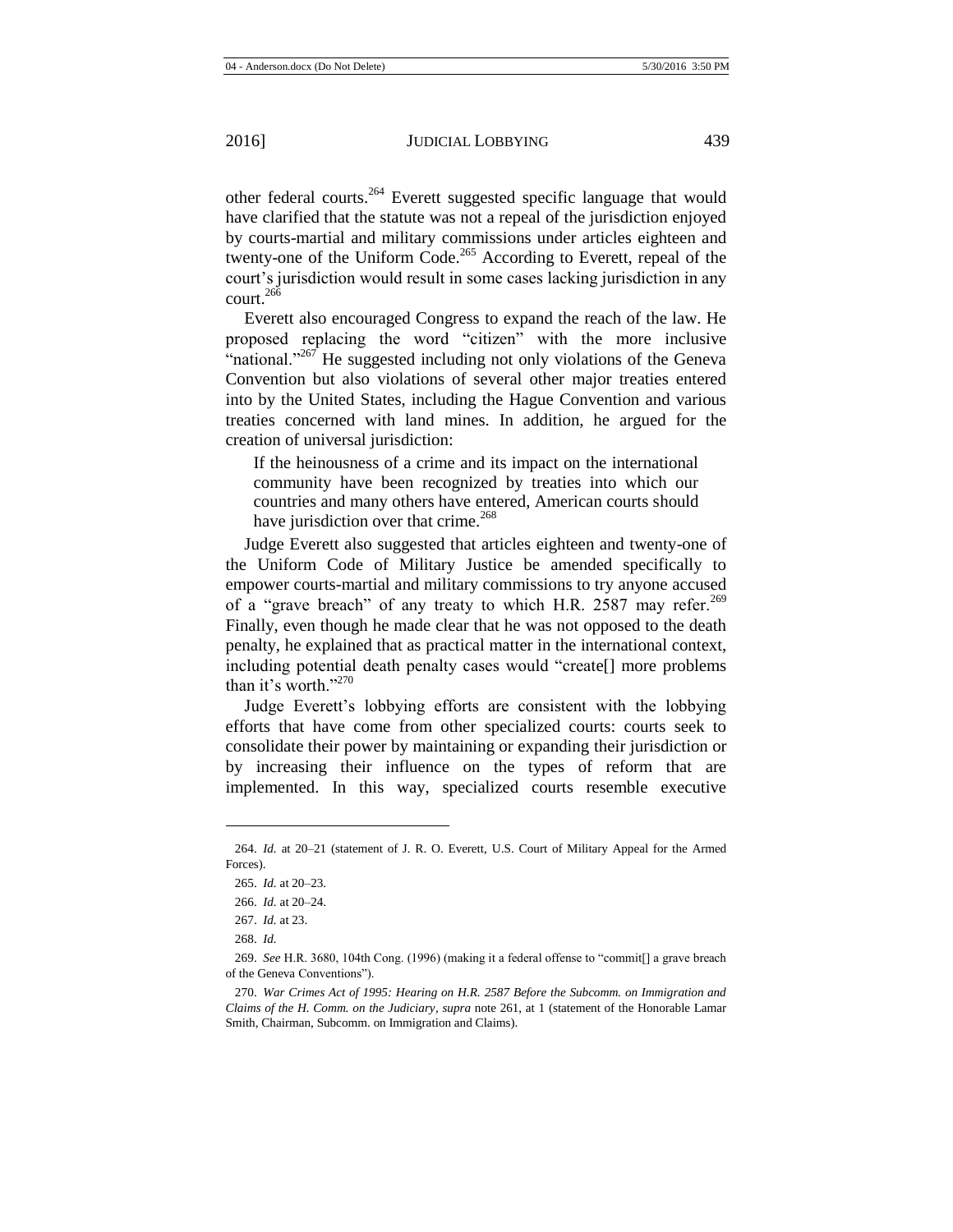administrative agencies, which are thought to seek increased responsibilities as a way of maximizing power and influence. $271$ 

## *C. Specialization's Impact on Judicial Lobbying*

The frequency and depth of lobbying efforts from judges on specialized courts is worth studying. To be sure, there are examples of generalist judges lobbying on policy matters. For example, as described in Section II.B.3.c, Judge Jones (a Fifth Circuit judge) has lobbied extensively on bankruptcy reform. Prior to joining the bench, Jones was in private practice and specialized in bankruptcy, but as a judge she hears a wide range of cases. But the depth of specialized jurist involvement in legislative affairs is striking. The Federal Circuit's judges have been, perhaps, the most obvious example of this. Both Chief Judge Michel and Chief Judge Rader have been extremely vocal in commenting on proposed legislation that would alter the patent statute.

But specialization's impact on lobbying is perhaps best exemplified by the lobbying of the FISA Court judges. FISA Court judges have been extremely active in debating the merits of governmental surveillance.<sup>272</sup> Three judges from the court have spoken out strongly on proposed legislation, with all three judges disagreeing about the best way to approach the issue. $273$ 

As to why specialization leads to lobbying, history might provide a clue. In 1910, Congress created the Commerce Court of the United States.<sup> $274$ </sup> The court was a specialized court with jurisdiction over cases arising from orders of the Interstate Commerce Commission.<sup>275</sup> The court, while specialized, did not consist of specialized judges, however. The judges on the court were appointed for five-year terms, but during their service on the court, they simultaneously served as at-large circuit judges, sitting as appointed by the Chief Justice.<sup>276</sup> Upon the completion of their terms, they were assigned to one of the circuit courts.<sup>277</sup> In this

<sup>271.</sup> *See generally* Peter L. Strauss, *The Place of Agencies in Government: Separation of Powers and the Fourth Branch*, 84 COLUM. L. REV. 573, 575–84 (1984) (summarizing arguments for administrative enlargement).

<sup>272.</sup> *See supra* section I.B.2*.*

<sup>273.</sup> *See supra* note [1](#page-2-0) (listing three letters from Judge Bates urging strengthening the court's powers); Levy, *supra* note [248](#page-36-0) (recommending modifications to the FISA Court's jurisdiction); Carr, *supra* not[e 249](#page-36-1) (proposing drastic changes to the surveillance court).

<sup>274.</sup> Mann-Elkins Act, 61st Cong., ch. 309, 36 Stat. 539 (June 18, 1910).

<sup>275.</sup> *Id.*

<sup>276.</sup> *Id.*

<sup>277.</sup> George E. Dix, *The Death of the Commerce Court: A Study in Institutional Weakness*, 8 AM.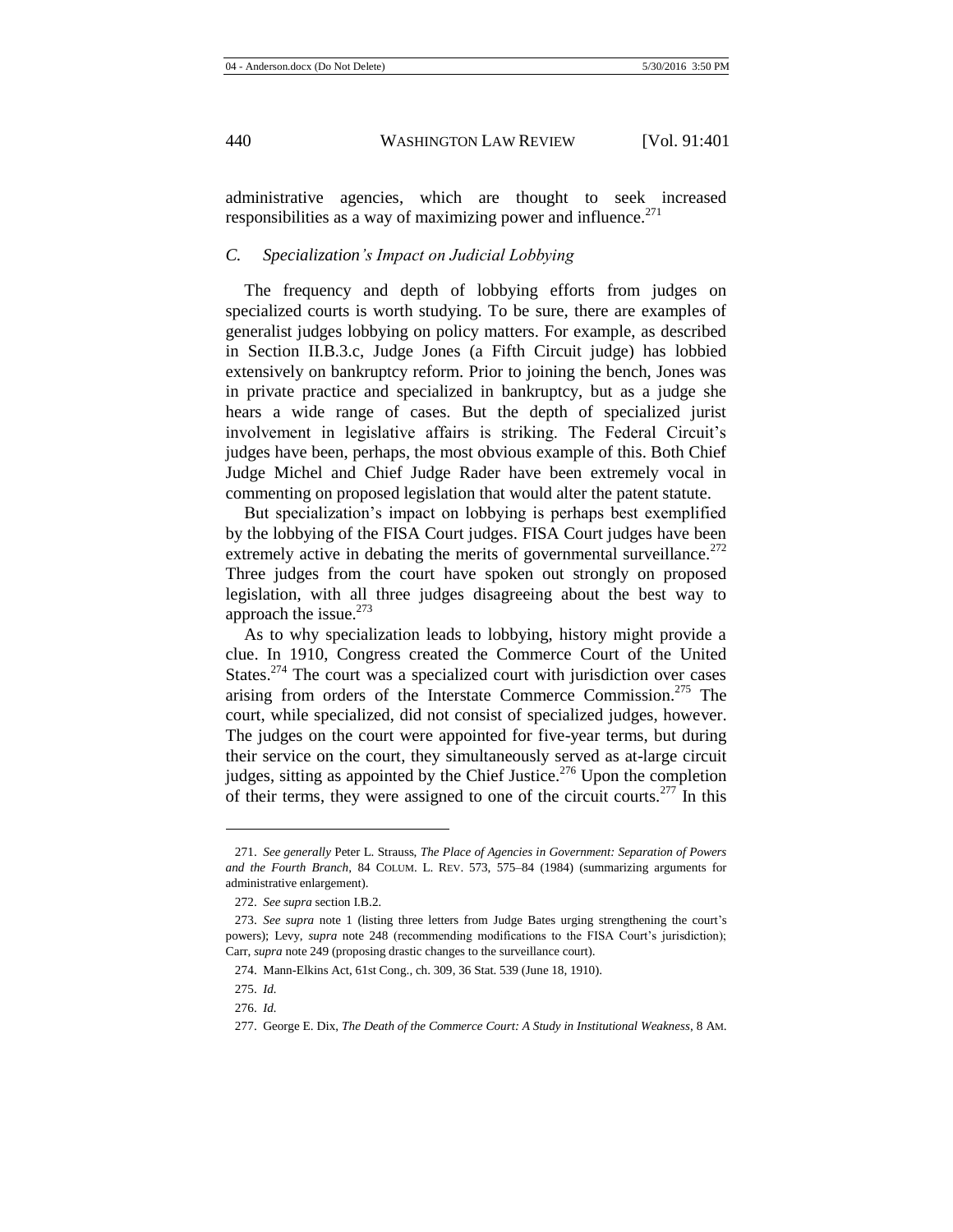way, the court is similar to the FISA Court in that the judges come from non-specialized judicial backgrounds and return to generalist positions at the end of their terms.

The Commerce Court only remained in existence for three years, so judges were not offered many opportunities to lobby Congress.<sup> $278$ </sup> However, Judge Martin Knapp made two statements, both relating to the Erdman Act, an 1898 law that pertained to railroad disputes and which provided the bulk of the Commerce Court's cases. Judge Knapp made suggestions about proposed alterations to the Erdman Act in  $1912^{279}$ Judge Knapp suggested three main changes to the act.<sup>280</sup> First, he proposed broadening the scope of the law.<sup>281</sup> Second, he suggested simplifying the law by leaving out anything not deemed essential to the accomplishment of its purpose.<sup>282</sup> This included minor changes of procedure, designed to give the law greater flexibility, so that it could be more readily adapted to varying conditions and different controversies. Lastly, he suggested replacing the court's mediators with a board of mediation and conciliation so constituted as to be able to meet the increased demand that would result from the proposed extension of the law.<sup>283</sup> In essence, Knapp proposed increasing the jurisdiction of his court, simplifying the procedural aspects of the law, and increasing administrative positions for his court. He made similar proposals the following year. ${}^{284}$  After the termination of the Commerce Court in 1913, he served on the Fourth Circuit until his death in  $1923^{285}$ 

Thus, the Commerce Court provides a historical example of specialized adjudication resulting in increased judicial lobbying. Like other specialized courts, the lobbying efforts from the Commerce Court were focused on jurisdictional expansion: specialized courts tend to seek to increase the types of cases that the court hears. Chief Judge Rader of

J. LEGAL HIST. 238 (1964).

<sup>278.</sup> *Id.*

<sup>279.</sup> *The Erdman Act: Hearing on H.R. 22012 Before the H. Comm. on Interstate and Foreign Commerce*, 62d Cong. 3 (1912) (statement of C.J. Martin A. Knapp, Commerce Court).

<sup>280.</sup> *Id.* at 6–21.

<sup>281.</sup> *Id.* at 7–10.

<sup>282.</sup> *Id.* at 7–13.

<sup>283.</sup> *Id.* at 3.

<sup>284.</sup> *Arbitration in Controversies Between Employers and Employees: Hearing on S. 2517 Before the S. Comm. on Interstate Commerce*, 63d Cong. 18–31 (1913) (statement of C.J. Martin A. Knapp, Commerce Court).

<sup>285.</sup> *See Biographical Directory of Federal Judges, Knapp, Martin Augustine*, FEDERAL JUDICIAL CENTER, HISTORY OF THE FEDERAL JUDICIARY, http://www.fjc.gov/servlet /nGetInfo?jid=1293&cid=999&ctype=na&instate=na [https://perma.cc/N7J7-7ASK].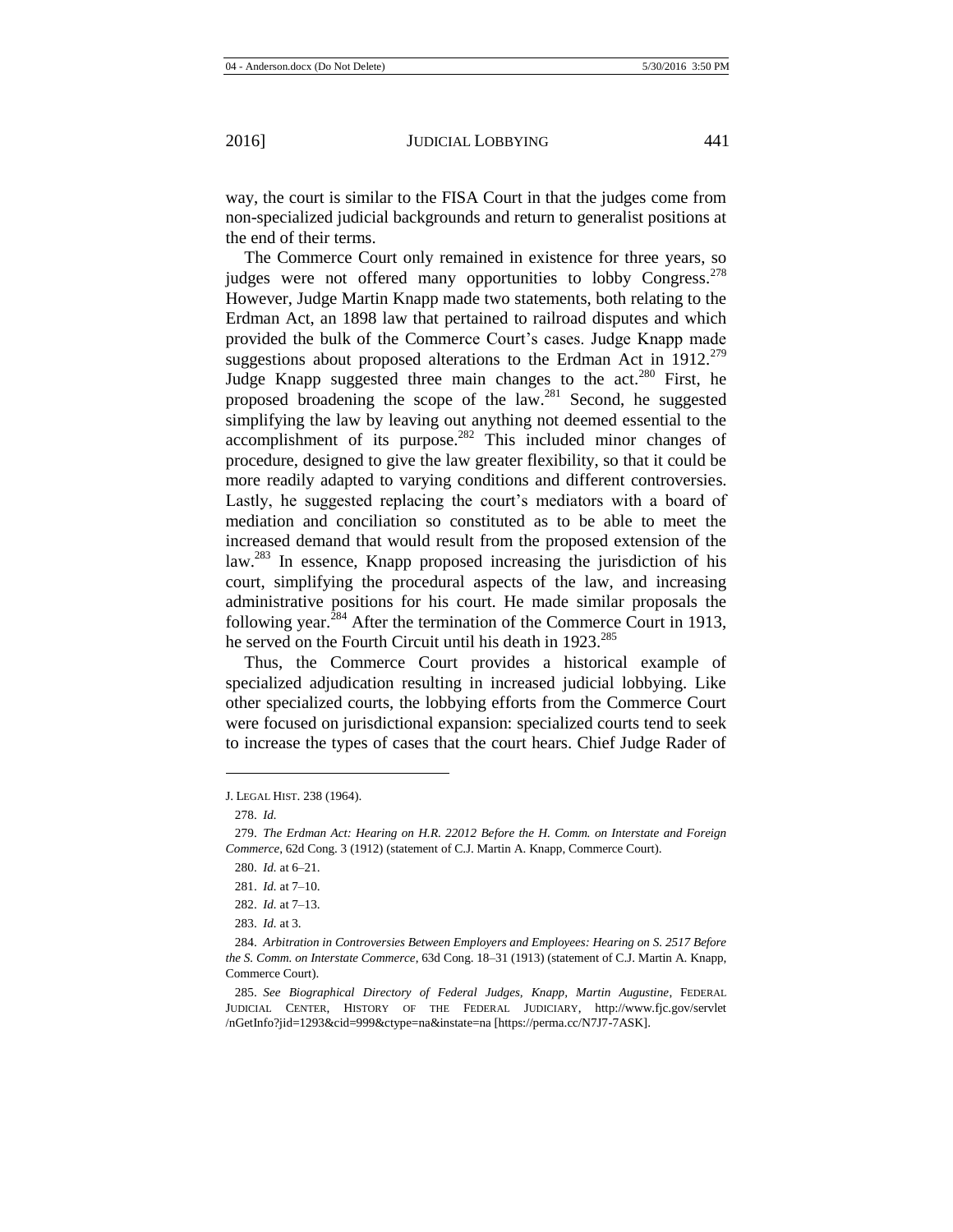the Federal Circuit has also followed this pattern, repeatedly suggesting that his court should hear all types of intellectual property disputes, not just patent cases and scattered trademark cases.<sup>286</sup> Section III.B, infra, begins to explain how specialization incentivizes judicial lobbying.

# III. REGULATING JUDICIAL LOBBYING BY SPECIALIZED JUDGES

#### *A. What (If Anything) Is Wrong with Judicial Lobbying?*

<span id="page-42-0"></span>Although judicial lobbying has its detractors, not all commentators believe that it is problematic. James Douglas and Roger Hartley have argued that "courts are acting too conservatively in the political process."<sup>287</sup> They have argued that norms against judicial lobbying have hindered the judiciary in the legislative budgetary process.<sup>288</sup> For Douglas and Hartley, judicial lobbying is an unalloyed good because it provides valuable information for legislators about the realities of interpreting legislation.<sup>289</sup>

Neal Katyal takes an intermediate approach with regards to the optimal level of judicial lobbying. He urges judges to embrace their role as "advice-givers," but suggests that this role be confined to active cases or controversies.<sup>290</sup> Although Katyal explicitly avoids the question of whether judges should weigh in on policy matters,  $291$  he does suggest that judges have some limited role to play vis-à-vis Congress. He labels such judicial advice-giving on policy matters as "prescription."<sup>292</sup> For him, prescription should be limited:

The advantage of prescription is that it permits relatively intellectual federal judges with life tenure to impart their

<sup>286.</sup> *See* Dennis Crouch, *An Open Letter from Judge Rader*, PATENTLYO (June 30, 2014), http://patentlyo.com/patent/2014/06/letter-judge-rader.html [https://perma.cc/UGY5-JPG3] (publishing Chief Judge Rader's statement that he regrets not offering an amendment including copyright and trademark cases within the Federal Circuit's jurisdiction).

<sup>287.</sup> Hartley, *supra* note [10,](#page-3-1) at 395; *see also* Roger E. Hartley & James W. Douglas, *Budgeting for State Courts: The Perceptions of Key Officials Regarding the Determinants of Budget Success*, 24 JUST. SYS. J. 251, 260 (2003).

<sup>288.</sup> *See* Hartley & Douglas, *supra* not[e 287,](#page-42-0) at 258–60.

<sup>289.</sup> *Id.*

<sup>290.</sup> Katyal, *supra* note [10,](#page-3-1) at 1716–19 (giving three examples of judicial advice-giving— "clarification," "self-alienation," and "personification"—all of which take place through judicial opinion writing).

<sup>291.</sup> *Id.* at 1719 (stating that judges commenting on "policy issues" is not the concern of his article).

<sup>292.</sup> *Id.* at 1719.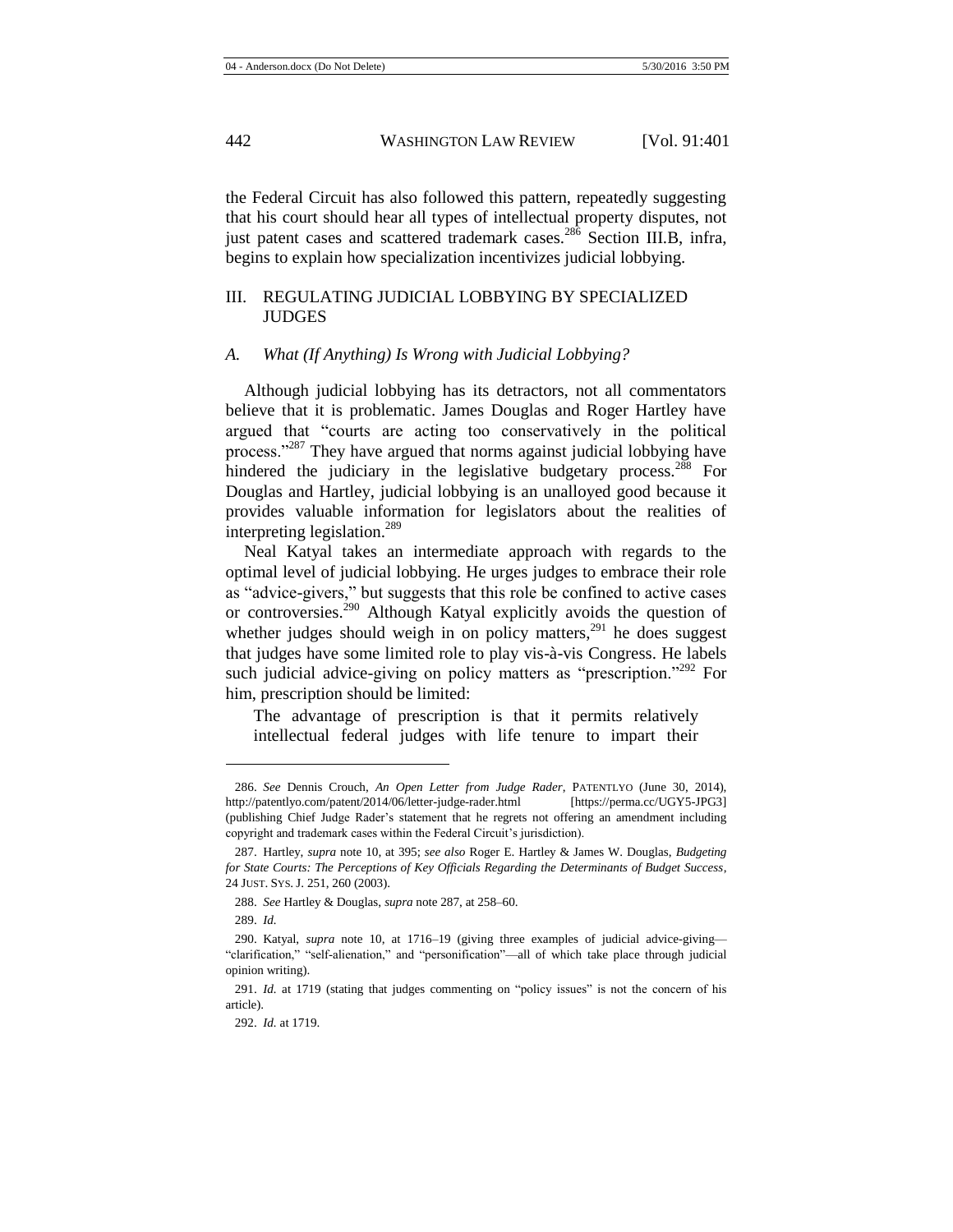nonbinding wisdom to politicians. Many prescriptive matters are routine, such as the annual tradition whereby some Supreme Court justices go before Congress and testify about the Court's budget and similar matters. Recommendations to Congress about the asbestos litigation crisis may be a less obvious but equally valid example of legitimate prescription because courts have a special expertise in understanding the nature of the crisis and recommending specific solutions. The most tenuous prescriptive situations occur when judges expound on matters of general policy when they have no structural expertise in the subject matter.<sup>293</sup>

Katyal is concerned here with expertise. If judges have no relevant expertise to add to legislative debates, their lobbying efforts do little to further interbranch dialogue. $^{294}$ 

Despite Douglas's and Hartley's views that judicial lobbying is nearly universally beneficial, Katyal's intermediate view of the value of such lobbying strikes the correct balance between productive congressional information-gathering and troublesome judicial overreach. The closer that judges get to law-makers, the more tenuous the legitimacy of judicial decisions becomes.<sup>295</sup> Judges who lobby against particular laws for which they have little expertise are likely to be viewed skeptically when required to interpret those laws in court. For example, many critics chided Chief Justice Rehnquist for his lobbying efforts against the passage of the Violence Against Women Act.<sup>296</sup> But even more strident criticism arose when the court he chaired later struck down portions of that Act. $297$ 

<span id="page-43-0"></span>But specialized courts would seem to overcome Katyal's concern about judicial expertise, at least superficially. Such courts, almost

<sup>293.</sup> *Id.*

<sup>294.</sup> *See* Mikva, *supra* not[e 94,](#page-17-0) at 1827 (complaining that judges "don't have that kind of knowhow" when it comes to selecting between competing policy choices).

<sup>295.</sup> *See id.* at 1829; Scheppele, *supra* note [157,](#page-24-0) at 1521 ("As both a coequal branch of government and an impartial arbiter of disputes, it would be inappropriate for the judiciary to solicit money.").

<sup>296.</sup> *See, e.g.*, Judith Resnik, *Gender Bias: From Classes to Courts*, 45 STAN. L. REV. 2195, 2201 (1992) (arguing that the Chief Justice's actions were inappropriate).

<sup>297.</sup> *See, e.g.*, Benjamin Black, *Note: The Strange Career of VAWA: Chief Justice Rehnquist and the Shift from "Political" to "Constitutional" Federalism 1990–2000*, 16 J.L. & POL. 499, 515–17 (2000) (arguing on federalism grounds that the Chief Justice overstepped his jurisdiction); Sally F. Goldfarb, *The Supreme Court, the Violence Against Women Act, and the Uses and Abuses of Federalism*, 71 FORDHAM L. REV. 57, 70–75 (2003) (same); Resnik, *supra* note [41,](#page-9-1) at 275–78 (arguing that the Chief Justice lobbied against the Violence against Women Act).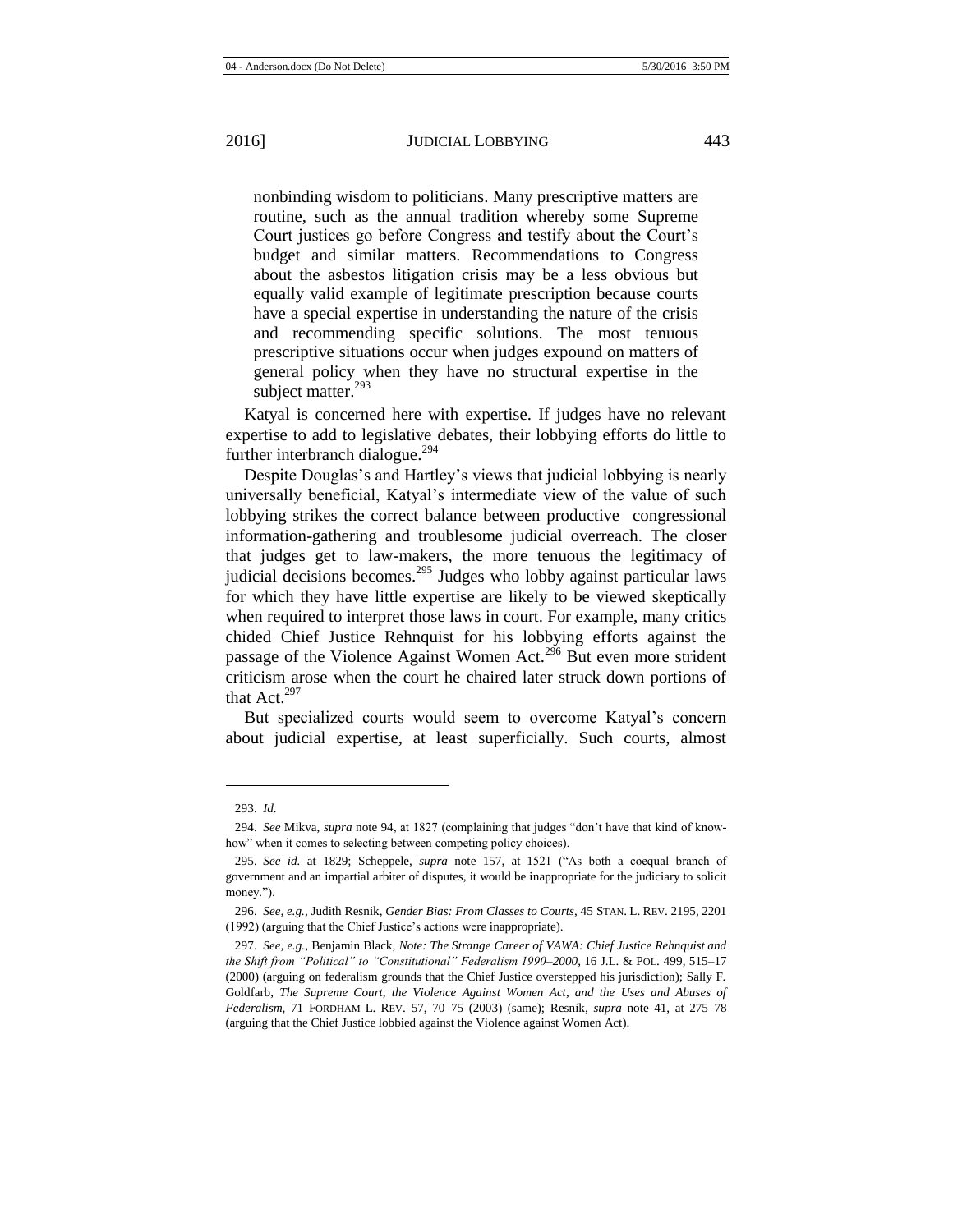assuredly, have expertise in their given subject matter.<sup>298</sup> Objections to specialized judicial lobbying therefore must rely on something more than critiques of the value of judicial input. But specialized court lobbying may pose even greater risks than generalized court lobbying. The Federal Circuit experience again provides an example. In a closely watched case—referred to as the *Myriad*<sup>299</sup> case—the Southern District of New York invalidated a patent on the BRCA1 gene, a gene mutation that greatly increases a woman's risk of breast cancer. The district judge in *Myriad* invalidated the patent for lacking the requisite "patent-eligible subject matter"—essentially that genes were not patentable because they were laws of nature. $300$ 

Before oral argument at the Federal Circuit, Chief Judge Rader sat on a panel of the Biotechnology Industry Organization (BIO), an industry organization that often features Federal Circuit judges.<sup>301</sup> During the panel discussion, Chief Judge Rader critiqued the law of patent-eligible subject matter, suggesting that it was "subjective, and, to be frank, it's politics. It's what you believe in your soul, but it isn't the law."<sup>302</sup> The winning plaintiffs in the *Myriad* case filed a motion to have Chief Judge Rader recused from the appellate panel (which had yet to be assigned).<sup>303</sup> They argued that Chief Judge Rader's comments "expressed his views on this specific case," and "did so in front of an audience that was heavily biased in favor of one party."<sup>304</sup> The Federal Circuit denied the motion, but Chief Judge Rader did not ultimately appear on the panel that reversed the district court's decision.<sup>305</sup>

Federal judges that comment on policy matters invariably run the risk of prejudicing, or appearing to prejudice, future cases. But that risk is much higher for specialized courts that hear a high volume of cases in

<sup>298.</sup> The Federal Circuit is less of a specialized court and more of a centralized court. Ultimately, the expertise of a centralized court should exceed that of a generalist court.

<sup>299.</sup> Ass'n for Molecular Pathology v. U.S. Patent & Trademark Office (*Myriad*), 702 F. Supp. 2d 181 (S.D.N.Y. 2010).

<sup>300.</sup> *Id.* at 183.

<sup>301.</sup> John T. Aquino, *Finding Gene Patents Unpatentable Too Blunt an Approach, Panelists Say*, BNA'S PAT., TRADEMARK & COPYRIGHT J. 47 (May 14, 2010).

<sup>302.</sup> *Id.*

<sup>303.</sup> Motion by Plaintiffs-Appellees for Recusal of Chief Judge Randall R. Rader at 6, Ass'n for Molecular Pathology v. U.S. Patent & Trademark Office, 689 F.3d 1303 (Fed. Cir. 2010) (No. 2010–1406).

<sup>304.</sup> *Id.*

<sup>305.</sup> *See* Ass'n for Molecular Pathology v. U.S. Patent & Trademark Office, 653 F.3d 1329 (Fed. Cir. 2011), *vacated*, 132 S. Ct. 1794 (2012), *remanded to* 467 Fed. App'x 890 (2012) (J. Lourie, Bryson, and Moore).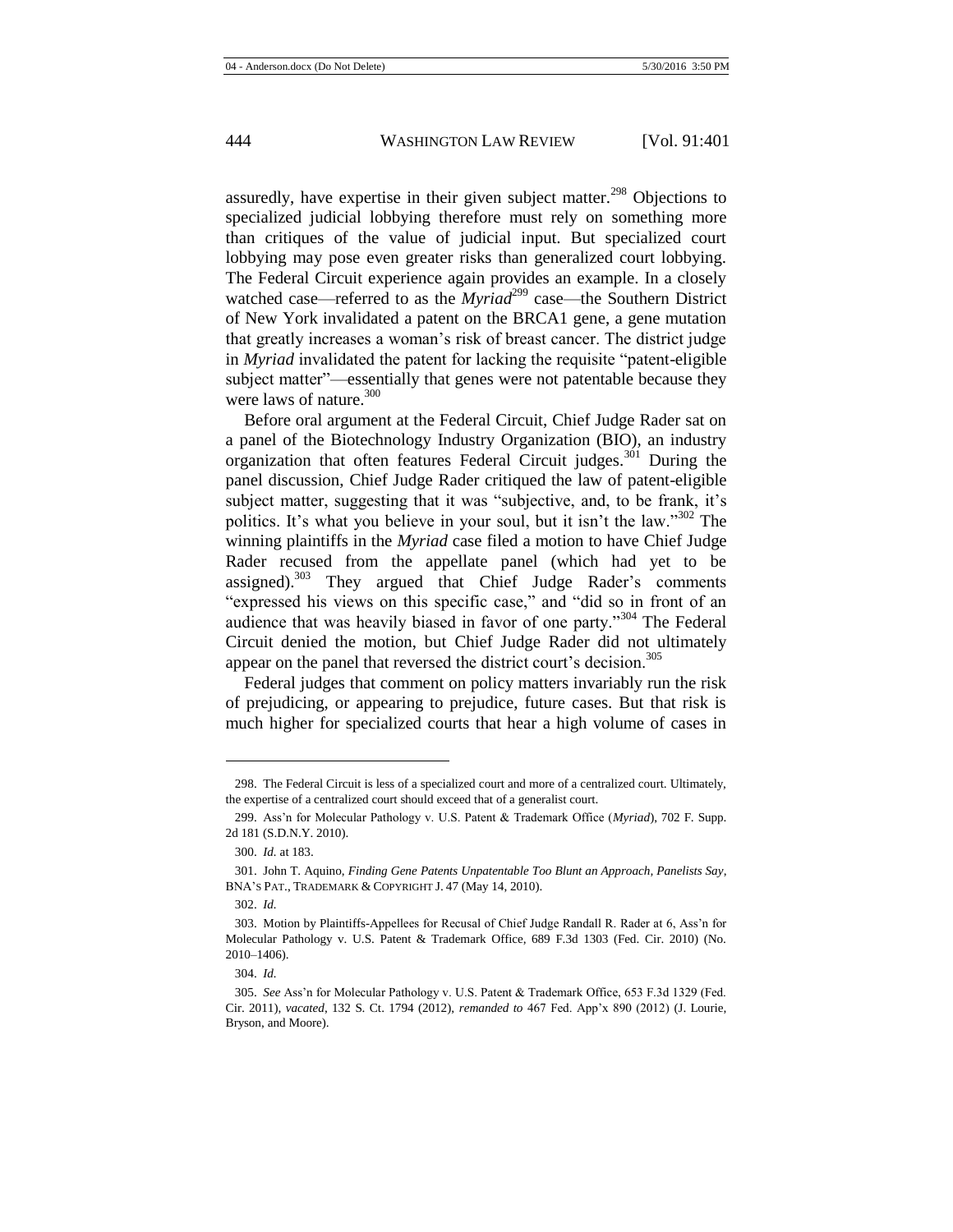their specialized subject area. Indeed, Chief Judge Michel's letter to Congress urging restraint on patent damage reform greatly impacted the outcome of pending cases.<sup>306</sup> He repeatedly urged Congress to leave damages reform to the court, while simultaneously urging litigants to challenge particular sorts of damage calculations.<sup>307</sup> Congress delayed debate on damage reform pending the then-upcoming case of *Microsoft v. Lucent*. <sup>308</sup> With such a highly watched case—both by litigants and congressmen—the Federal Circuit took the opportunity to do precisely what Chief Judge Michel had promised: update the law of patent damages in the court rather than legislatively.<sup>309</sup> In an opinion authored by Chief Judge Michel, *Lucent* significantly altered the evidence required to award damages in patent cases.<sup>310</sup> Of course, using individual cases as vehicles for achieving political goals comes at a cost. Commentators, not to mention Lucent, whose jury damage award was overturned, felt that case was largely a political decision, not a legal one.<sup>311</sup> These sorts of quasi-legislative judicial actions threaten the judiciary's reputation for fairness and evenhandedness.

<span id="page-45-1"></span><span id="page-45-0"></span>Furthermore, lobbying by the judiciary implicates concerns of capture.<sup>312</sup> Judges are very successful when they lobby Congress about pending legislation, especially specialized judges with specialized expertise.<sup>313</sup> For example, the America Invents Act was shaped, in large part, by judicial lobbying efforts.<sup>314</sup> The success of judicial lobbying is likely to attract special interests. To the extent that the judiciary engages

<sup>306.</sup> *See* Letter from Paul R. Michel to Patrick Leahy & Orrin G. Hatch, *supra* note [219;](#page-33-0) Letter from Paul R. Michel to Shanna A. Winters, *supra* not[e 227.](#page-33-1)

<sup>307.</sup> *See* Michel, *supra* not[e 219](#page-33-0) at 2.

<sup>308.</sup> Lucent Techs., Inc. v. Gateway, Inc. (*Microsoft v. Lucent*), 580 F.3d 1301, 1308 (Fed. Cir. 2009).

<sup>309.</sup> *Id.* at 1327–31. For more on patent injunctions (as opposed to money damages), see Sarah W. Rajec, *Tailoring Remedies to Spur Innovation*, 61 AMERICAN U. L. REV. 733, 751–58 (2012).

<sup>310.</sup> *Id.* at 1327–35.

<sup>311.</sup> *See* Mark A. Lemley, *Distinguishing Lost Profits from Reasonable Royalties,* 51 WM. & MARY L. REV. 655, 662 n.34 (2009) (critiquing the *Lucent* case as "confus[ing] the entire market value rule with the question of royalty base").

<sup>312.</sup> For a full treatment of the topic of capture of courts, see J. Jonas Anderson, Court Capture (forthcoming 2017) (unpublished manuscript) (on file with author).

<sup>313.</sup> *See* Harvey Rishikof & Barbara A. Perry, *"Separateness but Interdependence, Autonomy but Reciprocity": A First Look at Federal Judges' Appearances Before Legislative Committees*, 46 MERCER L. REV. 667, 669–75 (1995) (finding that Congress nearly always took the advice of judges when lobbying on issues of judicial functioning).

<sup>314.</sup> *See* J. Jonas Anderson, *Congress as Catalyst of Patent Reform at the Federal Circuit*, 63 AM. U. L. REV. 961, 962–69 (2014) (arguing that the Federal Circuit's lobbying efforts shaped Congress's approach to patent reform).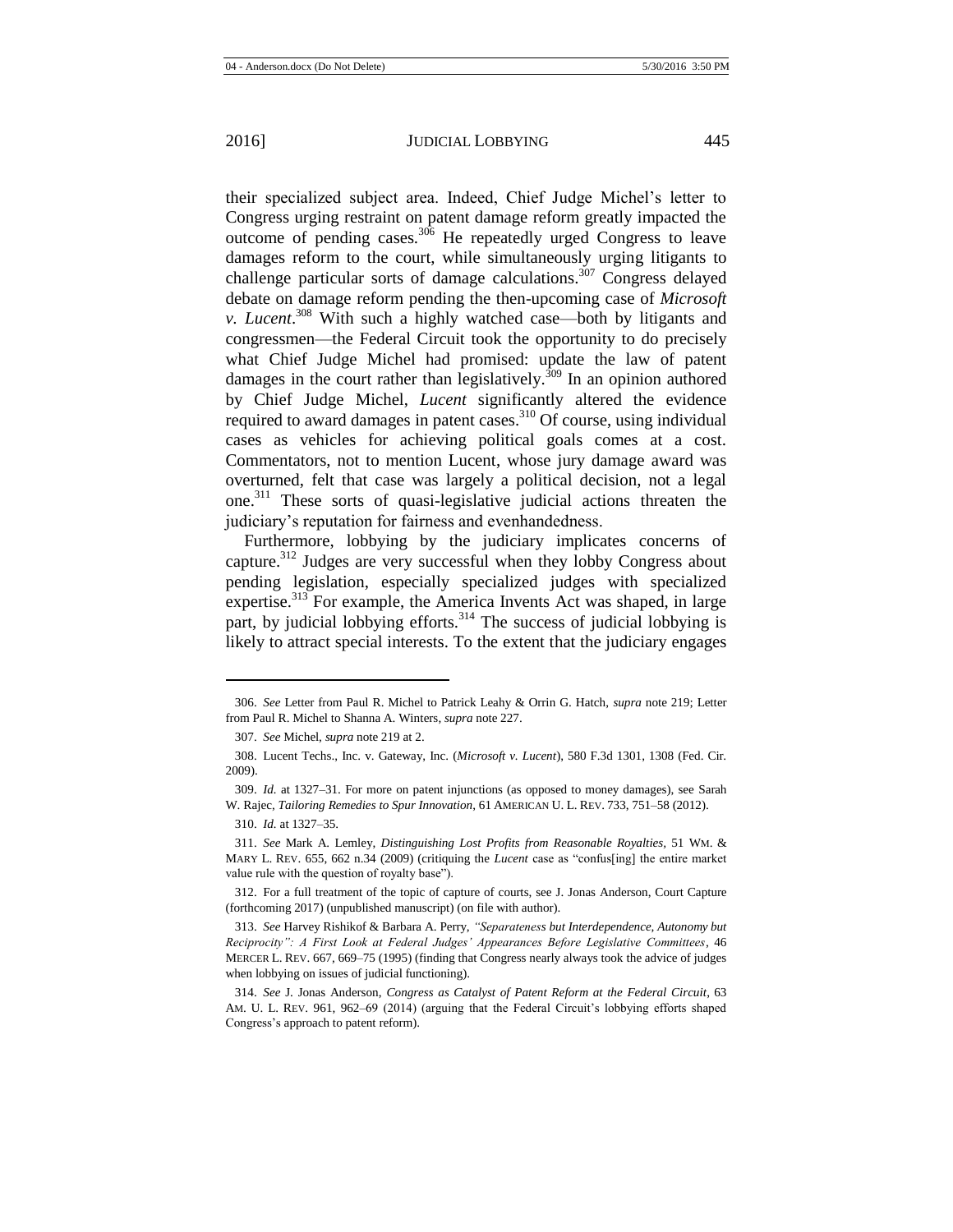in lobbying on substantive policy matters, they risk being coopted by private lobbying organizations. This risk is heightened for specialized courts, which are already thought to be more prone to capture than generalist courts. $315$ 

#### *B. Specialization's Role in Judicial Lobbying*

Why do judges, particularly specialized judges, lobby? This section theorizes three key differences between the ways that specialist judges and generalist judges view the legislative process. These differences may help explain the prominent role that specialized judges often take in legislative battles.

#### *1. Expertise*

<span id="page-46-0"></span>The concept of specialization is often conflated with expertise. While the two terms are not synonyms, there are good reasons to suspect that specialized judges gain valuable expertise in their subject matter.<sup>316</sup> Judges who hear hundreds of cases within a particular field are more likely to develop strategies for effectively adjudicating disputes than judges who hear only a handful of such cases. This adjudicative expertise can prove extremely valuable for legislators, particularly when proposed legislation involves aspects of judicial procedure. Indeed, Congress nearly always seeks input from the judiciary when considering statutory changes to the judicial system. $317$  Judges are often called to testify during legislative debates surrounding changes to the judicial system.<sup>318</sup> Also, they are frequently appointed by Congress to sit on committees or commissions to review court reform proposals.<sup>319</sup>

In addition to the generalized adjudicatory knowledge that judges develop, Congress tends to view judges on specialized courts as experts in the substantive policy that those courts review.<sup>320</sup> This is less true for

<sup>315.</sup> *See* Richard A. Posner, *Will the Federal Courts of Appeals Survive Until 1984?: An Essay on Delegation and Specialization of the Judicial Function*, 56 S. CAL. L. REV. 761, 775–91 (1983).

<sup>316.</sup> *See* John M. Golden, *The Federal Circuit and the D.C. Circuit: Comparative Trials of Two Semi-Specialized Courts*, 78 GEO. WASH. L. REV 553, 555 (2010) (describing the Federal Circuit's "exclusive hold" over its specialized caseload).

<sup>317.</sup> *See* Rishikof & Perry, *supra* note [313,](#page-45-0) at 669–75 (finding that Congress nearly always took the advice of judges when lobbying on issues of judicial functioning).

<sup>318.</sup> *Id.*

<sup>319.</sup> *Id.*

<sup>320.</sup> Consider that Congress often calls bankruptcy judges to testify about proposed reform. *See, e.g*., J. Jonas Anderson, *Court Competition for Patent Cases*, 163 PENN. L. REV. 631, 636 (2015) (chronicling the formation of the Federal Circuit and how Congress intended the court to function as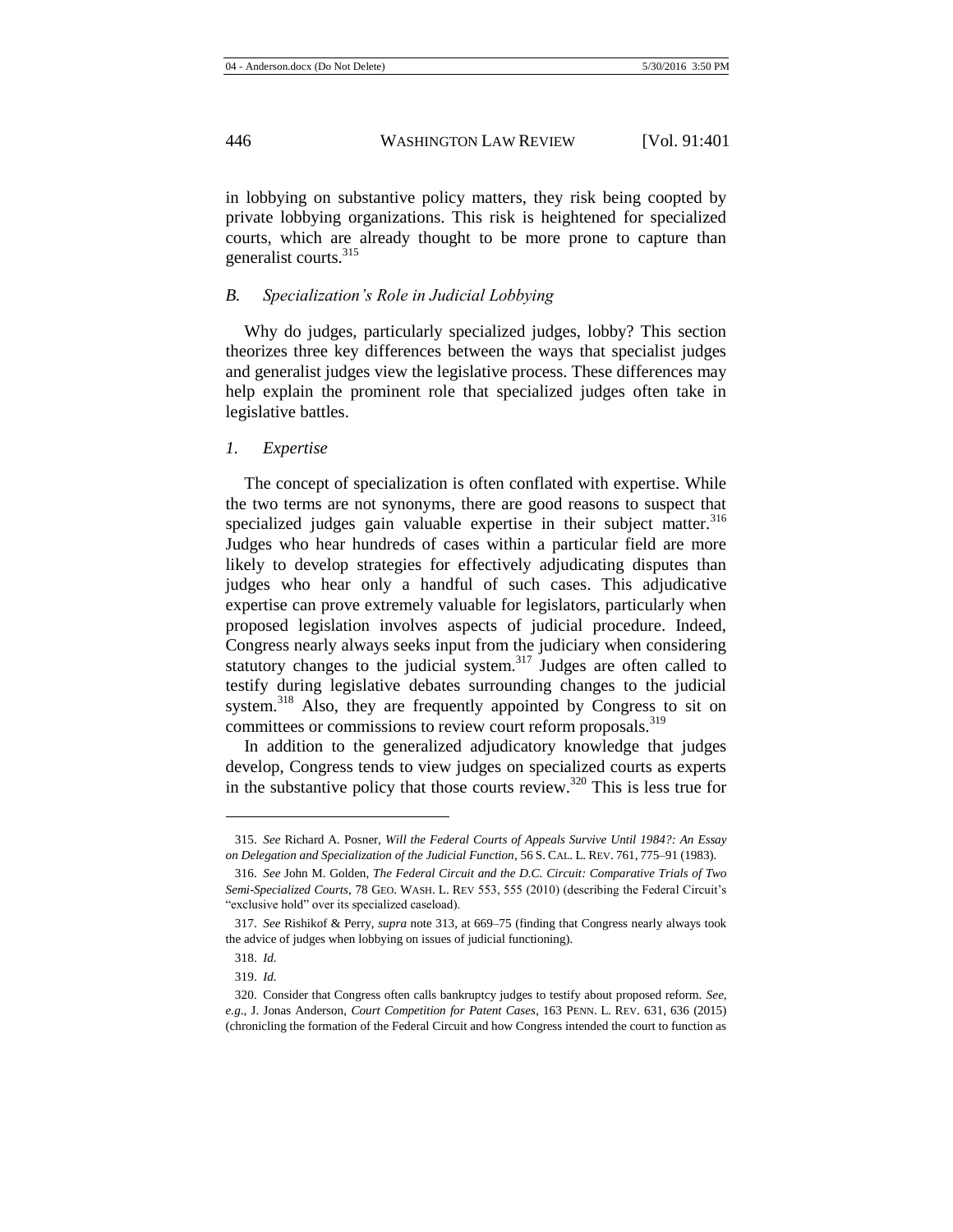generalist courts. Congress often seeks input from specialized judges when reviewing the statutory regime governed by those judges. Conversely, generalist judges are usually called to testify before Congress about more court-specific matters.<sup>321</sup>

Congressional reliance on specialized judicial input is not unique to Article III judges. Congress is quite open to hearing from bankruptcy judges about substantive changes to the bankruptcy statute.<sup>322</sup> Similarly, tax court judges are often called to testify about updates of the tax code.<sup>323</sup> These are not examples of judges testifying about the impact of legislation on the courts. Instead, these are instances of Congress looking to the courts for substantive policy guidance.<sup>324</sup> Clearly, Congress views specialized judges (whether administrative courts or not) as having valuable insight not only about the process of adjudication, but about the substantive goals of legislation in their jurisdictional area.<sup>325</sup>

<span id="page-47-0"></span>Judges on specialized courts tend to view themselves as policy specialists as well.<sup>326</sup> Opinions from the Federal Circuit routinely refer to Congress's mandate to the court to "promote a uniform interpretation" of the patent laws.<sup>327</sup> Former Chief Judge Rader has been known to criticize the Supreme Court for misunderstanding patent law.<sup>328</sup> Thus,

l

323. If judged by number of appearances, the judges of the tax court are particularly useful to Congress. *See, e.g.*, *Review of the Civil Penalty Provisions Contained in the Internal Revenue Code: Hearings on Recommendations for Civil Tax Penalty Reform and H.R. 2528 Before the Subcomm. on Oversight of H. Comm. on Ways & Means*, 101st Cong. 1 (1989).

324. *Id.*

325. *See* ROBERT A. KATZMANN, COURTS AND CONGRESS 67–68 (1997) ("[I]t might be useful for judges with experience in interpreting statutes to testify as to the technical difficulty in discerning congressional meaning.").

326. Laura G. Pedraza-Farina, *Understanding the Federal Circuit: A Model of Expert Decision-Making*, BERKELEY TECH. L.J. (forthcoming), http://www.law.berkeley.edu/files/Pedraza-Farina\_Laura\_IPSC\_paper\_2014.pdf [https://perma.cc/NQ98-R9U7].

327. *See* Hyatt v. Doll, 576 F.3d 1246, 1273 (Fed. Cir. 2009) ("Congress created this court to promote a uniform interpretation of the patent laws.") (citing C.R. Bard, Inc. v. Schwartz, 716 F.2d 874, 878 (Fed. Cir. 1983)); *but see* Lisa L. Ouellette, *Patent Experimentalism*, 101 VA. L. REV. 65, 111–12 (2015) (critiquing patent law's goal of uniformity and proposing that the patent system embrace more "patent experimentalism").

328. *See* Gene Quinn, *Chief Judge Rader on the Supreme Court and Judge Posner*, IPWATCHDOG (June 28, 2015, 11:21 AM), http://www.ipwatchdog.com [https://perma.cc/E3R3-

<sup>&</sup>quot;an expert" court).

<sup>321.</sup> Rishikof & Perry, *supra* not[e 313,](#page-45-0) at 679–80 (finding that of 275 known instances of judicial testimony, 125 addressed "court administration").

<sup>322.</sup> For instance, in March of 2014, Judge Sontchi testified before Congress regarding two issues. He testified that the safe harbor for derivatives was too broad and also urged Congress to eliminate the safe harbors for repurchase agreements. *Subcomm. on Regulatory Reform, Commercial and Antitrust Law, H. Comm. on the Judiciary* (Mar. 26, 2014) (statement of the Honorable Christopher S. Sontchi, U.S. Bankruptcy Judge for the District of Delaware ).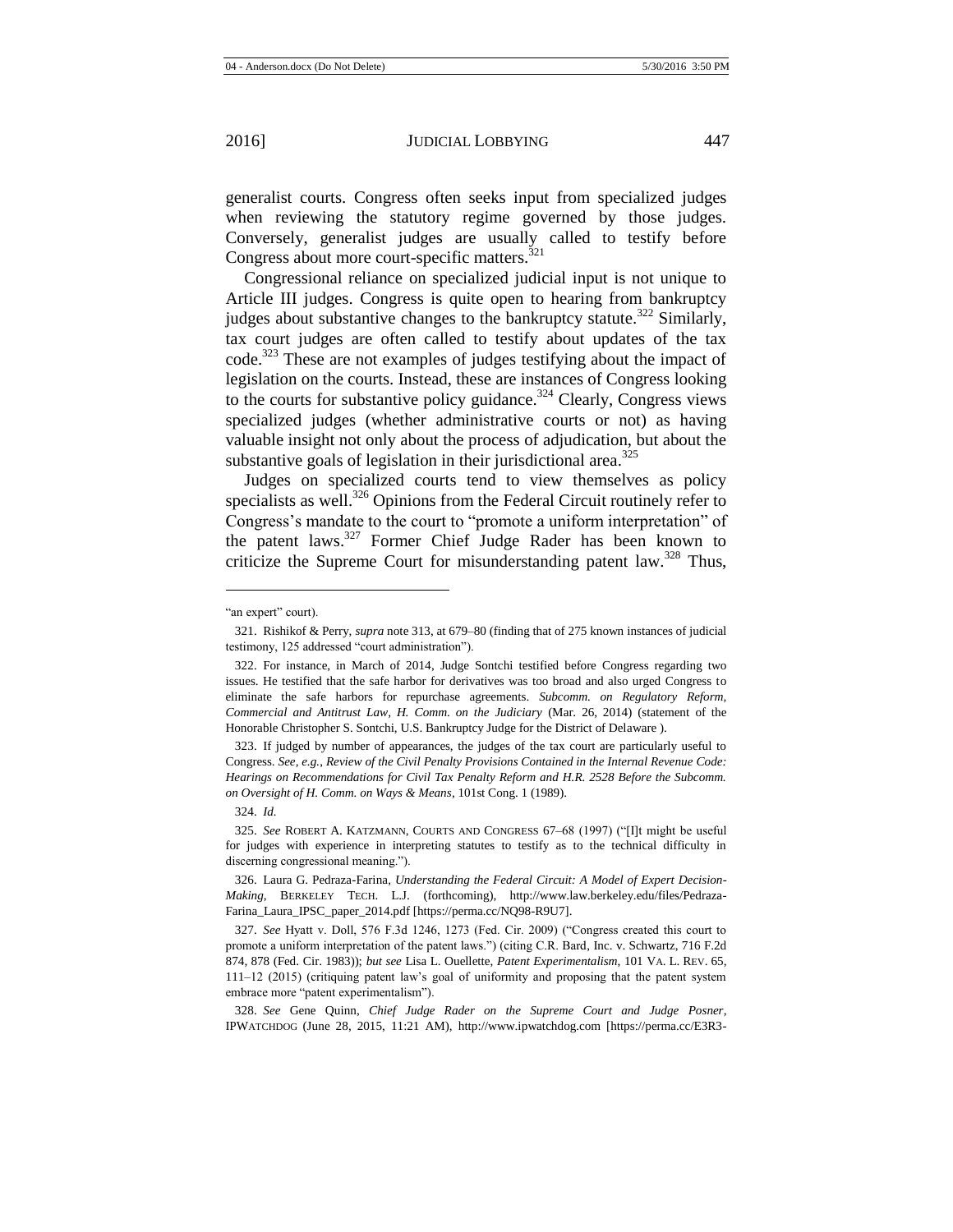the perception—shared by Congress and the court—of specialized courts' policy expertise likely drives much of specialized judicial lobbying. While most judges are not experts in any particular area other than adjudication, specialized judges come to be viewed and to view themselves as experts in their specialized field. $329$  Indeed, the judges on the FISA Court who have lobbied for surveillance reform have engaged in very little lobbying as district judges. It would appear that being a member of a specialized court bestows a perception of specialized knowledge on judges.

The difference in perceived value of specialized versus nonspecialized judicial input also helps explain the relative dearth of lobbying by generalist judges. Generalist courts have played prominent roles in lobbying for and against changes to circuit court boundaries and legislation about court administration.<sup>330</sup> Judges rightly consider themselves experts on such matters. No one has more experience with court organization and procedural rules than judges. Congress has also been very responsive when judges weigh in on such matters.<sup>331</sup> Such responsiveness indicates that Congress shares the judges' view of themselves as experts in adjudication.

#### *2. Specialized Docket*

Beyond specialization, specialized courts may also lobby for legislative change because the impact of that change is more acutely felt on specialized courts. For example, the Federal Circuit was very active in legislative lobbying during the recent legislative patent reform precisely because of the potential impact that legislation would have had on the workings of the court.<sup>332</sup> Legislative changes to the patent system fundamentally impact the members of the federal circuit.<sup>333</sup> For example, legislative changes to damages law would have impacted a great number

<sup>4</sup>ATQ].

<sup>329.</sup> For proof, look no further than the Tax Court judges, who often are called to testify before Congress as experts. *See* Timothy R. Holbrook, *The Expressive Impact of Patents*, 84 WASH. U. L. REV. 573, 600–07 (2006) (discussing patent cases dealing with subject matter from juice machines to biological research at the Federal Circuit).

<sup>330.</sup> *See supra* section II.B.

<sup>331.</sup> Smith, *supra* not[e 10,](#page-3-1) at 190.

<sup>332.</sup> *See* Anderson, *supra* not[e 314,](#page-45-1) at 1014–17 (arguing that the Federal Circuit was interested in patent reform because such reform would have an impact on the court).

<sup>333.</sup> *See* Michel, *supra* not[e 227,](#page-33-1) at 2 (stating that proposed changes would "require[] a massive damages trail in every case" and "the meaning of various phrases in the bills would be litigated for many years").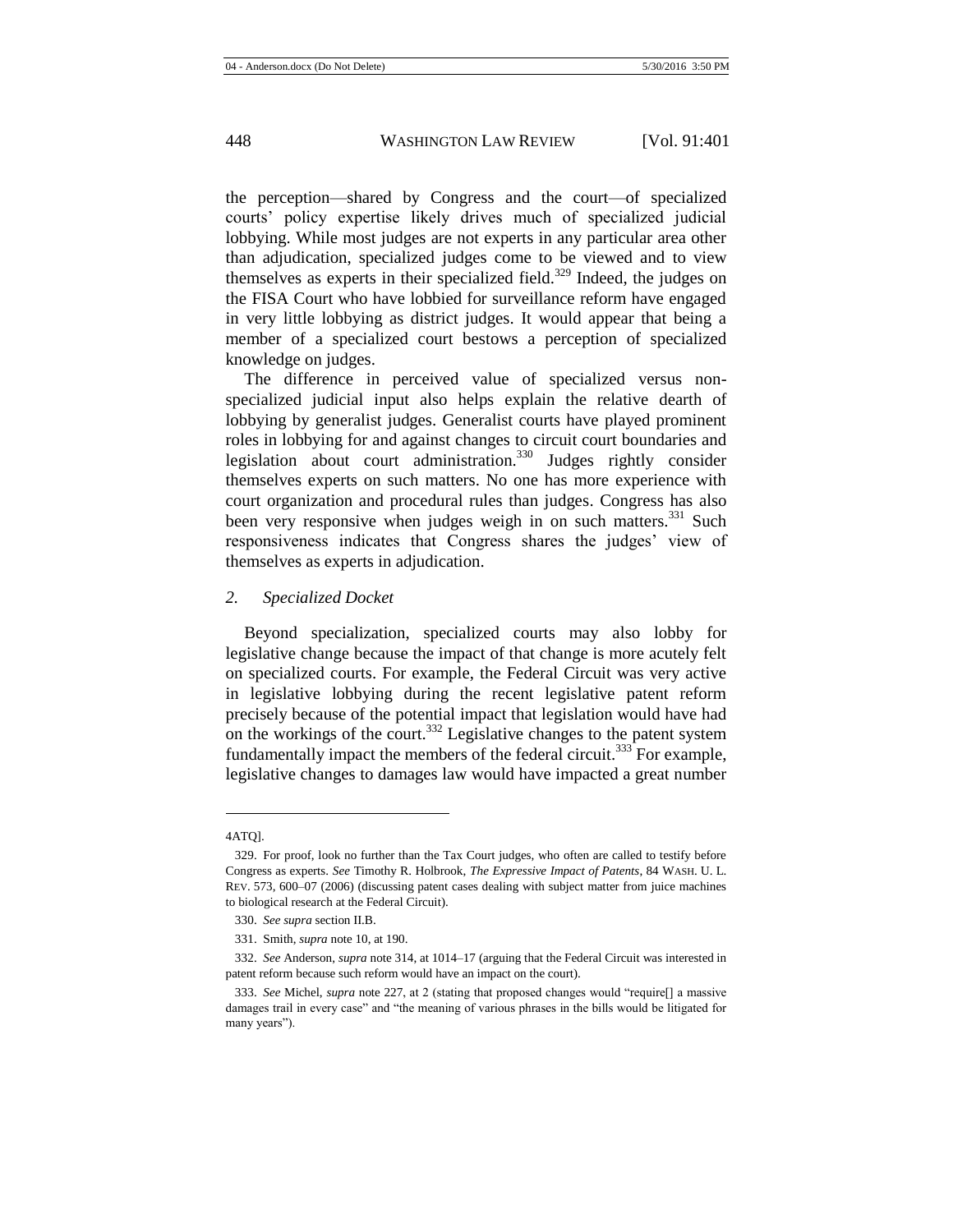of the court's cases.<sup>334</sup> Thus, lobbying makes sense for a court looking to protect its domination over patent law.

The same is less true of generalist courts. Those courts usually do not feel the same impact when legislative changes occur because their docket is much more diverse than the docket of specialized courts.<sup>335</sup> For generalist judges, it is usually not worth the effort to lobby for statutory change because the number of cases an individual judge receives in any particular legal area is relatively small. Thus, a judge with strong views about copyright law is unlikely to put forth the effort required to influence Congress because he or she will only see a handful of copyright cases, if any, in a given year.<sup>336</sup> Of course, this is less true in areas in which generalist courts see a large number of cases. And it is often in those areas that produce large volumes of cases that generalist courts actively lobby Congress.<sup>337</sup> For instance, generalist judges hear hundreds of criminal drug cases every year and have thus made sentencing guidelines for criminal cases—particularly for drug offenses—a lobbying priority.<sup>338</sup>

# *3. Conflation of Judicial Administration and Policy*

For specialized courts, altering the scope of the law implicitly alters the administrative burden of judging. New laws can lead to special administrative burdens for specialized courts as they struggle to handle a greatly enhanced caseload.<sup> $339$ </sup> In this way, the traditional dividing line between "judicial-" and "policy-" based legislation, while always blurry, completely evaporates for specialized courts.<sup>340</sup> Changes in policy can

<sup>334.</sup> *Id.*

<sup>335.</sup> *See* Douglas A. Ginsburg & Joshua D. Wright, *Antitrust Courts: Specialists Versus Generalists*, 36 FORDHAM INT'L L.J. 788, 789–90 (2013) (comparing the United States, where fewer than one percent of court cases involve questions of antitrust, to India, where all antitrust disputes are heard by specialist judges).

<sup>336.</sup> The exception to that generally applicable rule is the case of Judge Wiley Y. Daniel, who had 298 copyright filings in 2013 and 197 filings in 2014. This appears to be the result of various suits against people accused of illegally downloading movies. For more information about copyright litigation, see generally Matthew Sag, *Copyright Trolling, an Empirical Study*, 100 IOWA L. REV. 1105 (2015); Matthew Sag, *IP Litigation in U.S. District Courts: 1994 to 2014*, 101 IOWA L. REV. (forthcoming).

<sup>337.</sup> *See, e.g.*, Rachel E. Barkow, *Federalism and the Politics of Sentencing*, 105 COLUM. L. REV. 1276, 1281–86 (2005) (listing those lobbying for and against sentencing reform).

<sup>338.</sup> *See id.*

<sup>339.</sup> *See supra* not[e 325](#page-47-0) and accompanying text.

<sup>340.</sup> For examples in which policy-based reforms have a jurisdictional affect, see Paul R. Gugliuzza, *Rethinking Federal Circuit Jurisdiction*, 100 GEO. L.J. 1437, 1495–1500 (2012). For an example of how the Supreme Court can alter the power of a specialized court, see J. Jonas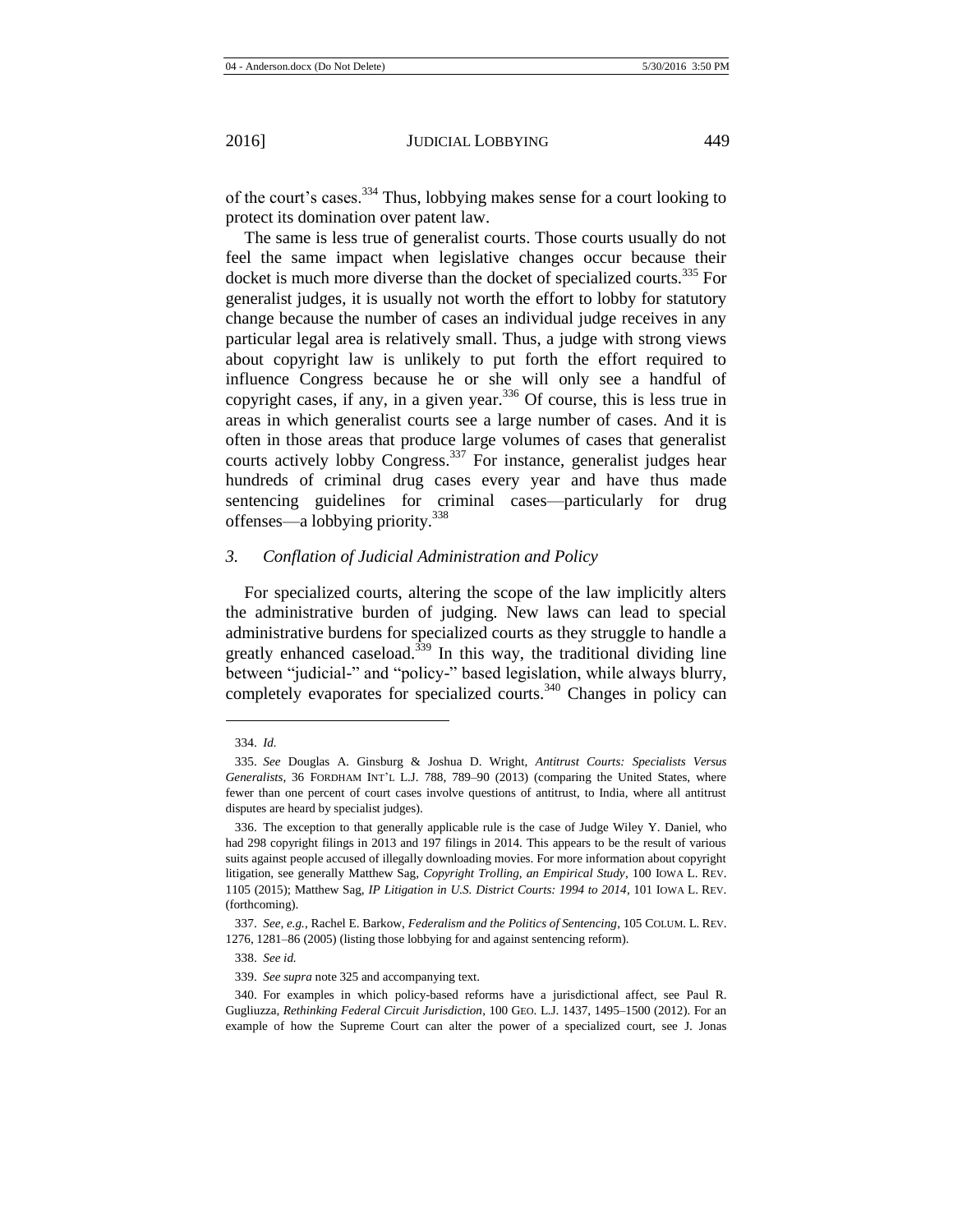also result in jurisdictional changes for specialized courts.<sup>341</sup>

The conflation of administration and policy on specialized courts can also insulate those courts' lobbying actions from criticism. Specialized judges couch their critiques of policy in administrative terms. Consider the Federal Circuit's Chief Judge Michel writing to the Senate Judiciary Committee about patent reform.<sup>342</sup> Although many of the issues he was concerned about were fundamentally about policy choices—i.e. how patent damages should be calculated and whether claim construction should be appealable before final judgment—he framed his concerns as administrative ones. $343$  In his view, allowing claim construction appeals would overwhelm the Federal Circuit with new appeals.<sup>344</sup> This is an administrative complaint, but it goes to a fundamental policy issue about how and when claim construction is conducted and reviewed on appeal. Similarly, he argued that judges were administratively incapable of calculating damage awards under Congress's proposed regime.<sup>345</sup> This is a critique about the basic calculation of patent damages, framed in the language of administration.

Similarly, Judge Bates's critiques of the USA Freedom Act were, on their face, administrative ones. In his view, allowing a third-party advocate to take a position opposite the government in every case would have been wasteful and led to unnecessarily prolonged trials.<sup>346</sup> This is an administrative complaint. But the legislative debate is about a key policy issue: how much discretion the government should have to monitor its citizens' communications. At specialized courts, these policy issues overlap with administrative concerns. Thus, the norms against judicial lobbying rarely, if ever, apply for specialized courts.

Similar overlaps exist in legislative debates about jurisdiction and

Anderson, *Specialized Standards of Review*, 18 STAN. TECH. L. REV. 151 (2015).

<sup>341.</sup> *See id.*

<sup>342.</sup> *See* note[s 219](#page-33-0)[–227](#page-33-1) and accompanying text.

<sup>343.</sup> *See* Letter from Paul R. Michel to Shanna A. Winters, *supra* not[e 227,](#page-33-1) at 2 (suggesting that changes to damages law would be "extremely costly and time-consuming"); Letter from Paul R. Michel to Patrick Leahy & Orrin G. Hatch, *supra* note [219,](#page-33-0) at 1 (suggesting that altering the law regarding claim construction would bog the court down in new cases).

<sup>344.</sup> *See* Letter from Paul R. Michel to Patrick Leahy & Orrin G. Hatch, *supra* not[e 219,](#page-33-0) at 1–2 (arguing against changes to claim construction doctrine because they would slow down the Federal Circuit's work).

<sup>345.</sup> *See* Letter from Paul R. Michel to Shanna A. Winters, *supra* not[e 227,](#page-33-1) at 2 (suggesting that changes to damages law would be "extremely costly and time-consuming").

<sup>346.</sup> *See* Letter from John Bates to Dianne Feinstein, *supra* note [1,](#page-2-0) at 2 (claiming that the proposed legislation was unnecessary); Letter from John Bates to Patrick Leahy, *supra* not[e 1,](#page-2-0) at 2 (same); Letter from John D. Bates to Barack Obama, *supra* not[e 211](#page-31-0) (same).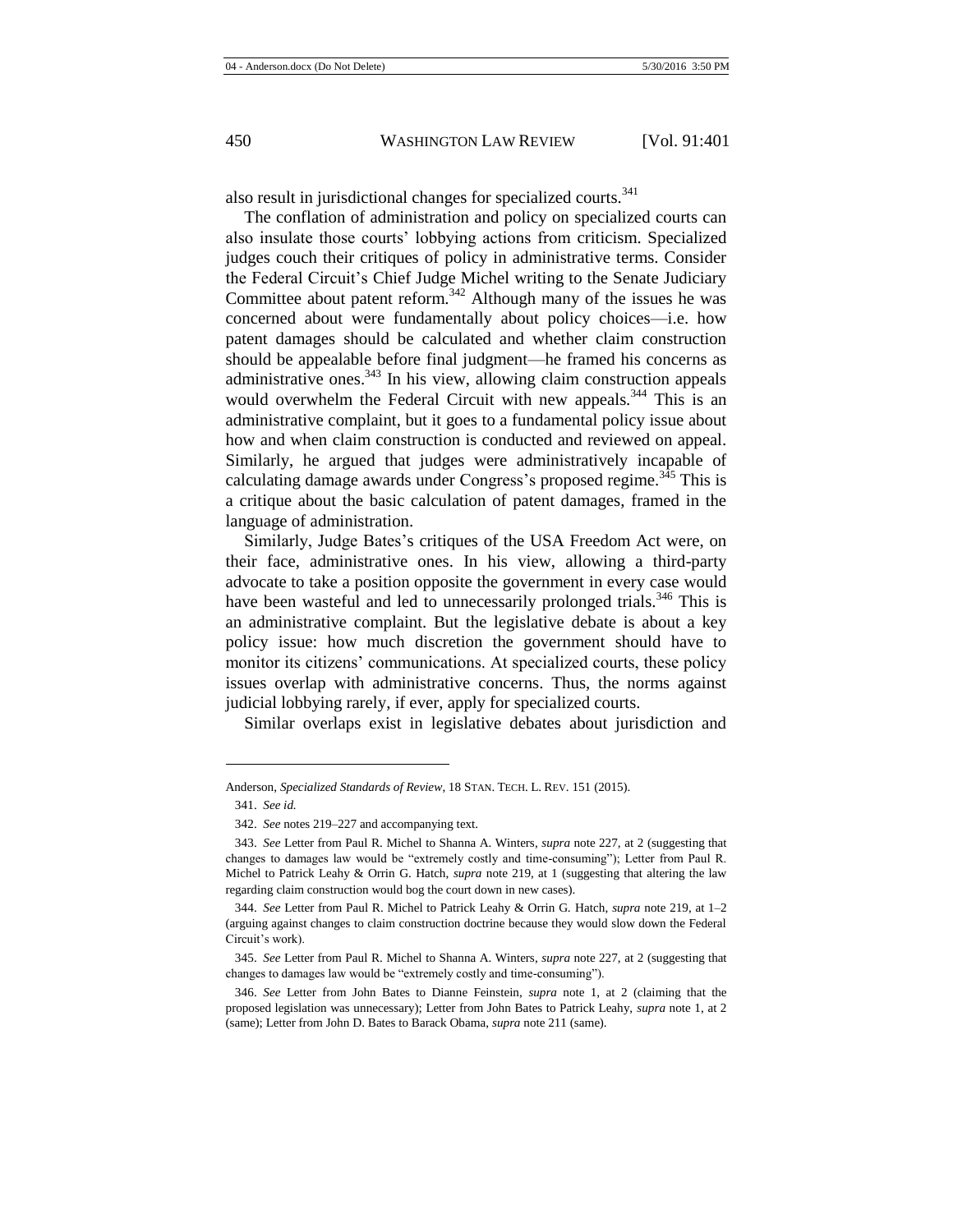policy. Congress usually engages with the judiciary when it considers changes to jurisdictional rules.<sup>347</sup> Jurisdictional rules define which sorts of disputes are appropriate to bring within a particular court, and which are not.<sup>348</sup> For specialized courts, like the Federal Circuit, jurisdiction is defined by subject matter, not geography.<sup>349</sup> Thus, when Congress contemplates altering substantive law in an area supervised by a specialized court, it simultaneously must contemplate the jurisdictional consequences of such an action. Indeed, recent changes to the patent statute have seriously altered the types and number of cases that arrive at the Federal Circuit.<sup> $350$ </sup> This change in the court's docket is the result of the America Invents Act creating a host of new post-issuance proceedings at the Patent and Trademark Office.<sup>351</sup> These proceedings have proven exceedingly popular with litigants and have diverted some litigation from the courts.<sup>352</sup> Thus when Congress threatens to make jurisdictional decisions, specialized courts may rightly feel that they must lobby Congress if those decisions threaten the court's docket.

# *C. Placing Limits on Lobbying Activities by Judges*

The success of judicial lobbying has not been ignored by academics.<sup>353</sup> When judges lobby—particularly when the judicial branch

<sup>347.</sup> *See generally* Larry Kramer, *The One-Eyed Are Kings: Improving Congress' Ability to Regulate the Use of Judicial Resources*, 54 LAW & CONTEMP. PROBS. 72, 79 (1991) (referring to the Administrative Office's mission as "seeking to advance the particular agenda of . . . the judicial branch[]"); Winkle III, *supra* note [40,](#page-8-0) at 264–68 (1985) (chronicling a case of jurisdictional reform that was guided by judges); John W. Winkle III, *Judges Before Congress: Reform Politics and Individual Freedom*, 22 POLITY 443, 446–53 (describing judicial testimony before Congress on jurisdictional reform legislation).

<sup>348.</sup> For example, the Federal Circuit's jurisdiction is defined at 28 U.S.C. § 1295 (2012).

<sup>349.</sup> *Id.*

<sup>350.</sup> Consider that an "explosion" in patent suits (if not individual defendants, *see* Christopher A. Cortropia et al., *Unpacking Patent Assertion Entities,* 99 MINN. L. REV. 649 (2014) (finding that the explosion was due to a change in joinder rules)) occurred after the America Invents Act. *See* GOV'T ACCOUNTABILITY OFFICE, INTELLECTUAL PROPERTY, ASSESSING FACTORS THAT AFFECT PATENT INFRINGEMENT LITIGATION COULD HELP IMPROVE PATENT QUALITY, GAO 13–465 (2013), http://www.gao.gov/assets/660/657103.pdf [https://perma.cc/WQG2-YCJV] (finding a thirty-one percent increase in patent infringement filings from 2010 to 2011).

<sup>351.</sup> *See* Paul M. Janicke, *Overview of the New Patent Law of the United States*, 21 TEXAS INTELL. PROP. L.J. 63, 67–72 (2013) (providing an overview of the changes to the post-grant review procedures).

<sup>352.</sup> *See* Coleen Chien & Christian Helmers, *Inter Partes Review and the Design of Post Grant Review*, STAN. TECH. L. REV. at \*3–\*4 (forthcoming) (finding that the first year of post-grant review saw a 130-fold increase in filings over the last years of inter partes reexamination).

<sup>353.</sup> *See* Smith, *supra* not[e 10,](#page-3-1) at 190 (discussing the effectiveness of the unified judiciary before Congress).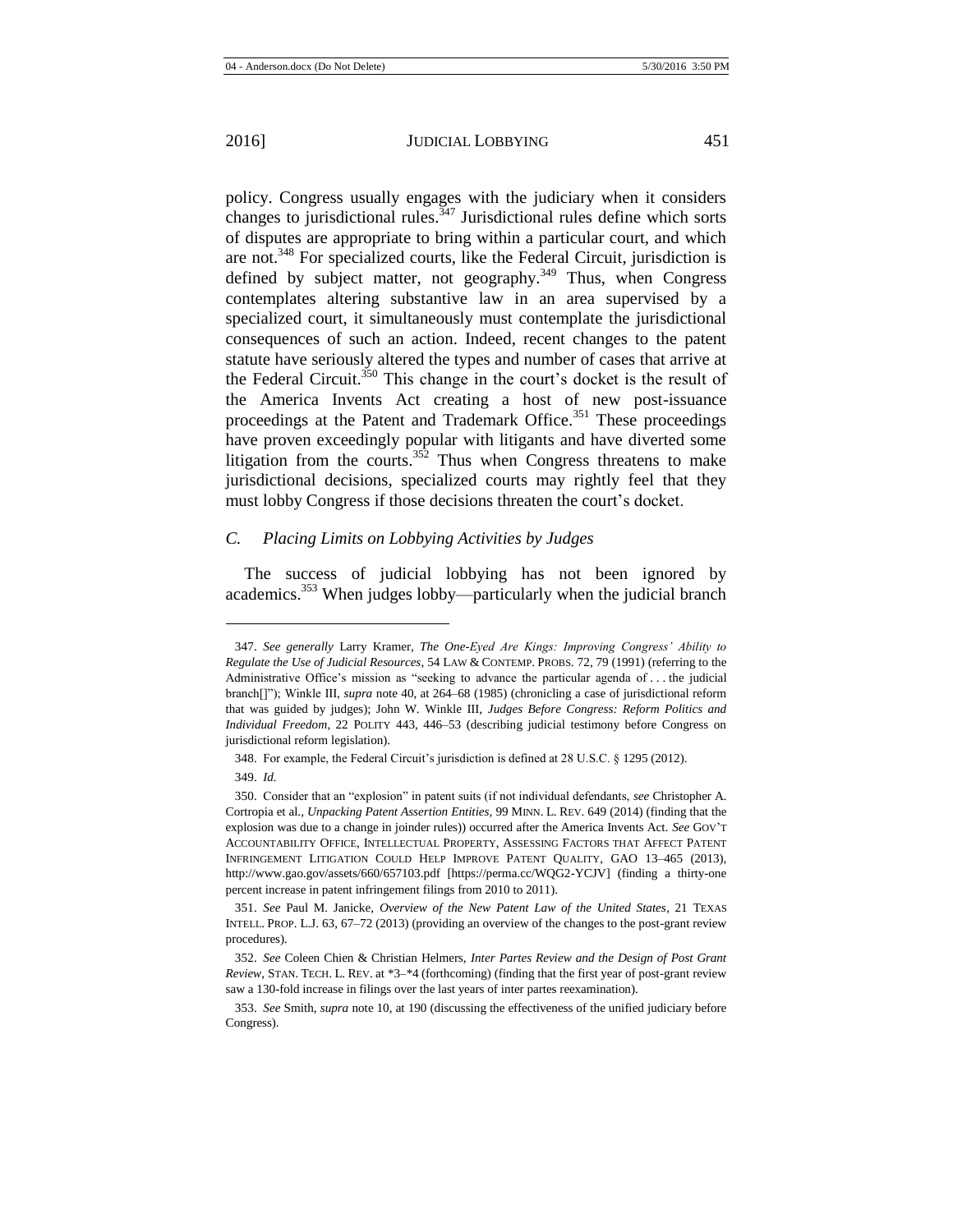lobbies with one voice—Congress listens.<sup>354</sup> Judges hold a special prestige among lawmakers; they are often asked to testify on matters of congressional interest.<sup>355</sup> The judiciary's view on legislative reform influences Congress for a number of reasons. First, federal judges have life tenure and are restricted in their sources of income.<sup>356</sup> Thus it is thought that views of the judiciary are generally less biased than other lobbying entities that might be seeking financial gain or improved career prospects.<sup>357</sup> Second, judges are considered experts in statutory interpretation; therefore, their input on statutory language is often welcomed.<sup>358</sup> Third, a judge's job naturally exposes the judge to areas of the law that may be in need of modification.<sup>359</sup>

Despite the appeal of judicial input, given the potential downsides of judicial lobbying, discussed in section IV.A, supra, there may be instances in which judicial lobbying should be restricted.<sup>360</sup> This section will analyze three potential avenues of limiting judicial lobbying: changing the ethical standards for judges as lobbyists, centralizing judicial lobbying in judicial organizations, and centralizing only specialized courts' lobbying efforts.<sup>361</sup>

Ultimately, this section concludes that the potential benefits of judicial input in the legislative process outweigh the costs of such lobbying.<sup>362</sup> However, there is one area of judicial lobbying in which some restrictive measures are advisable: that of specialized courts.

<sup>354.</sup> *Id.*

<sup>355.</sup> *Id.*

<sup>356.</sup> *See* Richard A. Posner, *Judicial Behavior and Performance: An Economic Perspective*, 32 FLA. ST. U. L. REV. 1259, 1269 (2005) ("Moreover, not only is the judicial salary the same for all district judges—there are no bonuses for outstanding performance—but a judge's ability to cash in on his judicial reputation by moonlighting as a teacher or lecturer is very limited . . . .").

<sup>357.</sup> *Id.* ("It seems, then, that the federal judicial career has been carefully designed to insulate the judges from the normal incentives and constraints that determine the behavior of rational  $actors \dots$ ").

<sup>358.</sup> *See generally* Max Radin, *Statutory Interpretation*, 43 HARV. L. REV. 863, 866–71 (1930) (debunking the myth that judges are proficient at statutory interpretation); Nicholas S. Zeppos, *Judicial Candor and Statutory Interpretation*, 78 GEO. L.J. 353, 357 (1990) (contrasting "traditional" statutory interpretation from the "unique" interpretation done in *United States v. Jin Fuey Moy*, 241 U.S. 394 (1916)).

<sup>359.</sup> *See* Geyh, *supra* not[e 10,](#page-3-1) at 1222–24 (discussing the exposure to federal issues that federal judges enjoy).

<sup>360.</sup> *See* Kelso, *supra* note [28,](#page-6-0) at 855 ("Once it is admitted that *some* extrajudicial speech by judges on legal topics is both permissible, desirable, and necessary, but that not *all* such speech is advisable, it becomes problematic to draw a line to distinguish the acceptable from the unacceptable." (emphasis in original)).

<sup>361.</sup> *Id.*

<sup>362.</sup> *See* Hartley, *supra* not[e 10,](#page-3-1) at 405–06 (discussing the advantages of lobbying).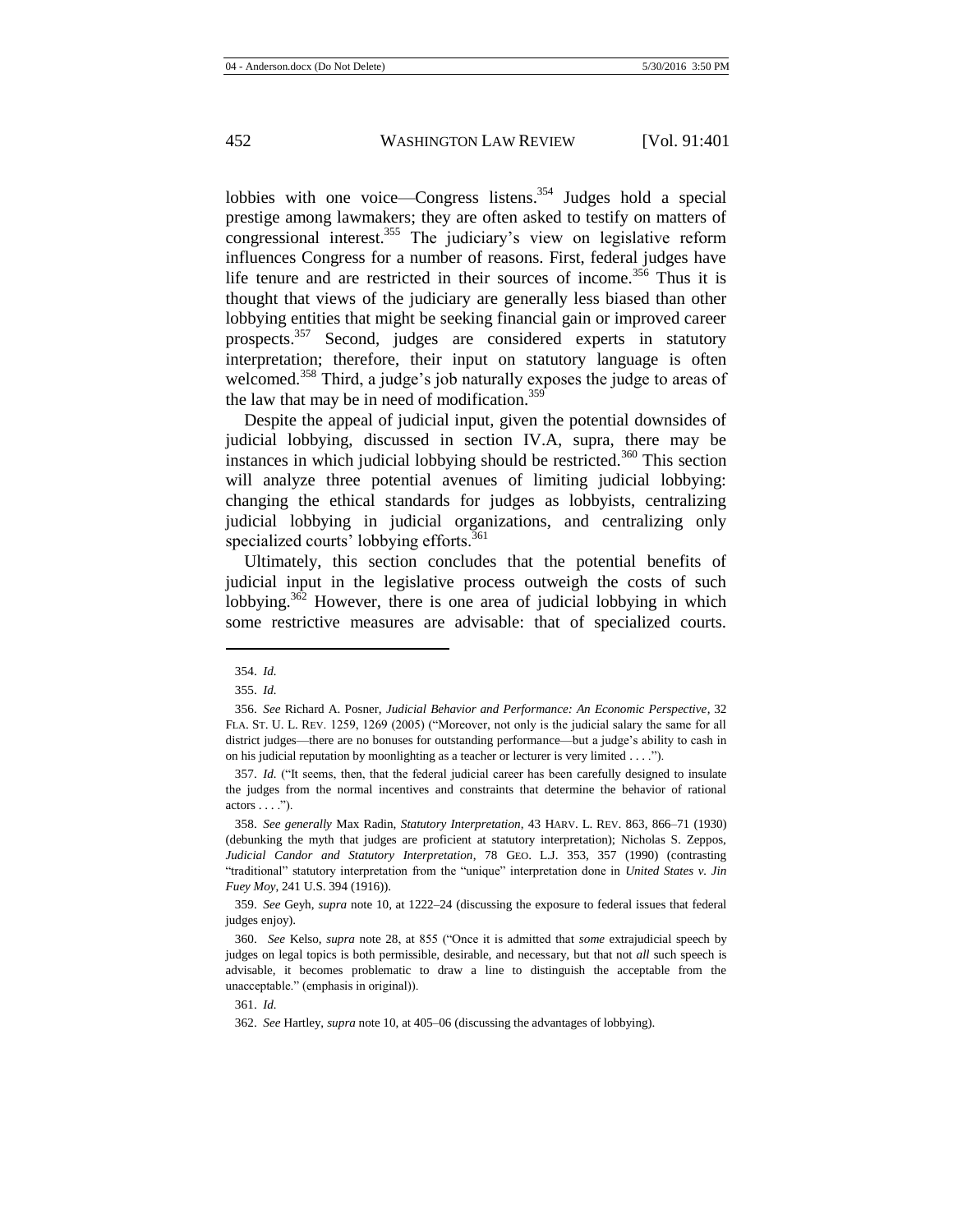Specialized courts face unique bureaucratic pressures that incentivize lobbying by judges in ways that are harmful to the legal system.<sup>363</sup> Specialized court lobbying also frequently occurs without opposing viewpoints from non-specialized courts.<sup>364</sup>

<span id="page-53-0"></span>Specialized courts often have expertise in particular legal areas, however.<sup>365</sup> Therefore completely eliminating specialized lobbying is less than ideal. Instead, this section outlines a means of funneling judicial lobbying to a centralized body, such as the Judicial Conference. Directing lobbying efforts through to a centralized body provides a check on specialized court lobbying while still leveraging the beneficial input that a specialized judiciary can provide to legislators.

#### *1. Change Ethical Standards*

Perhaps the most obvious way to reign in judicial lobbying is to change the ethical standards which regulate extra-judicial speech.<sup>366</sup> Commentators have argued that Canon 4 of the Judicial Code of Ethics restricts judges from opining on legislative issues that are unrelated to the judiciary, but the Comptroller General has not agreed.<sup>367</sup> Canon 4 could easily be amended to more explicitly restrict extra-judicial speech by judges.<sup>368</sup> Modifying Canon  $4(A)(2)$  could be done thusly, with the proposed modifications appearing in bold:

2. *Consulting.* A judge may consult with or appear at a public hearing before an executive or legislative body or official, **but only when invited to do so or**

(a) on matters **of direct relevance to the judiciary as a whole**;

(b) to the extent that it would generally be perceived that a judge's judicial experience provides special expertise in the area; or

(c) when the judge is acting pro se in a matter involving the judge or the judge's interest

<sup>363.</sup> *See* Dreyfuss, *supra* not[e 215,](#page-32-0) at 5–7 (listing the potential drawbacks to specialized courts).

<sup>364.</sup> *See, e.g.*, Diane P. Wood, *Generalist Judges in a Specialized World*, 50 S.M.U. L. REV. 1755, 1766 (1997) (finding that the Federal Circuit does not face intellectual competition).

<sup>365.</sup> *See* Golden, *supra* note [316,](#page-46-0) at 557 (acknowledging the Federal Circuit's and the D.C. Circuit's expertise).

<sup>366.</sup> *See supra* section III.B.

<sup>367.</sup> *See, e.g.*, Geyh, *supra* note [10,](#page-3-1) at 1203–04 (highlighting the Comptroller General's role in lobbying restrictions).

<sup>368.</sup> For instance, it could be amended to explicitly outlaw certain types of judicial speech that was found to endanger fairness.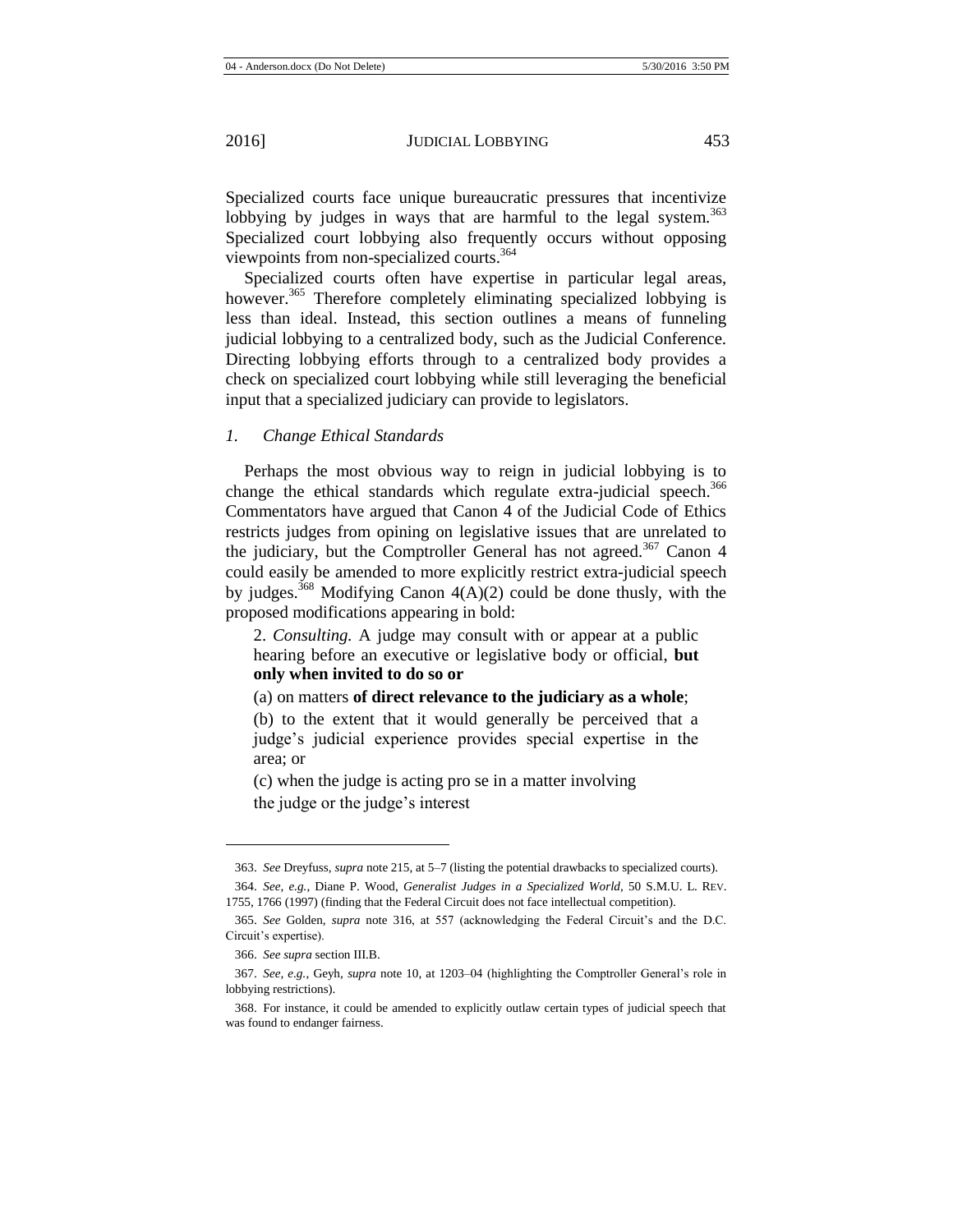Such explicit restrictions on judicial speech, however, encounter two primary counter-arguments: one constitutional and one practical. Any restriction on speech is likely to be challenged on First Amendment grounds.<sup>369</sup> Judges enjoy the same First Amendment speech rights as regular citizens.<sup>370</sup> Thus, completely forbidding judicial speech on political matters appears to be a clear violation of those rights. $371$ 

Constitutional problems aside, using ethical standards to restrict judicial lobbying poses a practical problem: blanket restrictions on judicial input in legislative matters limit one of the most effective sources of information for lawmakers.<sup>372</sup> Judges often have keen insights into the operation of the law, even in areas unrelated to management of the judicial system. $373$  Because judges regularly encounter thorny issues of statutory interpretation and are forced to infer the legislature's intent in drafting statutes, they can readily identify problematic legal areas for Congress to consider amending. Oftentimes, this dialogue about lawmaking occurs through the formal processes of law-creation (legislating) and law-interpretation (judging).  $374$  But this dialogue need not always be formal. There may be occasions where a more informal process of dialogue could serve the law-making process more effectively.<sup>375</sup>

Thus, blanket restrictions on judicial lobbying are likely to lead to less effective law-making. Judges provide unique insights into the American legal system.<sup>376</sup> Eliminating their input would severely hamper legislative efforts to improve the administration and functioning of the law. Judges also often provide Congress with less-partisan input than do private lobbyists.

<sup>369.</sup> *See* Leonard E. Gross, *Judicial Speech: Discipline and the First Amendment*, 36 SYRACUSE L. REV. 1181, 1190–99 (1986) (discussing the various implications of restricting judicial speech).

<sup>370.</sup> *Id.* at 1261.

<sup>371.</sup> *See id.* at 1196–97; Lillian R. BeVier, *The First Amendment and Political Speech: An Inquiry into the Substance and Limits of Principle*, 30 STAN. L. REV. 299, 309–12 (1978) (proposing restrictions on political speech).

<sup>372.</sup> *See* Reinhart, *supra* not[e 103,](#page-18-0) at 805 (urging judges to "educate" the public about matters of particular expertise).

<sup>373.</sup> *Id.*

<sup>374.</sup> ALEXANDER M. BICKEL, THE LEAST DANGEROUS BRANCH: THE SUPREME COURT AT THE BAR OF POLITICS 13 (1970).

<sup>375.</sup> *See* Anderson, *supra* note [16,](#page-5-0) at 1097–1106 (listing examples of less formal dialogue between the branches).

<sup>376.</sup> *See* Reinhart, *supra* not[e 103,](#page-18-0) at 805 (urging judges to "educate" the public about matters of particular expertise).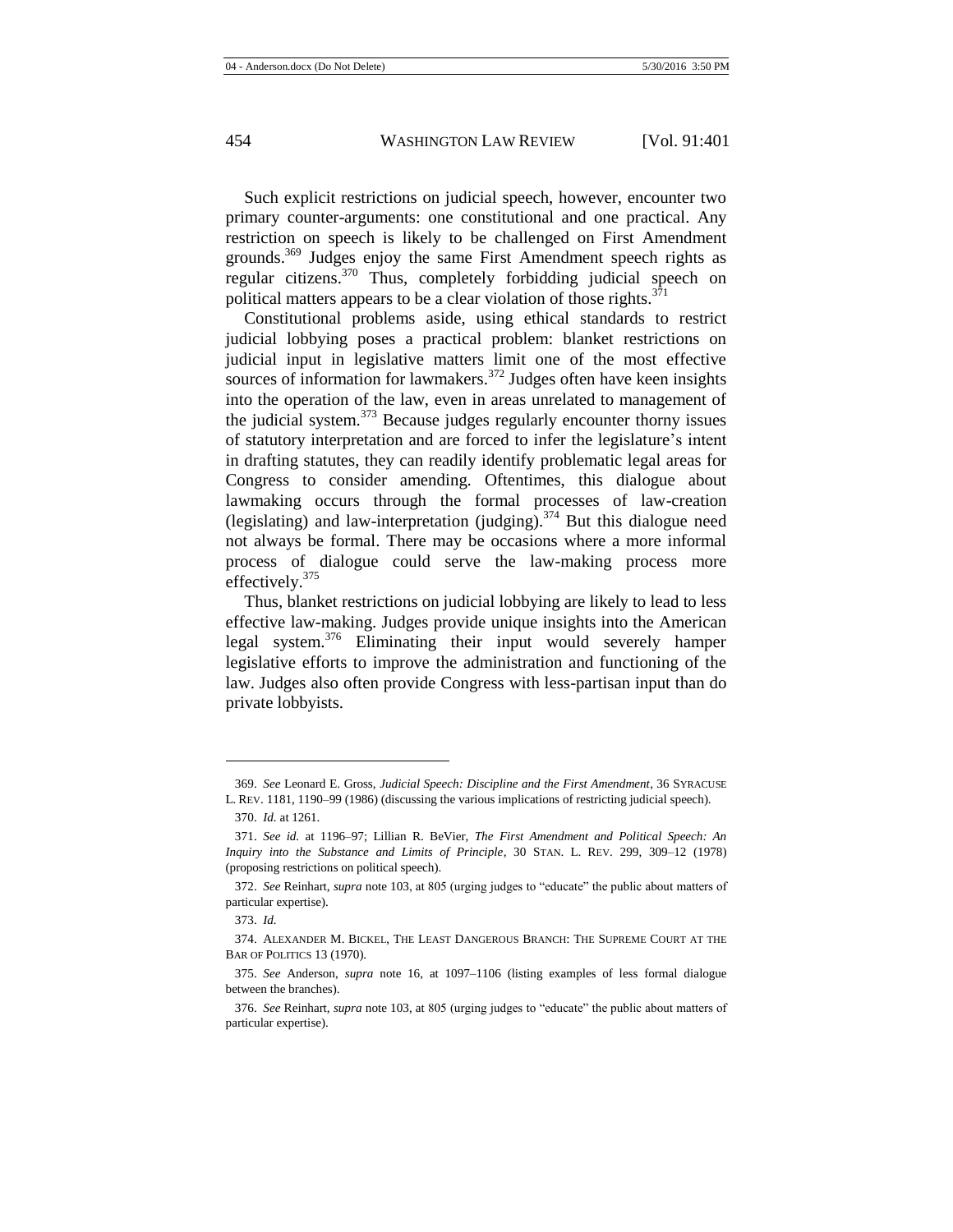l

# *2. Centralize Judicial Lobbying Activities*

As an alternative to absolute or partial limitations on the amount of judicial lobbying that can take place, there are good reasons to consider centralizing judicial lobbying activities in a single organization. The most logical organization would be the Judicial Conference, which currently engages in lobbying activities for the judiciary and is headed by the Chief Justice of the Supreme Court.<sup>377</sup> The Judicial Conference has a long history of dialogue between the judicial and legislative branches.<sup>378</sup>

Among the advantages of centralizing judicial lobbying is that it would force the judiciary to speak with one voice on issues that impact federal judges. Currently, the judiciary uses the Judicial Conference to voice its opinion on matters that directly impact judicial pay, jurisdiction, and institutions.<sup>379</sup> For example, the Judicial Conference has been on the forefront of lobbying for increased judicial salaries, going so far as to bring a suit against the United States government.<sup>380</sup>

<span id="page-55-0"></span>Going a step further and restricting judicial lobbying activities to those of the Judicial Conference would require the judiciary to focus its lobbying efforts on those issues that are of particular importance. Controversial policy positions would be unlikely to garner enough support to be pushed through the Judicial Center.<sup>381</sup> Furthermore, individual spats between judges (even judges on the same court) would largely be shielded from the public's view.<sup>382</sup>

But there are a number of downsides to consolidating lobbying power. First, doing so elevates the power and status of the Judicial Center, an organization which is not subject to direct voter oversight. Granting veto power over lobbying to the institution might increase the bureaucratic tendency to increase power and control at the expense of

<sup>377.</sup> Stephen G. Breyer, *Judicial Independence in the United States*, 40 ST. LOUIS U. L.J. 989 (1996).

<sup>378.</sup> *Id.* at 993–95 (describing the interactions that take place between the judiciary and Congress as a result of the Judicial Conference's activities).

<sup>379.</sup> *See* Richard L. Vining & Teena Wilhelm, *The Chief Justice as Advocate-in-Chief,* 95 JUDICATURE 267, 268–75 (2012) (reviewing Chief Justice Robert's time as head of the judicial conference).

<sup>380.</sup> Beer v. United States, 696 F.3d 1174 (Fed. Cir. 2012) (finding that federal judges were entitled to back pay and cost-of-living adjustments).

<sup>381.</sup> Compare that to the situation in which Judge Kozinzki and Judge Bates were publically in disagreement. *Compare* Letter from John Bates to Patrick Leahy, *supra* note [1,](#page-2-0) *with* Letter from Alex Kozinski to Patrick Leahy, *supra* not[e 6.](#page-3-3)

<sup>382.</sup> As occurred on the FISA court recently. *See* Carr, *supra* not[e 249;](#page-36-1) Levy, *supra* not[e 248.](#page-36-0)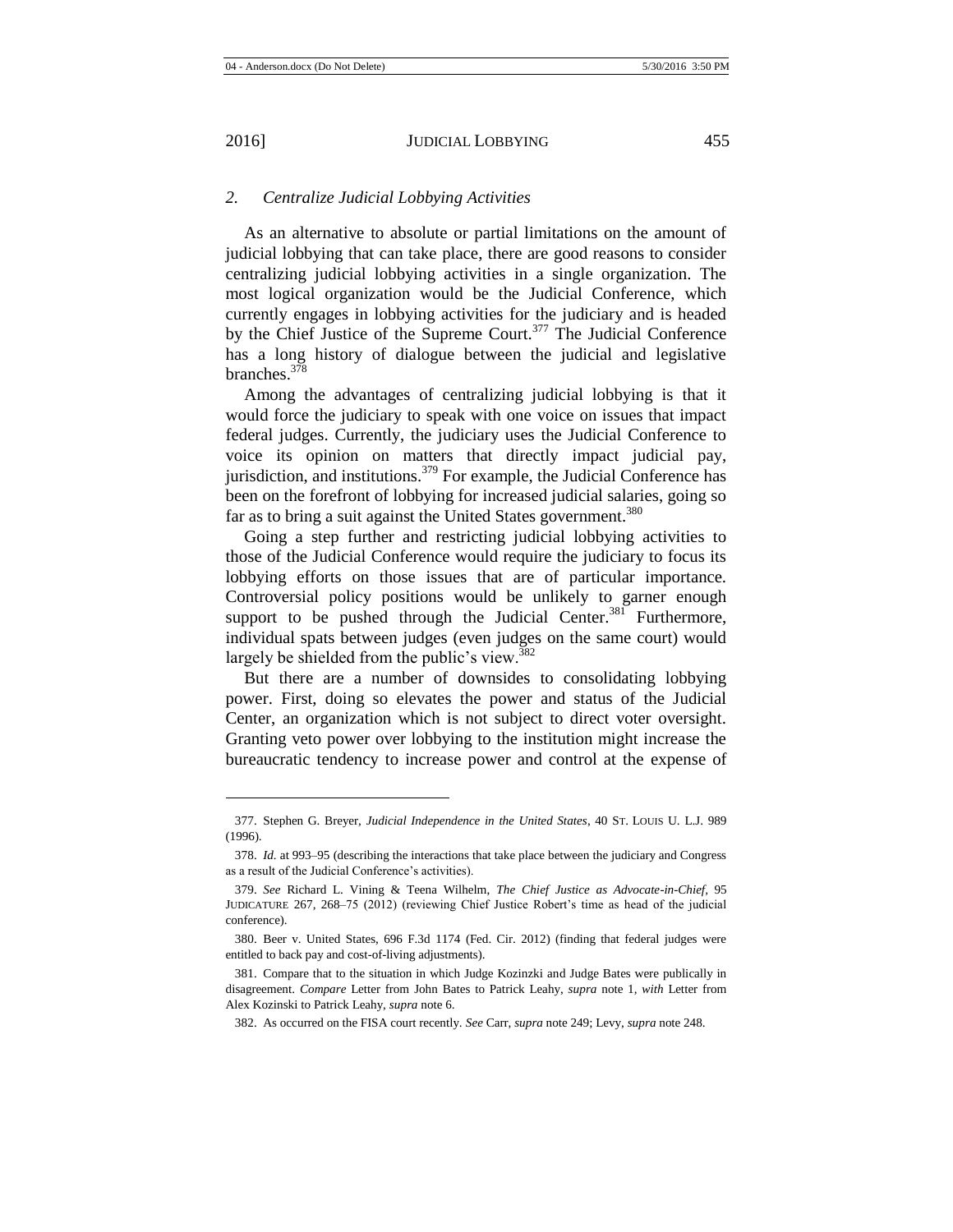sound policy.<sup>383</sup>

Second, the Judicial Center is largely controlled by the Supreme Court, in particular by the Chief Justice.<sup>384</sup> Previous Chief Justices as well as the current one have come under attack for their use of the Judicial Center's lobbying function.<sup>385</sup> If all judicial lobbying were centralized, there would be more opportunity for judicial grand-standing and politicking.

But perhaps most troubling would be the potential elimination of the feedback loop between the judiciary and the legislature. Because judges are familiar with various aspects of the law, their insight is very valuable to lawmakers across the political spectrum.<sup>386</sup> Silencing individual judges under the larger Judicial Center bureaucracy threatens the less formal conversations that take place between the legislative and judicial branches.<sup>387</sup> While it certainly may be beneficial to limit the instances in which judges engage in judicial lobbying, any such limitations should be done on a more fine-grained level. Policy makers should seek to limit judicial lobbying in the instances in which there are significant downsides to such lobbying, while encouraging judicial-legislative dialogue in all other instances.<sup>388</sup>

## *3. Checking Lobbying by Specialized Courts*

A more sensible approach to restrictions on judicial lobbying involves a means of ensuring that specialized courts speak for the judiciary as a whole, and not just for their court's interests. Lobbying by specialized judges has numerous benefits. Specialized judges are thought to possess specialized legal knowledge in ways that generalist judges are not.<sup>389</sup>

<sup>383.</sup> Russell Wheeler, *Empirical Research and the Politics of Judicial Administration: Creating the Federal Judicial Center*, 51 LAW & CONTEMP. PROBS. 31, 44 (1988) ("With its increased size, however, the Conference became in many ways a non-deliberative body to validate committee recommendations, giving the committees considerable power to shape Conference policy on matters such as legislation.").

<sup>384.</sup> *Id.* at 44–45 (describing the increased influence of the Chief Justice during Earl Warren's tenure).

<sup>385.</sup> Vining & Wilhelm, *supra* not[e 379,](#page-55-0) at 268–75 (detailing Chief Justice Roberts' role with the Judicial Center); Resnik, *supra* not[e 41,](#page-9-1) at 270–75 (chronicling Chief Justice Rehnquist's impact on VAWA); Goldfarb, *supra* note [297,](#page-43-0) 70–75 (criticizing Chief Justice Rehnquist's conduct with regards to VAWA).

<sup>386.</sup> Rishikof & Perry, *supra* not[e 313,](#page-45-0) at 669–75.

<sup>387.</sup> Hartley, *supra* note [10,](#page-3-1) at 405–06 (discussing the advantages of judicial-legislative dialogue).

<sup>388.</sup> *Id.*

<sup>389.</sup> *See, e.g.*, Wood, *supra* note [364,](#page-53-0) at 1766 (assuming that specialized judges are more knowledgeable in their subject matter that generalist judges).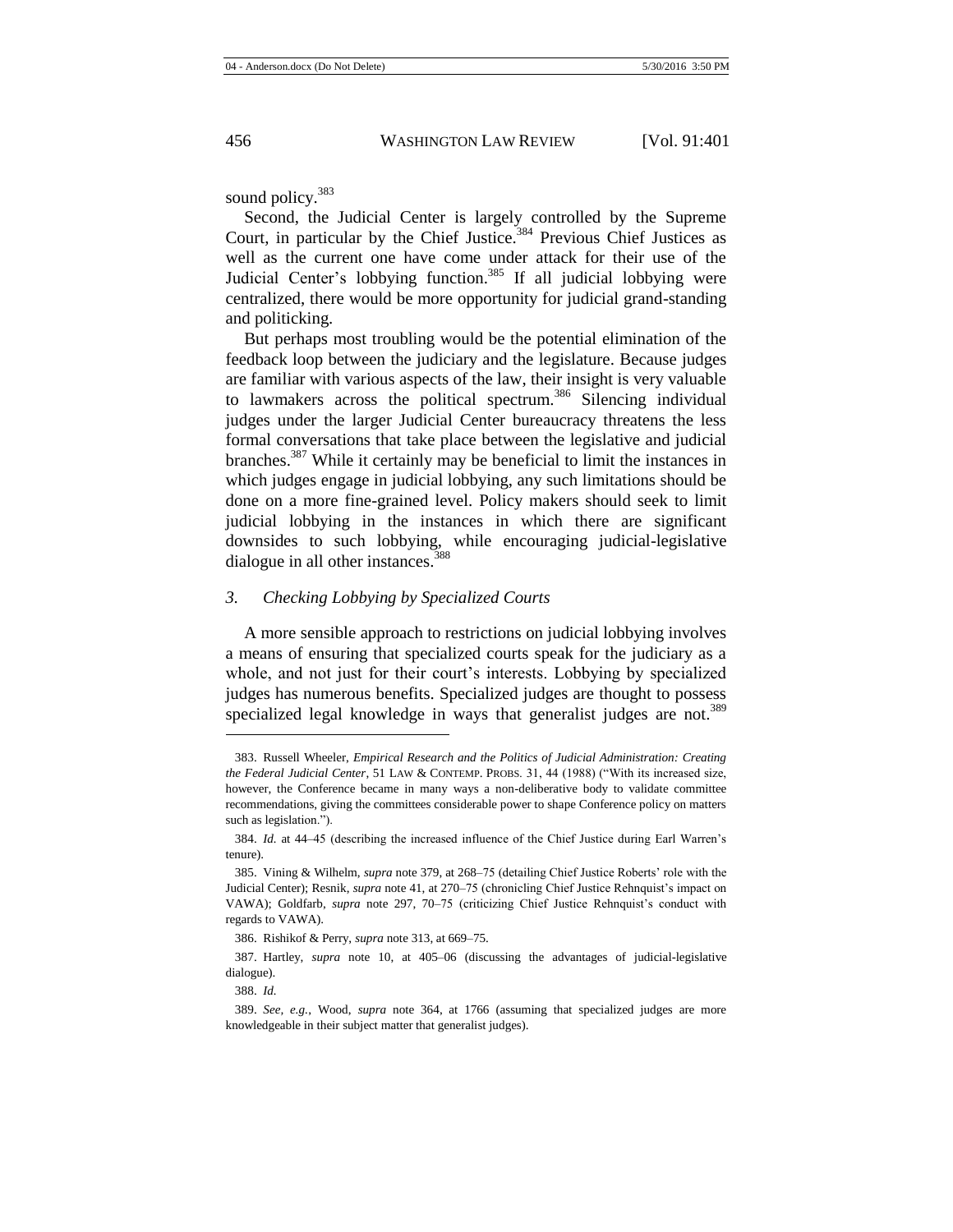Specialized judges oversee a diverse range of legal areas, including tax, patents, bankruptcy, governmental employee benefits, and military justice.<sup>390</sup> That expertise can prove very valuable to legislators who have little experience with a particular area of the law.<sup>391</sup>

But lobbying by specialized judges has drawbacks that threaten judicial legitimacy. These drawbacks center on perhaps the primary concern of any specialized court: capture.<sup>392</sup> Opponents of specialized courts have long noted the potential for specialized court capture.<sup>393</sup> Capture in this sense refers to a court aligning its interests with those of its constituents.<sup>394</sup> Capture concerns are greater for specialized courts than for generalist ones because the litigants in specialized courts are often repeat players who have a long term interest in gaining influence at the court.<sup>395</sup> At the same time, courts may feel the need to please those repeat players in order to justify the court's existence and to expand (or maintain) the court's jurisdiction and power. $396$ 

Concerns about specialized judicial capture raise doubts about both the even-handedness of the court's lobbying efforts as well as the true source of the policy opinions expressed during lobbying. Specialized courts may be encouraged by frequent litigants to assert a particular policy position publically, a position that may benefit the litigant more than the public.<sup> $397$ </sup> Interestingly, specialized courts may do the reverse as well: employing litigants to lobby on behalf of the court. Such was the case when the Federal Circuit asked the patent bar to urge Congress to leave patent reform to the court.<sup>398</sup> Such a symbiotic lobbying relationship between bar and bench is symptomatic of the capture worries expressed by specialized court skeptics.

<sup>390.</sup> Some of those judges, obviously, are Article I judges, including tax, military affairs and bankruptcy judges. *See* 26 U.S.C. § 7441 (2012) (establishing the tax court); 28 U.S.C. §§ 1295(a)(4), (a)(9) (giving the Federal Circuit control over patent appeals and government employee appeals); 28 U.S.C. § 1334 (stating that bankruptcy judges hear cases filed in federal district court).

<sup>391.</sup> *See* Rishikof & Perry, *supra* not[e 313.](#page-45-0)

<sup>392.</sup> *See* Richard L. Revesz, *Specialized Courts and the Administrative Lawmaking System*, 138 U. PA. L. REV. 1111, 1147–53 (1990) (discussing capture as the preeminent concern in the creation of specialized courts).

<sup>393.</sup> *Id.*

<sup>394.</sup> *Id.*

<sup>395.</sup> *Id.*

<sup>396.</sup> *Id.*

<sup>397.</sup> *See* RICHARD POSNER, THE FEDERAL COURTS 156–57 (1985) (discussing capture concerns).

<sup>398.</sup> *See* J. Jonas Anderson, *Congress as a Catalyst of Patent Reform at the Federal Circuit*, 63 AMER. U. L. REV. 961, 999–1000 (detailing Chief Judge Michel's effort to use the bar to lobby Congress).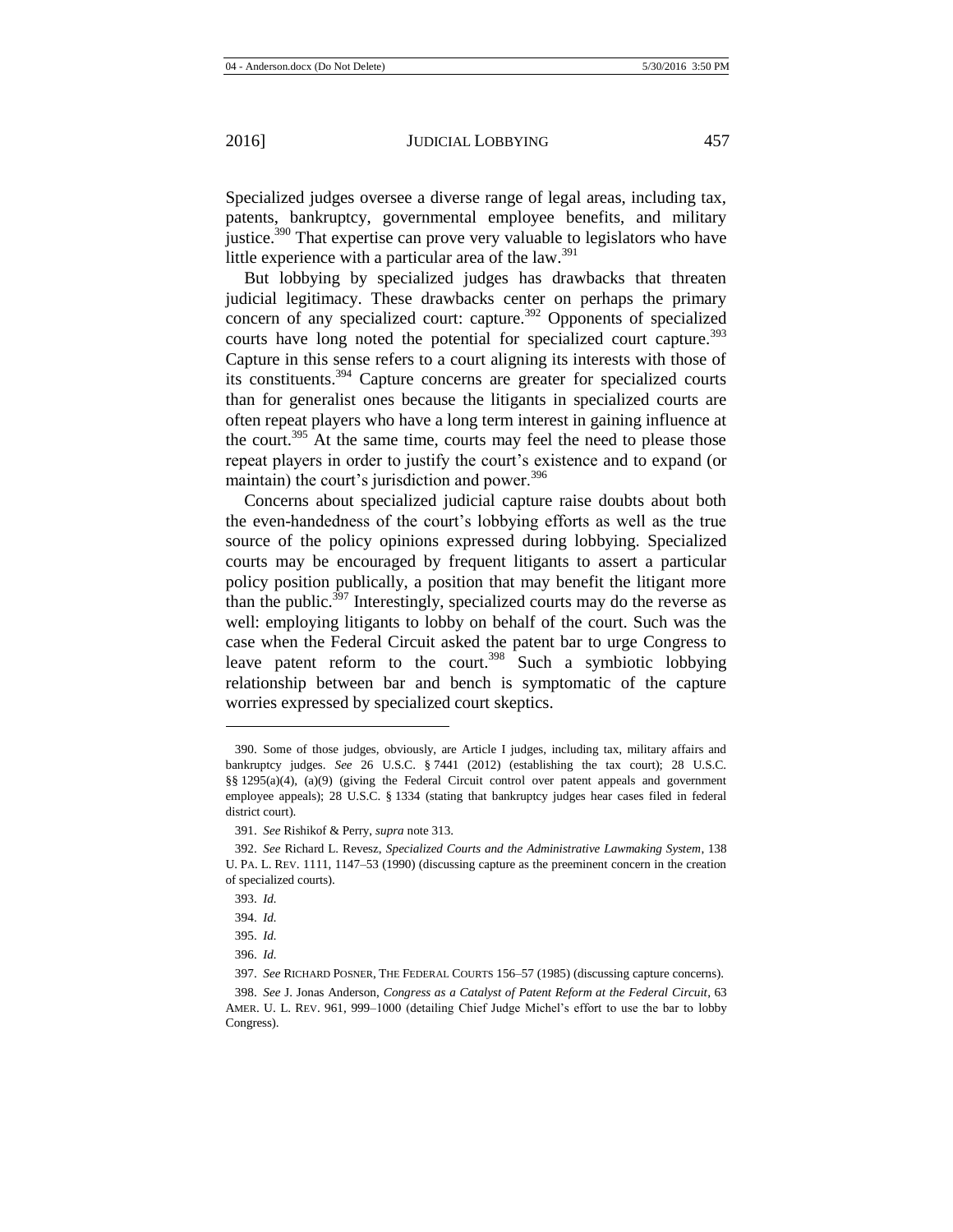Furthermore, because the scope of specialized courts is defined by subject matter and not geography, policy pronouncements from specialized courts are indistinguishable from efforts to increase the court's jurisdiction and power.<sup>399</sup> Thus, skepticism is appropriate when specialized courts argue for expanded legal protections in the areas over which the court has jurisdiction. For example, a substantive change in the bankruptcy law fundamentally impacts the workings of the bankruptcy courts.<sup>400</sup> Similarly, wholesale changes to the patent statute have clear and direct consequences at the Federal Circuit.<sup>401</sup> This marriage of the administration of justice with substantive policy allows specialized judges to couch their lobbying efforts in the acceptable language of judicial efficiency.<sup>402</sup> For specialized courts, jurisdiction and policy overlap in ways that muddy the already murky distinctions between lobbying on policy issues and lobbying on judicial issues. Such a conflation of policy-type debates with judicial-efficiency-type debates is endemic in specialized courts.

Moreover, specialized court lobbying is much less likely to be checked by other judges. When generalist judges lobby for substantive policy changes, they are often rebuked by other judges or contradicted in their views. $403$  These alternative judicial viewpoints provide members of Congress with valuable counter-arguments which may help in determining the best policy solution. On the other hand, specialized courts often have no competing court with which to debate policy.<sup>404</sup> For instance, since all military appeals are funneled through the Court of the Armed Forces, no federal judges outside of that court have expertise handling such appeals. $405$  Thus, lobbying efforts from centralized appellate courts often lack the critical review of other judges.

Perhaps most troubling, judicial lobbying by specialized judges poses an increased risk that lobbying efforts will bias the judicial process. $406$ Lobbying efforts often entrench parties in their policy views. Taking

l

405. 10 U.S.C. §§ 810–946 (2012).

<sup>399.</sup> *See* Paul R. Gugliuzza, *The Federal Circuit as a Federal Court*, 54 WM. & MARY L. REV. 1791, 1864 (2013) (speculating that the Federal Circuit has unique incentives to enhance its powers in certain areas).

<sup>400.</sup> *See* Countryman, *supra* not[e 147,](#page-23-1) at 42–45 (expressing skepticism that the bankruptcy courts could handle the changes brought about by the 1984 amendments to the Bankruptcy Code).

<sup>401.</sup> Anderson, *supra* not[e 16,](#page-5-0) at 1075–76.

<sup>402.</sup> *See supra* section III.C.

<sup>403.</sup> Compare the experience of the Ninth Circuit debating proposals to divide the circuit. *See supra* section II.B.1.a.

<sup>404.</sup> Wood, *supra* not[e 364,](#page-53-0) at 1766.

<sup>406.</sup> *See, e.g.*, Tarkington, *supra* not[e 159,](#page-24-1) at 373–79 (discussing the downsides of judicial bias).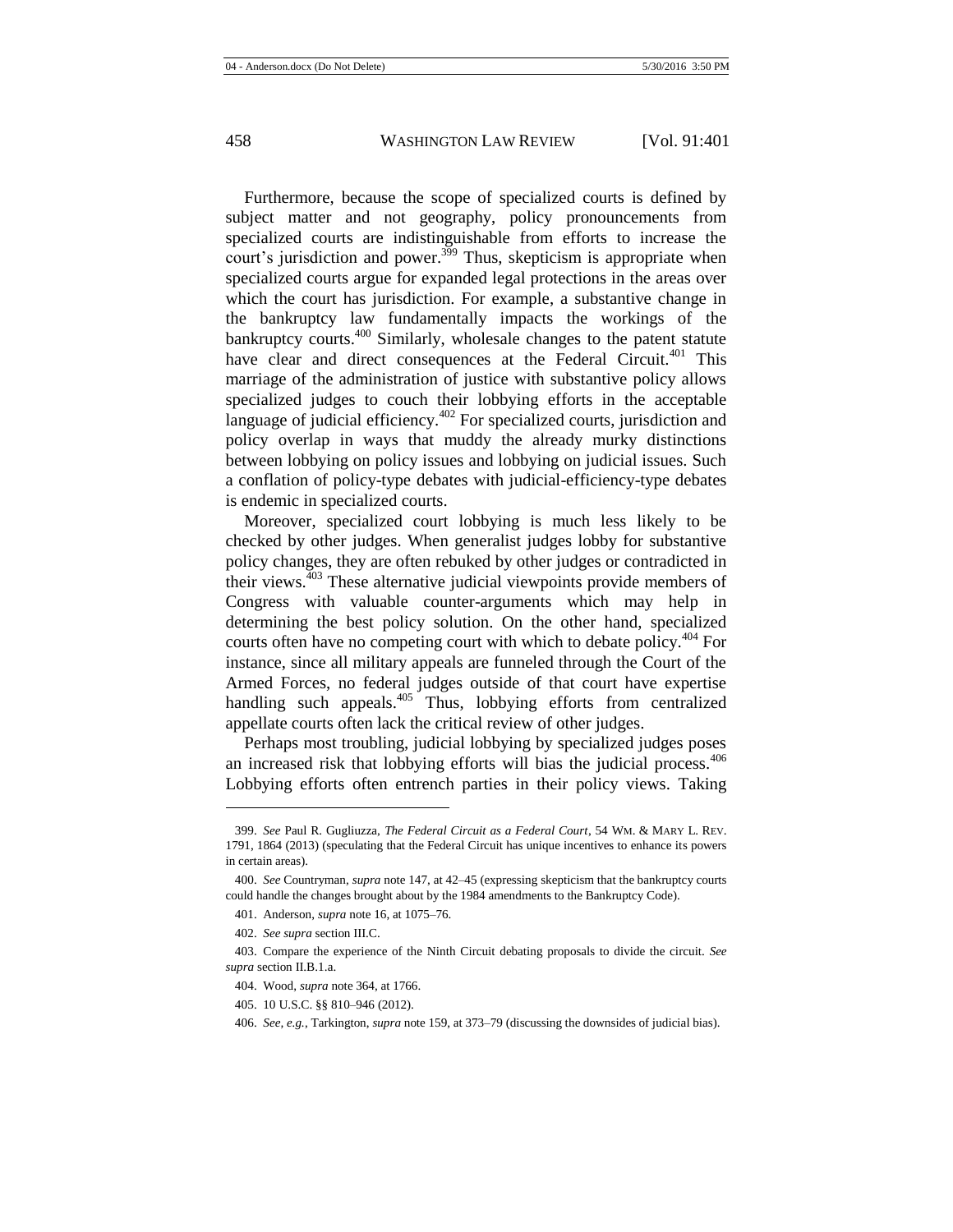positions that might impact or signal the outcome of future cases is the primary concern of opponents of judicial lobbying. $407$  But for specialized courts, lobbying about policy is almost certain to impact future cases.<sup>408</sup> By the very nature of specialized courts, judges encounter a large number of specific cases and gain expertise in that area.<sup>409</sup> When judges weigh in on the particular policy debates of the day, those judges almost necessarily will see cases that contain those issues in short order.<sup>410</sup> Thus, judicial lobbying by specialized courts raises numerous concerns

about the potential for bias and capture. At the same time, input from specialized judges is extremely valuable when Congress is considering alterations to the statutes that such courts oversee.<sup>411</sup> Therefore, it is necessary to constrain problematic lobbying by specialized judges without eliminating the input that such judges can provide.<sup>412</sup> A mechanism for providing judicial perspective on potential statutory updates that simultaneously checks capture and bias concerns is the best solution for regulating specialized judicial lobbying.

Lobbying by specialized judges should therefore be conducted more formally than the ad hoc manner in which most current judicial lobbying occurs.<sup>413</sup> The Judicial Conference could bring a semblance of organization to judicial lobbying efforts. The Judicial Conference enjoys broad participation by judges from all over the country.<sup>414</sup> These judges serve on a "network of committees" which could be utilized in vetting specialized court lobbying proposals. $415$ 

Some sort of oversight from the judiciary as a whole (not necessarily from the Judicial Center) is needed. First, oversight ensures that judicial lobbying will take into account the larger legal universe in which the

<sup>407.</sup> *See* Kelso, *supra* note [28,](#page-6-0) at 856–57 (arguing that judges shouldn't speak publically on issues that may arise in order to avoid "hopelessly compromis[ing] the integrity and impartiality of the court for which she works").

<sup>408.</sup> *See* Anderson, *supra* note [16,](#page-5-0) at 1069–76 (discussing changes to the Patent Act and implications for the Federal Circuit).

<sup>409.</sup> *See* Golden, *supra* not[e 316,](#page-46-0) at 557.

<sup>410.</sup> *See* Anderson, *supra* not[e 16,](#page-5-0) at 1083–87 (giving as an example of reform the court getting a case one month after proposed reform).

<sup>411.</sup> *See* Rishikof & Perry, *supra* note [313,](#page-45-0) at 688–89 (noting the workings of the judicial and legislative branches).

<sup>412.</sup> *See* Hartley, *supra* not[e 10,](#page-3-1) at 405–06 (proposing creating "space" for judges to lobby).

<sup>413.</sup> *See* Rishikof & Perry, *supra* not[e 313,](#page-45-0) at 687 (referring to judicial lobbying as "ad hocism").

<sup>414.</sup> REPORT OF THE PROCEEDINGS OF THE JUDICIAL CONFERENCE OF THE UNITED STATES (2015), http://www.uscourts.gov/file/18176/download [https://perma.cc/H3P8-6JR7].

<sup>415.</sup> *Id.*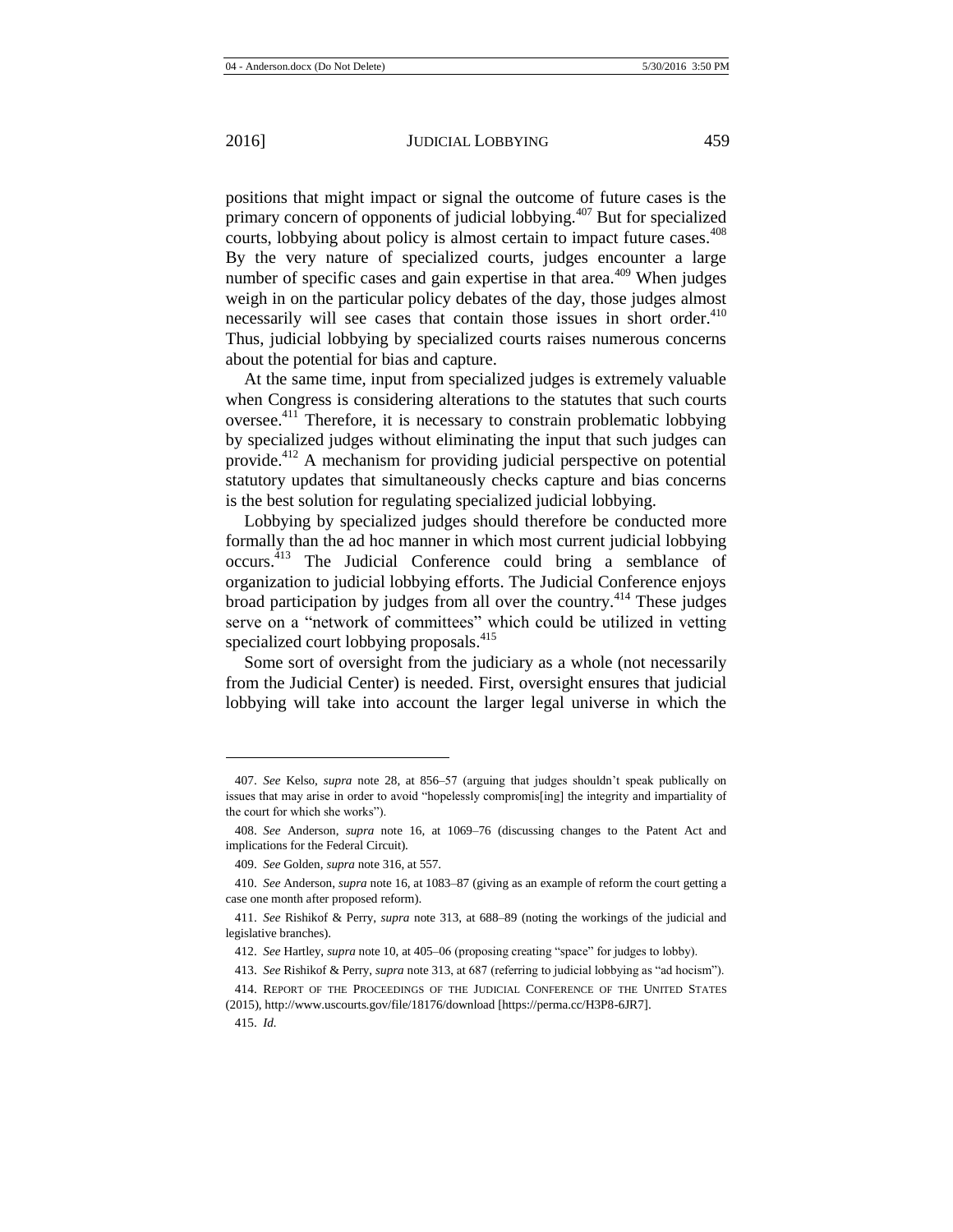proposed legal changes operate.<sup>416</sup> Because specialized courts often operate without checks from other courts, this check on lobbying activities would permit review of the lobbying proposals from other judges with less personal investment in the outcome. Such oversight is likely to check lobbying that could potentially bias a court; such as when a court is contemplating commenting on legislation that the court will have to review at a later date. Additionally, it would provide increased input to specialized courts about the impact of their proposed changes.

A check on judicial lobbying would also serve as a relevance test for specialized courts' lobbying activities. Oversight will help filter out those efforts that have minimal impact on the judiciary.<sup>417</sup> Conversely, for those efforts that the judiciary supports, Congress and the general public are likely to view the lobbying effort as representing the views of the entire judiciary.<sup>418</sup> Indeed, oversight of lobbying maintains the valuable insight that specialized courts can provide to Congress. When the judiciary speaks with one voice, Congress can more confidently rely on the assertions of the judicial branch; a confidence that is necessary for efficient and productive judicial-congressional dialogue.

#### **CONCLUSION**

The relationship between the judicial and legislative branches is perhaps the most studied inter-branch relationship. The dialogue that occurs between judges and congressmen occurs across the formal spaces of law-making and opinion-writing, but it also occurs in the informal interstices of the modern American political state. Judicial lobbying is a vibrant part of our political system and one that is worth maintaining to a large degree. Judicial input on statutory and constitutional questions is vital at every stage of the law-making process. Encouraging judges to provide input to legislators on the functioning of the judicial branch (and encouraging congressmen to listen) should be the priority of any potential legal or ethical modification to the process of judicial lobbying.

But judicial lobbying can have deleterious effects on the fairness of the adjudicatory process, particularly at specialized courts. Lobbying by judges on specialized courts can potentially lead to biased decisions and

<sup>416.</sup> *See* FISH, *supra* not[e 139,](#page-22-0) at 330–35.

<sup>417.</sup> The Center is governed by the nine-person Board of the Federal Judicial Center. *See*  FEDERAL JUDICIAL CENTER: ANNUAL REPORT 2013, http://www.fjc.gov/public/pdf.nsf/lookup/ AnnRep13.pdf/\$file/AnnRep13.pdf [https://perma.cc/Y893-PZVF]. The Board is a diverse set of judicial stakeholders (usually judges) that have a wide variety of interests and concerns. *Id.*

<sup>418.</sup> *See* Rishikof & Perry, *supra* note [313,](#page-45-0) at 687–89 (summarizing judicial lobbying effort as "ad hoc").